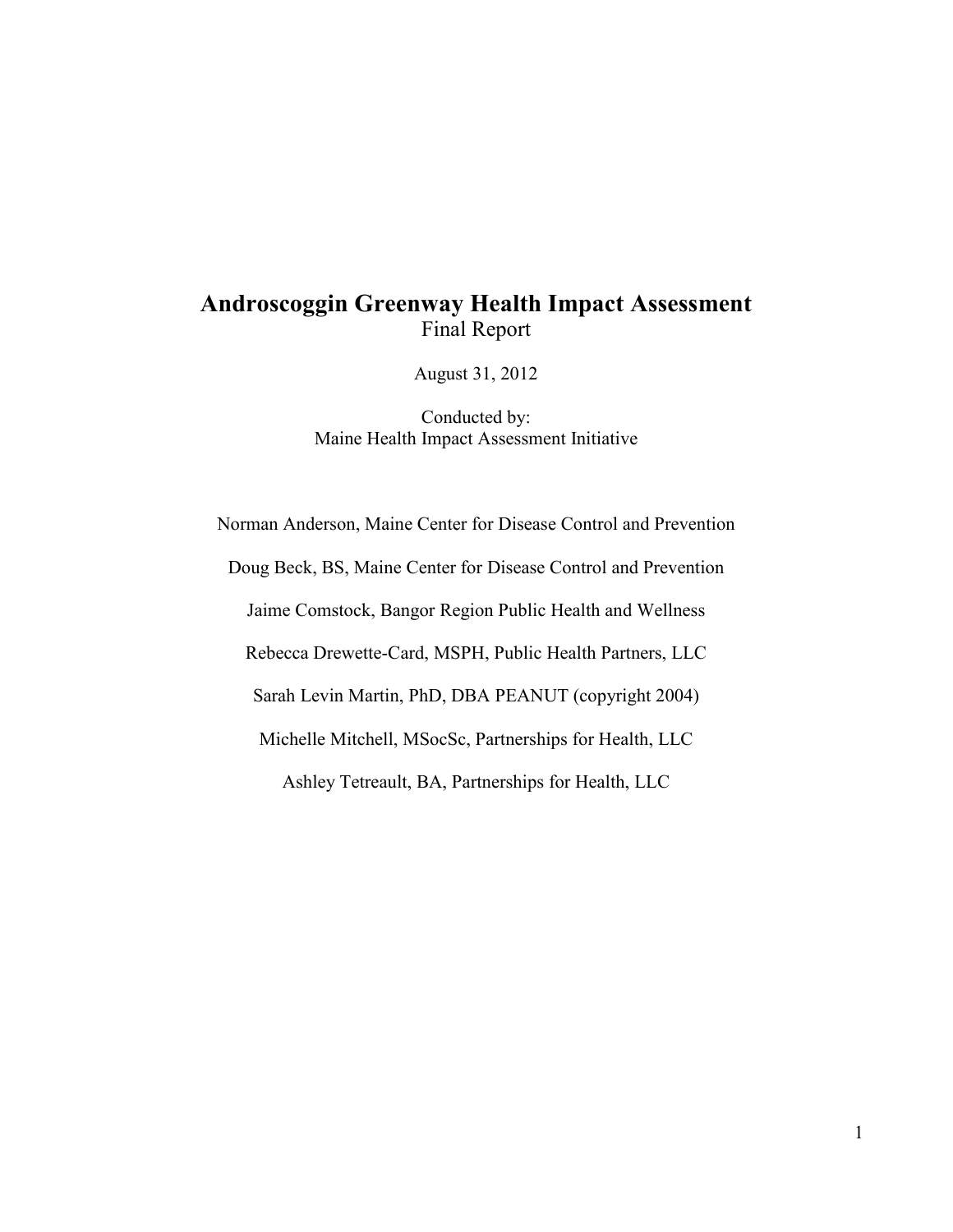# **Table of Contents**

|                                                                                  | .22 |
|----------------------------------------------------------------------------------|-----|
|                                                                                  |     |
|                                                                                  |     |
|                                                                                  |     |
|                                                                                  |     |
|                                                                                  |     |
|                                                                                  |     |
| Appendix B: HIA Timeline.                                                        |     |
|                                                                                  |     |
| Appendix D: HIA Participants                                                     |     |
| Appendix E: Health Benefits of Physical Activity—A Review of the Strength of the |     |
|                                                                                  |     |
|                                                                                  |     |
|                                                                                  |     |
|                                                                                  |     |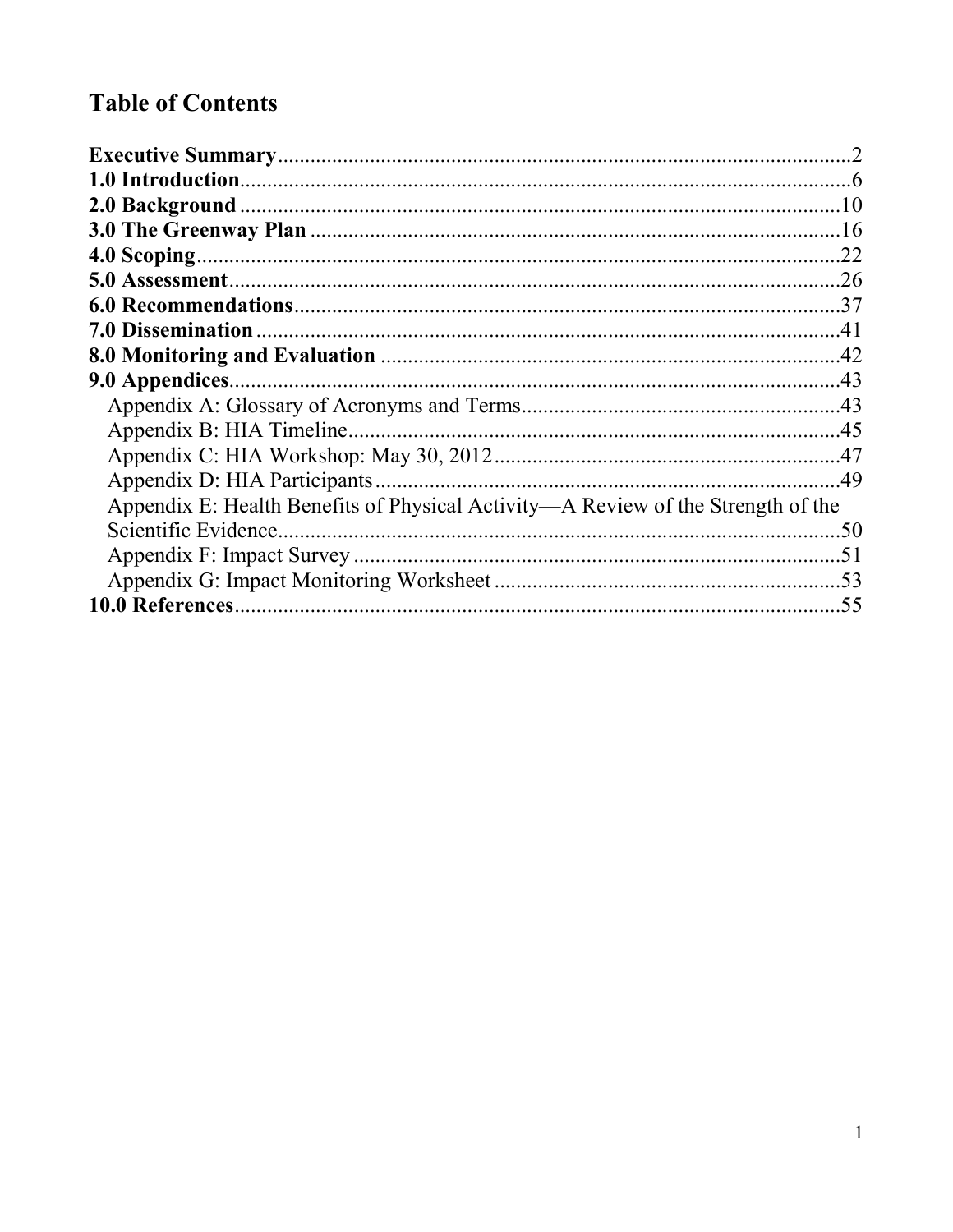# **Executive Summary**

#### **Background**

The Androscoggin Land Trust's (ALT) Androscoggin Greenway planning initiative in Lewiston-Auburn, seeking to connect parks and trails along the Androscoggin River to each other and downtown neighborhoods and business districts, is Maine's first place-based Health Impact Assessment (HIA).

Recently, ALT has capitalized on opportunities to implement the Greenway Plan vision. ALT is leading a coalition in the cities of Lewiston and Auburn, and the towns of Greene, Turner, and Leeds to develop a model for engaging landowners, local governments, and river corridor residents in creating actionable conservation plans focused on enhancing recreational opportunities that link downtowns to natural landscapes across municipal boundaries. This project seeks, among other things, to create a land and water trail to link Androscoggin Riverlands State Park to downtown Lewiston-Auburn.

The Greenway Plan includes three tiers of projects. Those projects in Tier One are considered the highest priority projects.

## The Androscoggin Land Trust Health Impact Assessment

**The goal of this HIA is to provide ALT with information about the predicted community health impact of the various projects identified in Tier One of the Greenway Plan.** The Greenway Plan includes bicycle and pedestrian projects on both sides of the Androscoggin River in both Lewiston and Auburn. It includes trails along the river front, as well as increased bicycle and pedestrian connections throughout the downtown areas that will increase access to and from neighborhoods, business areas and destinations. For the purposes of the HIA, the bicycle and pedestrian projects identified in Tier One of the Greenway Plan were divided into four distinct projects. The four projects assessed for the HIA are described below.

The **Strawberry Avenue** project focuses on connecting neighborhoods to downtown by creating pedestrian and bicycle trails. The trail begins at Sunnyside Park in Lewiston and travels along the Androscoggin River through Riverside Cemetery to Tall Pines Drive. Branches of the trail also lead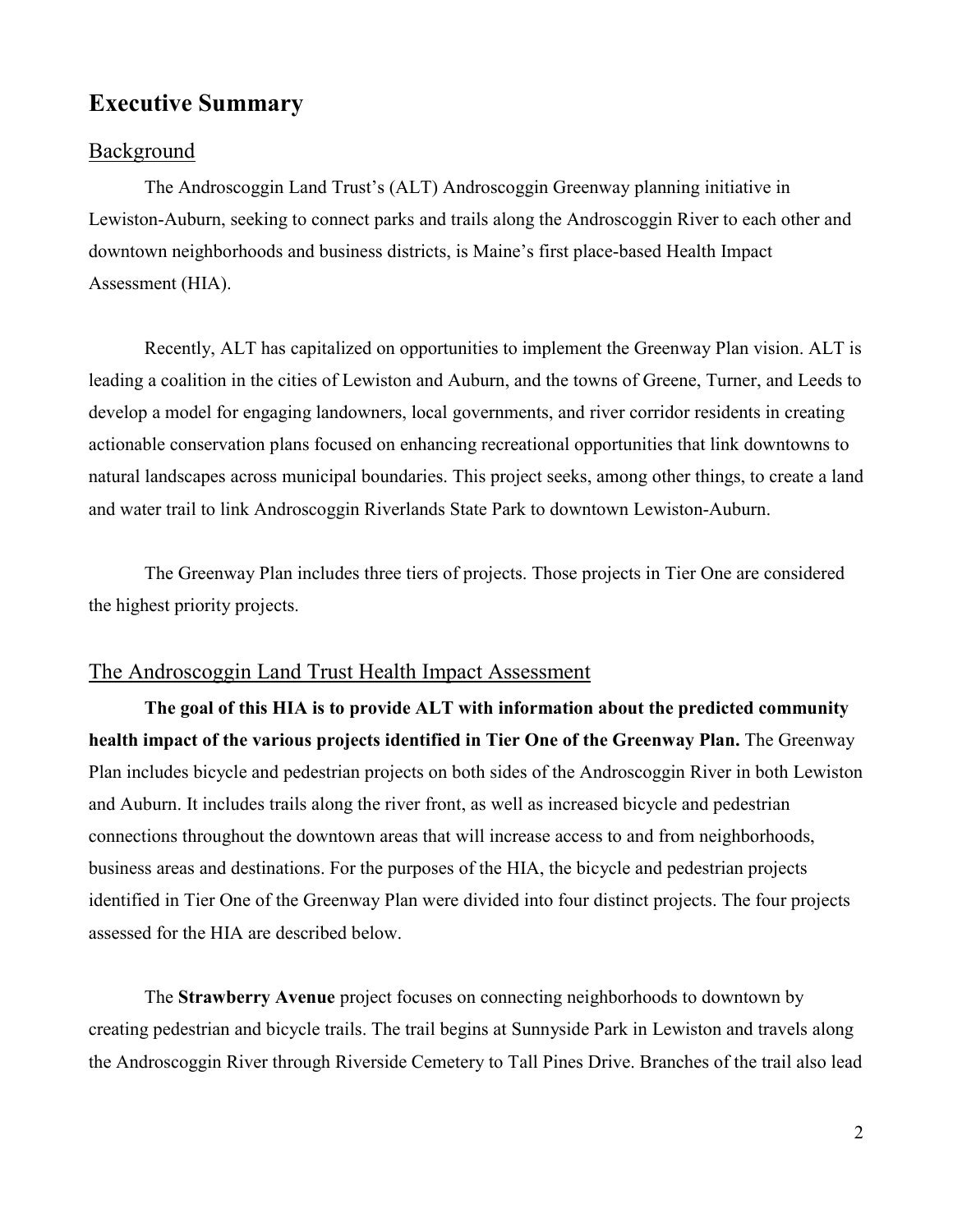to Boxer Island and Main Street. There are numerous subsidized housing complexes and senior citizen / group homes within the immediate area and a (relatively) large African and African American community.

The **Riverfront Island** project focuses on creating pedestrian and bicycle connections within the Riverfront Island area of Lewiston. This includes new connections to Simard-Payne Memorial Park (Railroad Park), along the river, and over both the Lown Bridge and Longley Bridge.

The **Exit 80** project begins at I-95 Exit 80 in Lewiston and follows the existing rail corridor for 2.25 miles to Chestnut Street in downtown Lewiston. While this corridor is adjacent to some densely populated areas of the city, the topography between the residential area and the trail makes it nearly impossible to reach the trail from those neighborhoods, under the existing plan. This results in a corridor that is almost exclusively point-to-point in nature.

The **North River Road** project follows the Androscoggin River on the Auburn side, starting at West Pitch Park and continuing north under Veteran's Memorial Bridge to the proposed YMCA property just north of Bradman Street and ending at Center Street. This trail passes close to some densely populated areas in Auburn, but Center Street and Union Street Bypass, four lanes and a median of heavy traffic, isolate the residential area from the trail. There is potential for active transport via this trail from the Northern Avenue neighborhood and perhaps further north from the Bradman Street neighborhood.

#### Methods

An HIA Team was created to conduct the HIA. In addition, an HIA Advisory Committee consisting of key community partners and others interested in HIA was formed to provide feedback and community representation for the HIA.

Through a full day workshop, community input was used to identify health indicators to be included in the analysis. The indicators included: access to fruits and vegetables, services and parks; physical activity; nutrition; bicycle and pedestrian injuries; social capital; obesity; diabetes;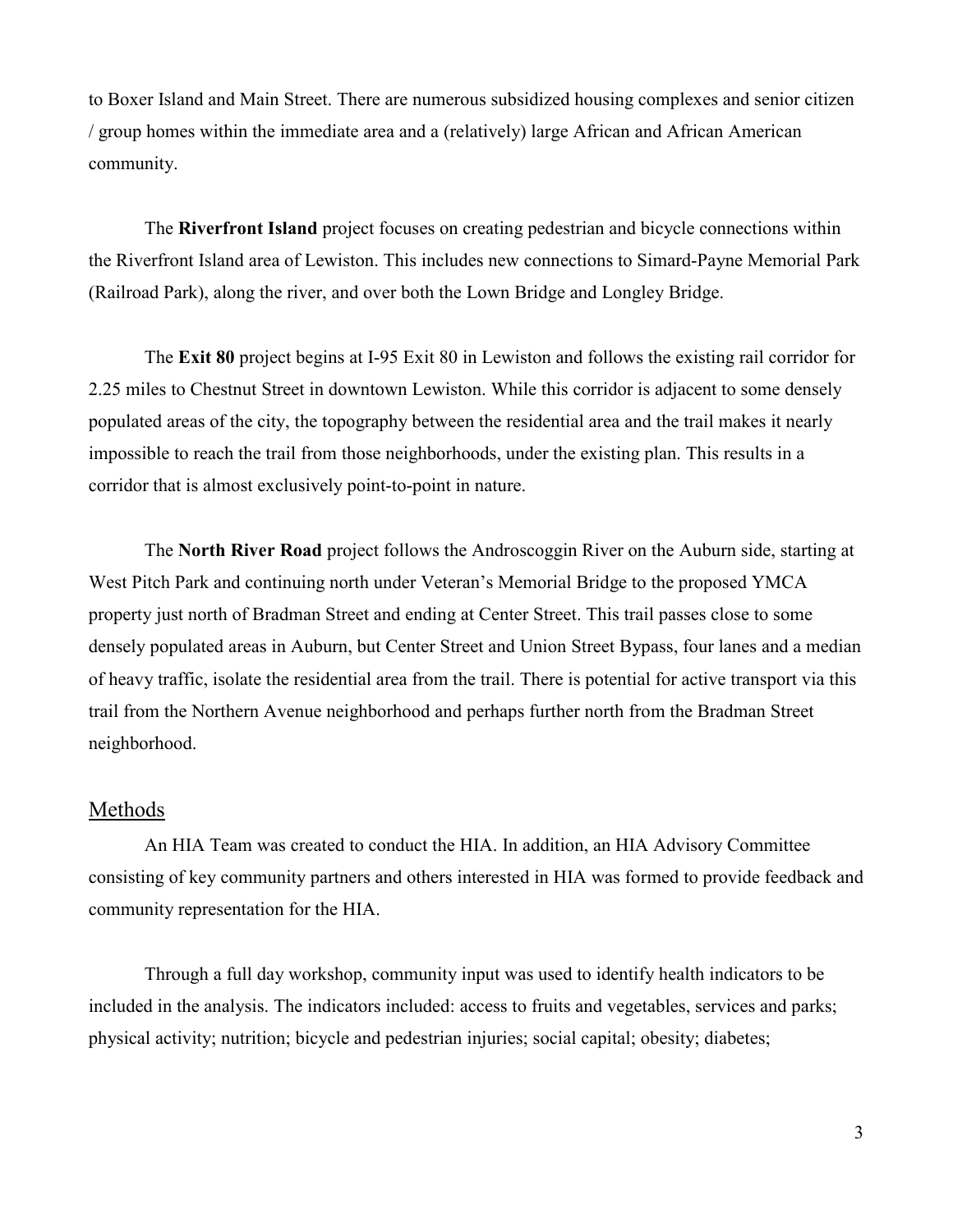cardiovascular disease; and mental health. A rapid HIA was conducted using relevant literature, previous HIAs, and expertise from the HIA Team and Advisory Committee.

## **Results**

For most of the reviewed indicators, a positive effect on health was determined. However, a more positive effect is predicted for the Riverfront Island and Strawberry Avenue projects than the Exit 80 and North River Road projects. There were no negative effects on health identified.

#### Recommendations

 Because the HIA showed an overall positive effect on health for each of the Tier One projects, the recommendations are designed to increase use of the trails and thus maximize community health benefits. There is one overall recommendation and several additional recommendations to increase use of the trails.

#### **Overall Recommendation**

1. **Focus first on the development of the Riverfront Island project and the Strawberry Avenue project, rather than the Exit 80 project or the North River Road project.**

#### **Trail Access and Safety Recommendations**

- 1. Consider specific opportunities for improved pedestrian access to the proposed trails, which will lead to improved pedestrian safe access to the proposed trails and improved health by a greater proportion of the community. Two projects have particular access issues.
- 2. Implement design standards for the trails which increase perceptions of safety and visibility and address user comfort and accommodation. Further, trails should be ADA-compliant where possible, particularly in those areas in close proximity to residential areas, and specifically near senior housing.

#### **Trail Promotion Recommendations**

1. Use informational outreach to increase awareness of the Greenway among community members.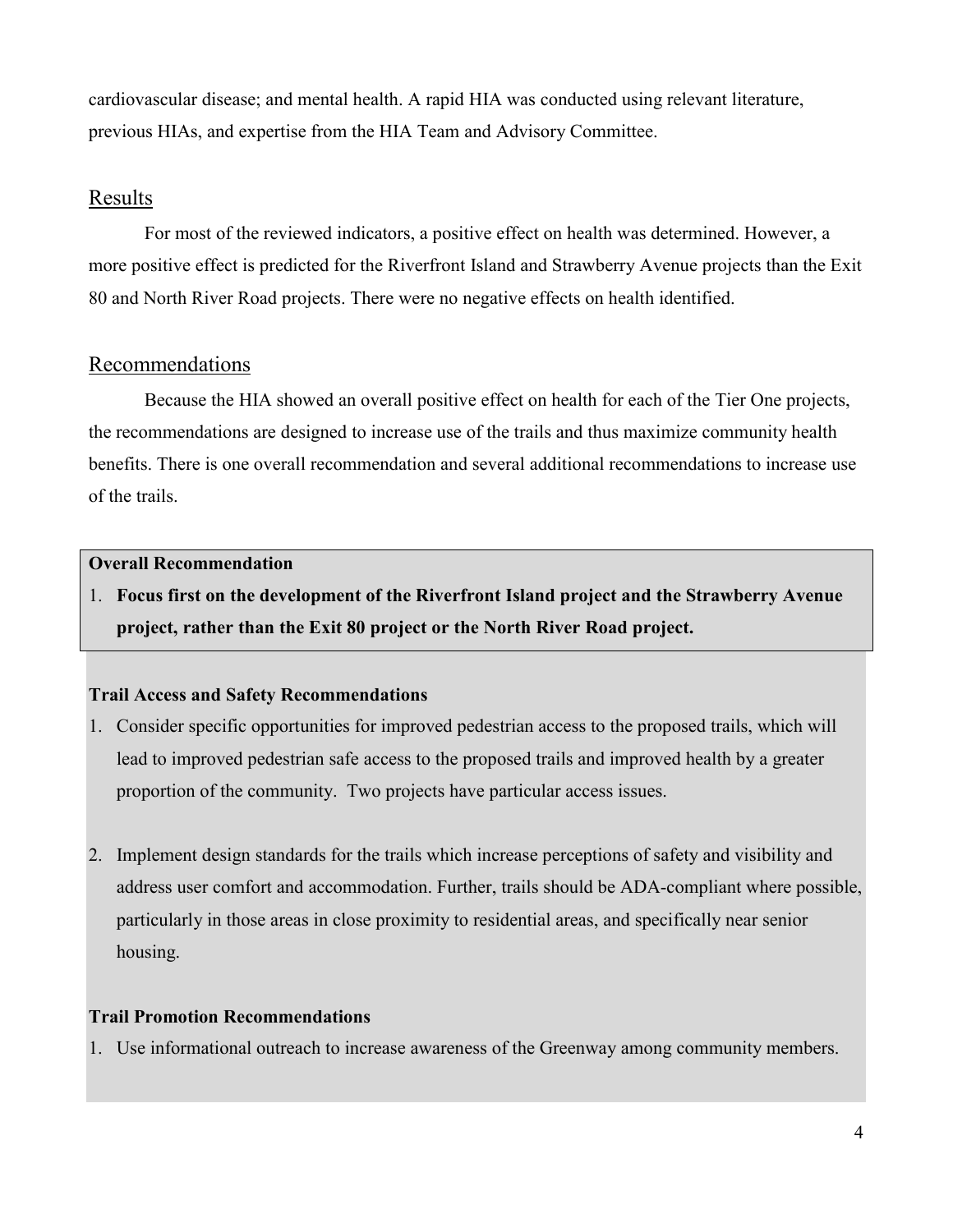- 2. Consider infrastructure and policies which allow for year-round bicycle and pedestrian use.
- 3. Consider the social and cultural needs of all community members when promoting the trails.

#### **Social Capital Recommendations**

- 1. Increase social capital and community pride by integrating natural and cultural history interpretation into the design of the trails.
- 2. Increase community capital by implementing programs that create community ownership of the trails.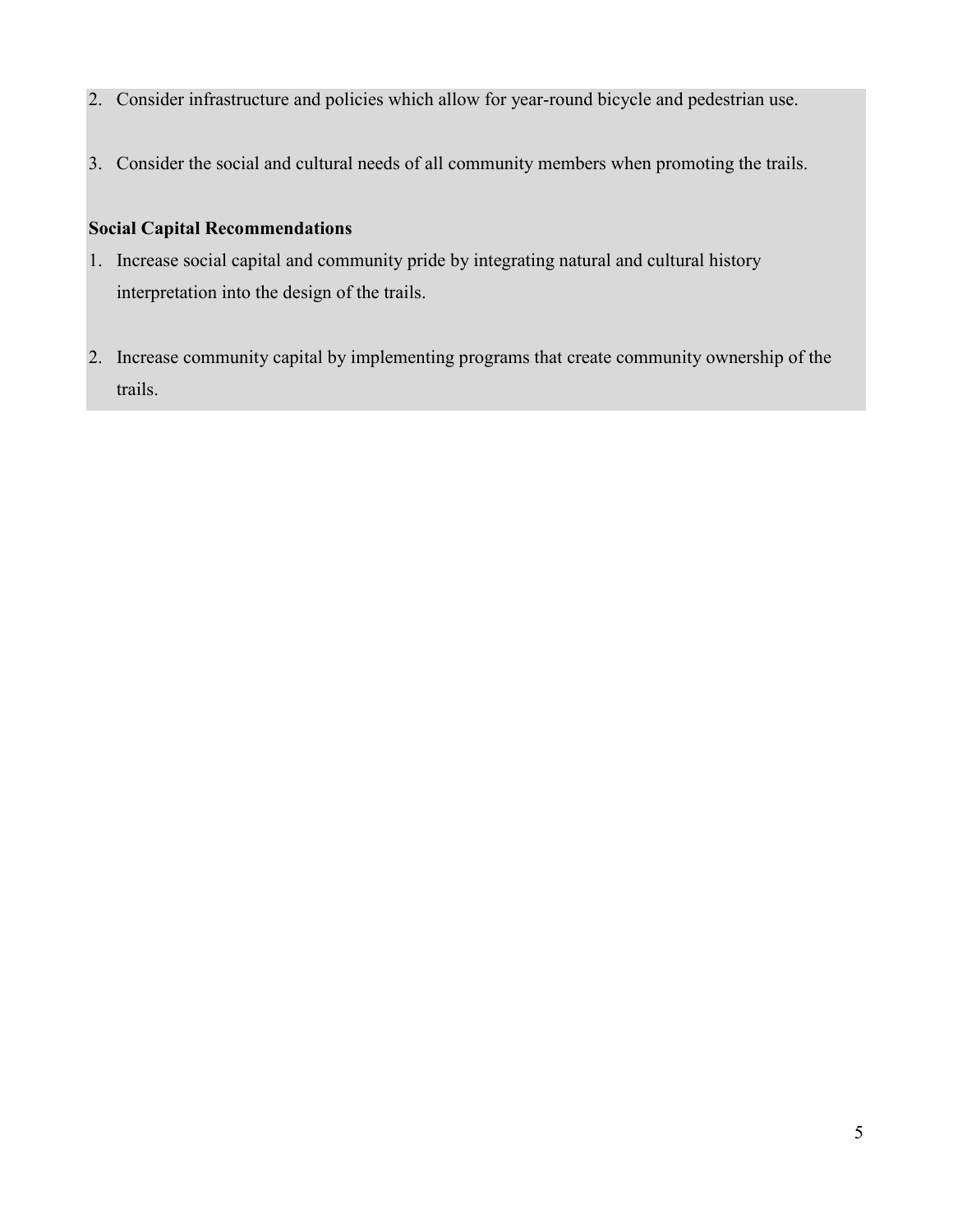## **1.0 Introduction**

### 1.1 Section Overview

 This section of the report describes the history of the Health Impact Assessment (HIA) and provides overviews of both the Greenway Plan and the HIA process. A glossary of terms for this report is in Appendix A.

## 1.2 Bringing Health Impact Assessment to Maine

The Maine Health Impact Assessment Initiative (MeHi) is a collaboration of individuals representing public and private public health organizations with a commitment to bringing the practice of HIA to the state of Maine. MeHi was formed in 2010 and is convened by the Maine Center for Disease Control and Prevention (Maine CDC). Members of MeHi have received training on HIA from either the federal CDC or Health Resources in Action (based in Boston, MA). MeHi has been actively pursuing funding opportunities that would bring resources into the state to conduct Maine's first placebased HIA. One HIA on proposed legislation had previously been conducted in Maine,(1) by an out of state organization.

In the spring of 2012, MeHi partnered with the Maine Network of Healthy Communities (the Network), which was awarded a training / capacity building grant from the Association of State and Territorial Health Officials (ASTHO). The Network served as the fiscal agent for the grant. The primary goal was to build capacity for HIA in Maine via training and performance of an HIA by collaboratively implementing an HIA with members of MeHi, a selected community, and other partners with an interest in HIA. From a community health perspective, ASTHO's primary interest was environmental health outcomes, but the organization allowed for the inclusion of those health outcomes of interest to the community chosen for the HIA because it was argued that the ways in which built environment is designed can provide opportunities to realize co-benefits among healthy behaviors, mental health, and environmental quality.

MeHi partnered with the Androscoggin Land Trust (ALT) to conduct an HIA in Lewiston– Auburn, Maine. The ALT has developed a long-term plan for the development of a greenway along the Androscoggin River, which serves as the common boundary for the cities of Lewiston and Auburn.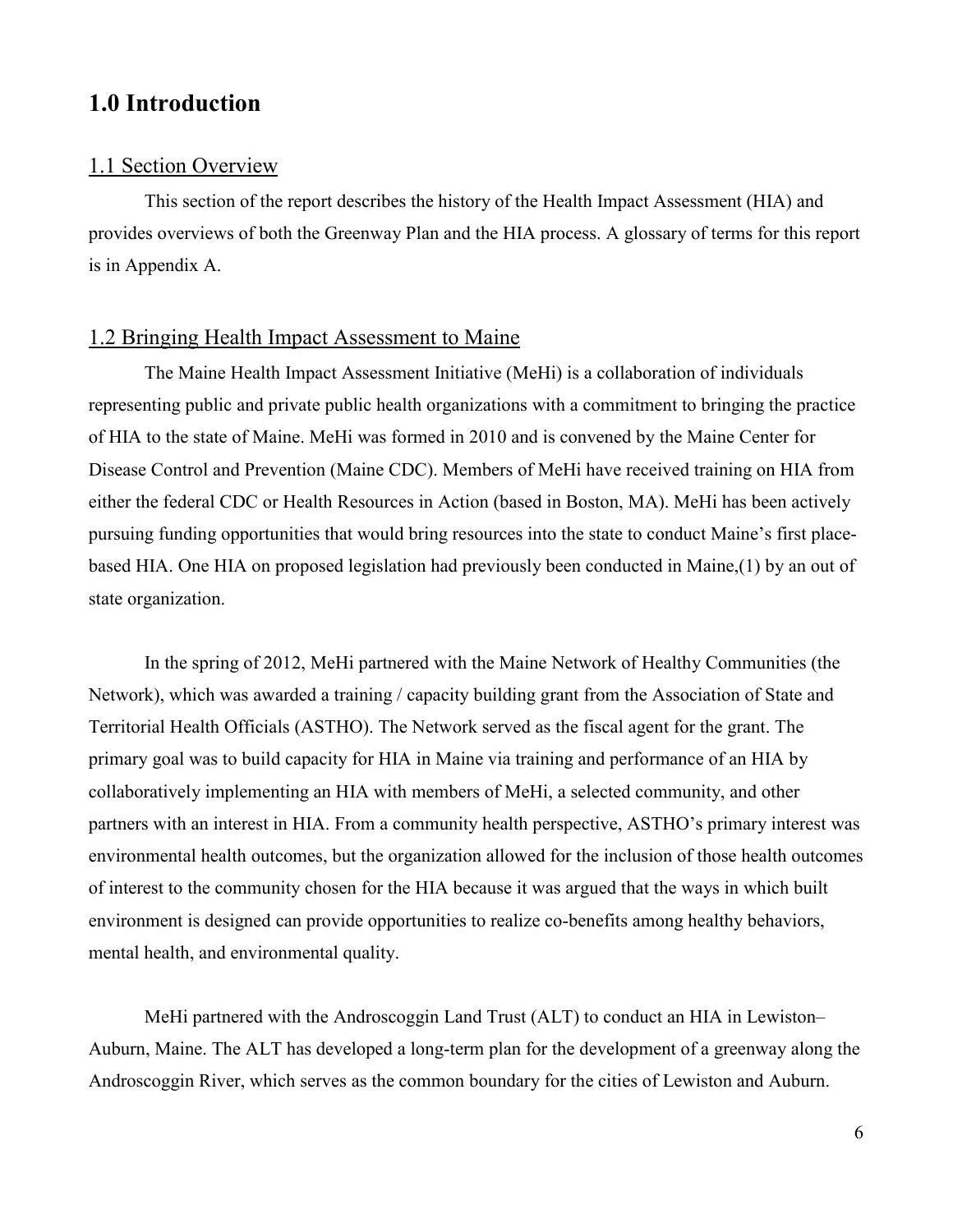The Plan calls for the development of new trails and extension of existing bicycle and pedestrian facilities (e.g. bike lanes and sidewalks) to create a network of pathways that link residential and commercial parts of the downtowns to a recreational trail along the river.

ALT has prioritized the implementation of these projects into three tiers, with those in the first tier (Tier One) having the highest priority for development. However, there remain decisions to be made about how to implement the development of the various projects that comprise Tier One.

**The goal of this HIA is to provide ALT with information about the predicted community health impact of the various projects identified in Tier One of the Greenway Plan.** ALT will use this information as it begins implementation of its long-term plan.

#### 1.3 The Androscoggin Greenway Plan

In the 1990s, ALT and the National Park Service's River and Trails Program, in cooperation with the Cities of Lewiston and Auburn, the Androscoggin Valley Council of Governments, Androscoggin River watershed residents, landowners, businesses, and other towns and government agencies, developed an ambitious vision for the future of the Androscoggin River and its landscape.(2)

ALT, as the facilitator of this project, outlined this vision in *Androscoggin Greenways: Benefits of a River Corridor*, a booklet published in 1996, stating its geographic focus as the river's course from the Twin Bridges in Turner and Leeds downstream through Lisbon and Durham. It identified the primary goals as: "Preserve open space along the Androscoggin River and its tributaries; revitalize the urban waterfronts of Lewiston-Auburn and Lisbon; create access to the river and its tributaries for recreation and transportation; and provide a riverfront setting for community life." ALT and their partners have worked to implement this vision through a variety of free-standing projects. Thus far, these projects have produced expanded riverfront trails in downtown Lewiston-Auburn, creation of the Androscoggin Riverlands State Park (the towns of Turner and Leeds), conservation of the David Rancourt River Preserve (Lewiston) and the Hallelujah Farm and Katherine M. Breton Memorial Preserve (both in Lisbon), Androscoggin Riverlands Expansion (Turner), the River Rise Farm and Forest (North Turner), and Lisbon Island (Lisbon).(2)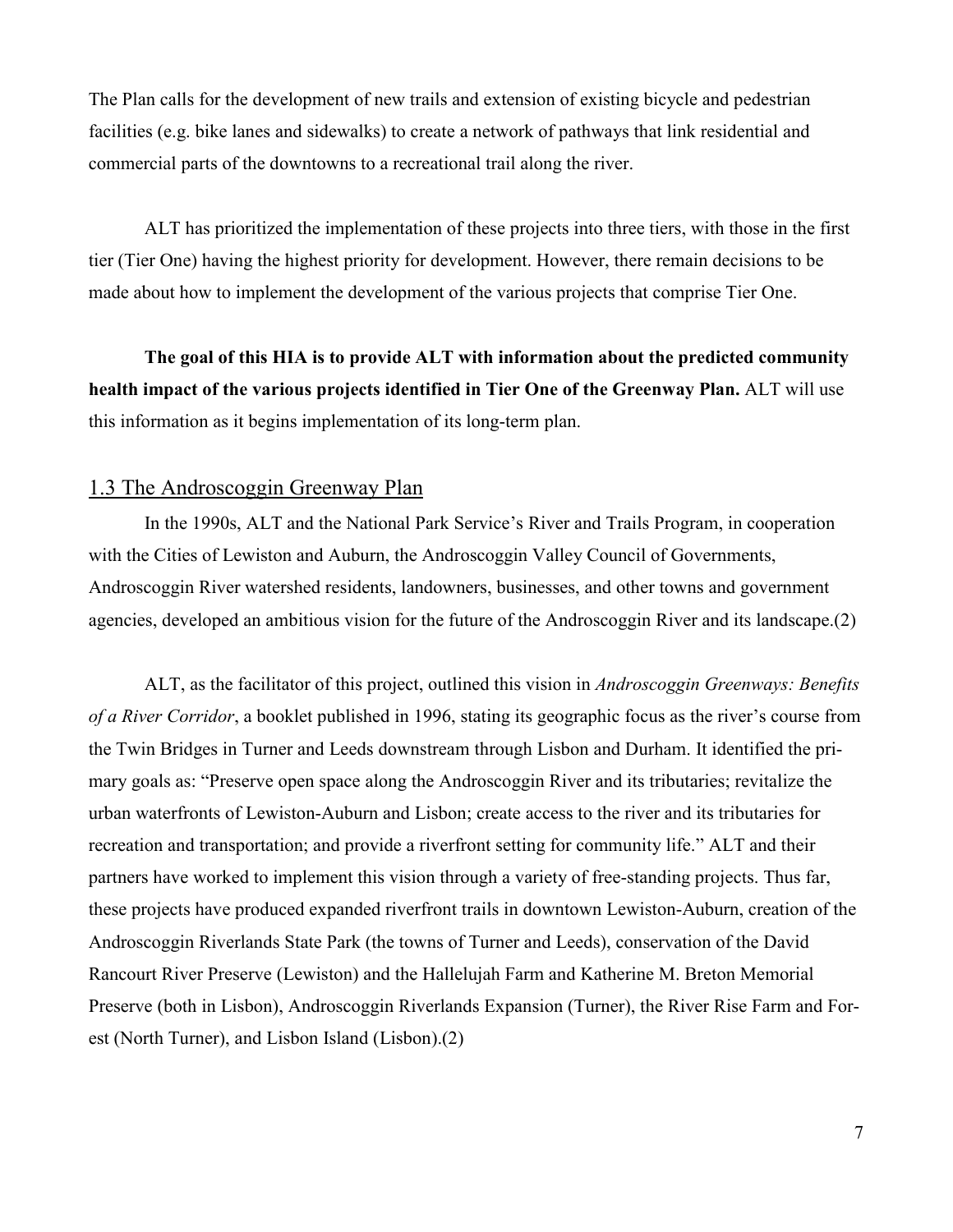Recently, ALT has capitalized on opportunities to move beyond their former piecemeal approach to implementing the Greenway Plan vision. With major support from the Environmental Funders Network's Quality of Place Initiative and the Davis Conservation Foundation, ALT is leading a broad-based coalition in the cities of Lewiston and Auburn and the towns of Greene, Turner, and Leeds. The coalition is developing a model for engaging landowners, local governments, and river corridor residents in creating actionable conservation plans focused on enhancing recreational opportunities that link downtowns to natural landscapes across municipal boundaries. The coalition seeks, among other things, to create a land and water trail to link Androscoggin Riverlands State Park to downtown Lewiston-Auburn.(2)

The development of the Greenway Plan included five walking audits that were completed with ALT's engineering consulting firm. These walks were a series of walking loops that serve to connect key neighborhoods or business centers in the heart of the community to the river corridor. A total of 45 participants joined in the walks. Further, a public workshop was held in January 2012. At the workshop, participants engaged in a prioritization process, dividing all the proposed Greenway work into three tiers. Tier One was designated as the highest priority projects, but no further prioritization within the tier was assigned.

#### 1.4 The Health Impact Assessment

HIA is a systematic, structured practice that uses the best available theory and evidence to make reasoned judgments on the prospective health impacts of proposed policy decisions, projects, plans, or programs undertaken by government or the private sector. HIAs include a broad definition of health and health determinants, application to policy making in all sectors, involvement and engagement with decision makers and affected stakeholders, explicit concern with vulnerable populations, and a commitment to inclusion and transparency. The two primary outputs of HIAs are: 1) an analysis of health impacts; and 2) decision alternatives and mitigation strategies to ensure that decisions consider health.(3)

The HIA process is outlined in Figure 1.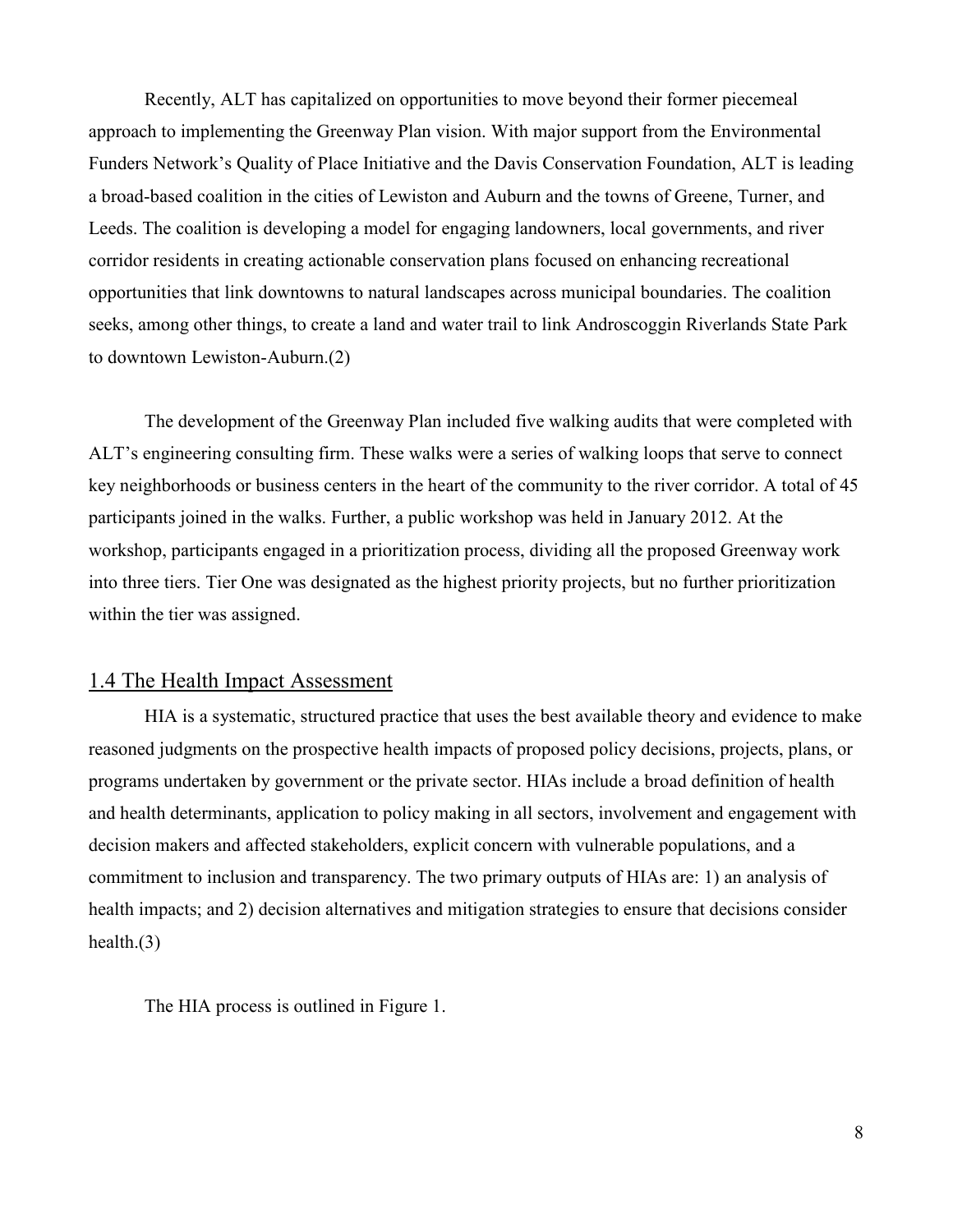**Figure 1. Health Impact Assessment Process** 



**HIA PROCEDURE**

Source: World Health Organization. http://www.who.int/hia/tools/en/

There are several types of HIAs. Due to time and resource constraints, this HIA was designed as a Rapid HIA.

#### **Types of HIAs**

**Rapid HIAs** can take anywhere from a couple of hours to a couple of weeks to complete. Because of limited time and resources, rapid HIAs usually use existing HIAs, literature, or data on the topic and may have limited community engagement. Those who do incorporate community engagement usually do so in the form of a one day workshop with multiple days of preparation and follow-up. Rapid HIAs can also be used as a brief assessment to determine if a more lengthy HIA is warranted for a particular policy, plan, project, or program.

**Intermediate HIAs** usually take months to complete and include studying similar HIAs, collecting and analyzing new data, and incorporating community input. When doing an intermediate HIA, it is very helpful to form a steering committee with diverse expertise to provide current information on the topic and suggest recommendations for actions that can be taken to improve potential health outcomes.

**Comprehensive HIAs** take months to years to complete and provide a very thorough assessment of multiple potential health impacts that a policy, project, plan, or program may have. They involve an extensive review of the literature, other HIAs, and existing data in addition to the collection of new data and community input. Comprehensive HIAs often require quantitative modeling and qualitative surveys or case studies and usually results in reports with hundreds of pages and a large partnership of academics, government entities, community organizations, residents, etc. Because of the overwhelming size of a comprehensive HIA report, it is recommended that an executive summary be developed and recommendations be prioritized for decisionmakers.

Source: Katherine Hebert via phConnect http://www.phconnect.org/group/healthimpactassessments cop/forum/topics/did-you-know-levels-of-hia.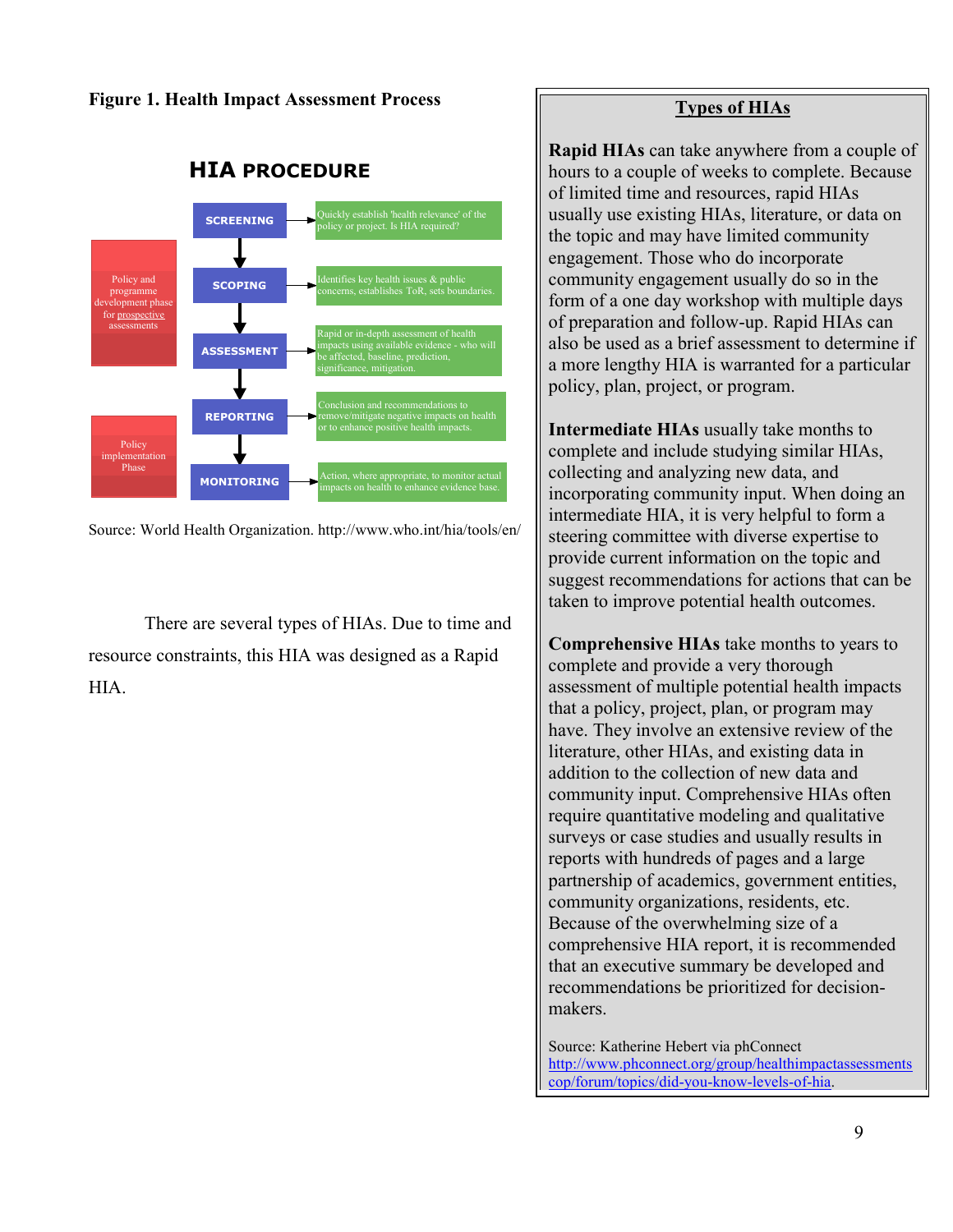## **2.0 Background**

#### 2.1 Section Overview

 This section of the report provides information on the HIA community, including history, demographics, and health information, which serve to frame the context of the HIA.

#### 2.2 Lewiston-Auburn and Androscoggin County

The cities of Lewiston and Auburn sit within Androscoggin County in central Maine. The county is situated in south central Maine and is bordered by Cumberland County to the south, Oxford County to the west, Franklin County to the north, and Kennebec and Sagadahoc Counties to the east. Androscoggin County contains roughly 8% of Maine's 1.27 million residents. Although Maine is a very rural state with only 41.3 persons per square mile as compared to the national population density of 79.6 persons per square mile, Androscoggin County contains Maine's second and fifth largest cities: Lewiston and Auburn, respectively. The rest of the county is comprised of small rural towns covering a total of 470 square miles and an average population of 220.7 persons per square mile.(4) The population of the area is in excess of 60,000 people—nearly 40,000 in Lewiston and over 20,000 in Auburn. Growth in the region has also continued in the neighboring towns. $(5)(6)(7)$ 

The city of Lewiston was incorporated in 1795 and Auburn followed with its incorporation on the other side of the Androscoggin River in 1842. Textiles and shoes served as the basis of the economy for decades, but competition from the south and abroad led to the closure of most of the mills and factories in more recent years. The cities are working hard to transform their downtown areas from vacant textile mills and abandoned shoe factories to a region known for progressive health care, tourism, high-precision manufacturing, telemarketing and financial services.

Located across from each other on the Androscoggin River, the twin cities of Lewiston and Auburn are the central hub of the region and are often thought of as one entity "Lewiston-Auburn" or "L-A." Lewiston and Auburn are home to a large Franco-American population as well as an increasing number of Somali and Sudanese refugees and immigrants.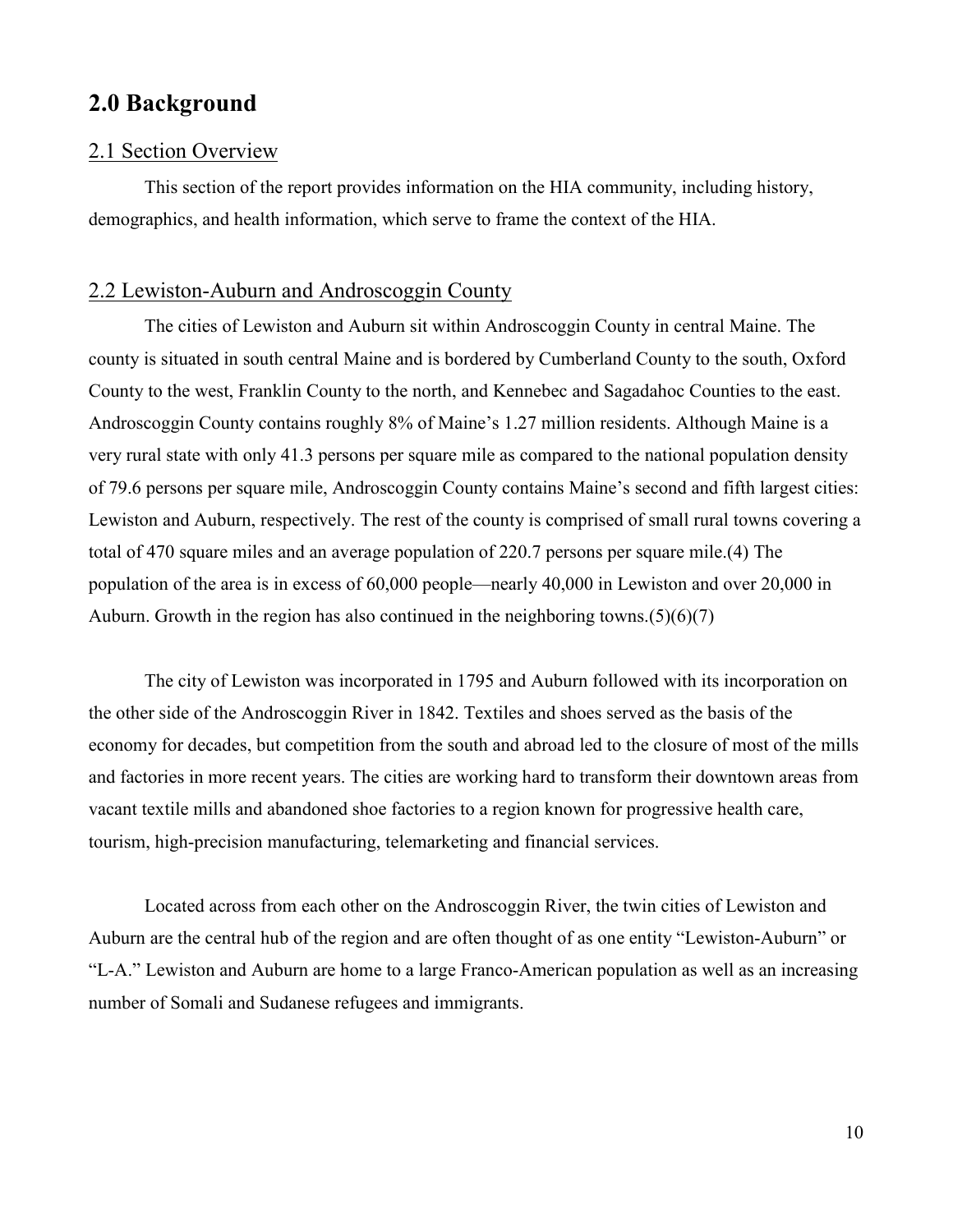According to Phil Nadeau, Deputy City Administrator with the City of Lewiston, "Our new immigrant residents continue to attract the interest of news media and academics from around the world. These former refugees, now over 3,000 ethnic Somali and Somali Bantu who have arrived from many parts of the country, have changed the social and cultural landscape of our community in ways that will be experienced for many generations. The arrival of these new Mainers marks another significant chapter in Lewiston's storied immigrant history."(4) The uniqueness that these populations bring to Lewiston-Auburn can be seen in the race and language indicators found in Table 1.

| Characteristic        | <b>Lewiston</b> | <b>Auburn</b> | <b>Androscoggin County</b> | <b>Maine</b> |
|-----------------------|-----------------|---------------|----------------------------|--------------|
| Gender                |                 |               |                            |              |
| Male                  | 48.1%           | 48.3%         | 48.9%                      | 48.9%        |
| Female                | 51.9%           | 51.7%         | 51.1%                      | 51.1%        |
| Age                   |                 |               |                            |              |
| Under 5               | 7.2%            | 6.1%          | 6.4%                       | 5.2%         |
| Under 18              | 22.1%           | 22.1%         | 22.6%                      | 20.7%        |
| 65 Years & older      | 15.5%           | 15.2%         | 14.1%                      | 15.9%        |
| Race                  |                 |               |                            |              |
| One Race              | 97.4%           | 97.9%         | 98%                        | 98.5%        |
| White                 | 86.6%           | 93.7%         | 92.8%                      | 95.5%        |
| Black / African       | 8.7%            | 2.5%          | 3.6%                       | 1.2%         |
| American              |                 |               |                            |              |
| Language Spoken at    |                 |               |                            |              |
| Home                  |                 |               |                            |              |
| English Only          | 79.3%           | 86.9%         | 86.8%                      | 92.9%        |
| Language Other than   | 20.7%           | 13.1%         | 13.2%                      | 7.1%         |
| English               |                 |               |                            |              |
| Percentage of         |                 |               |                            |              |
| Population with a     |                 |               |                            |              |
| Disability            |                 |               |                            |              |
| $5 - 20$              | Unavailable     | Unavailable   | 11.2%                      | $9.0\%$      |
| $21 - 64$<br>0.01017C | Unavailable     | Unavailable   | 21.1%                      | 19.2%        |

**Table 1. Census Data, Lewiston, Auburn, Androscoggin County and Maine, 2010** 

Source: 2010 U.S. Census

Androscoggin County has a higher unemployment rate and a lower median household income when compared to the state average (Table 2). The proportion of individuals and families (particularly children) living in poverty is higher than the state average (Table 2).

Residents in Lewiston-Auburn tend to drive (either alone or in carpools) rather than use public transport or walk. In Androscoggin County, residents spend, on average, 22 minutes traveling to work.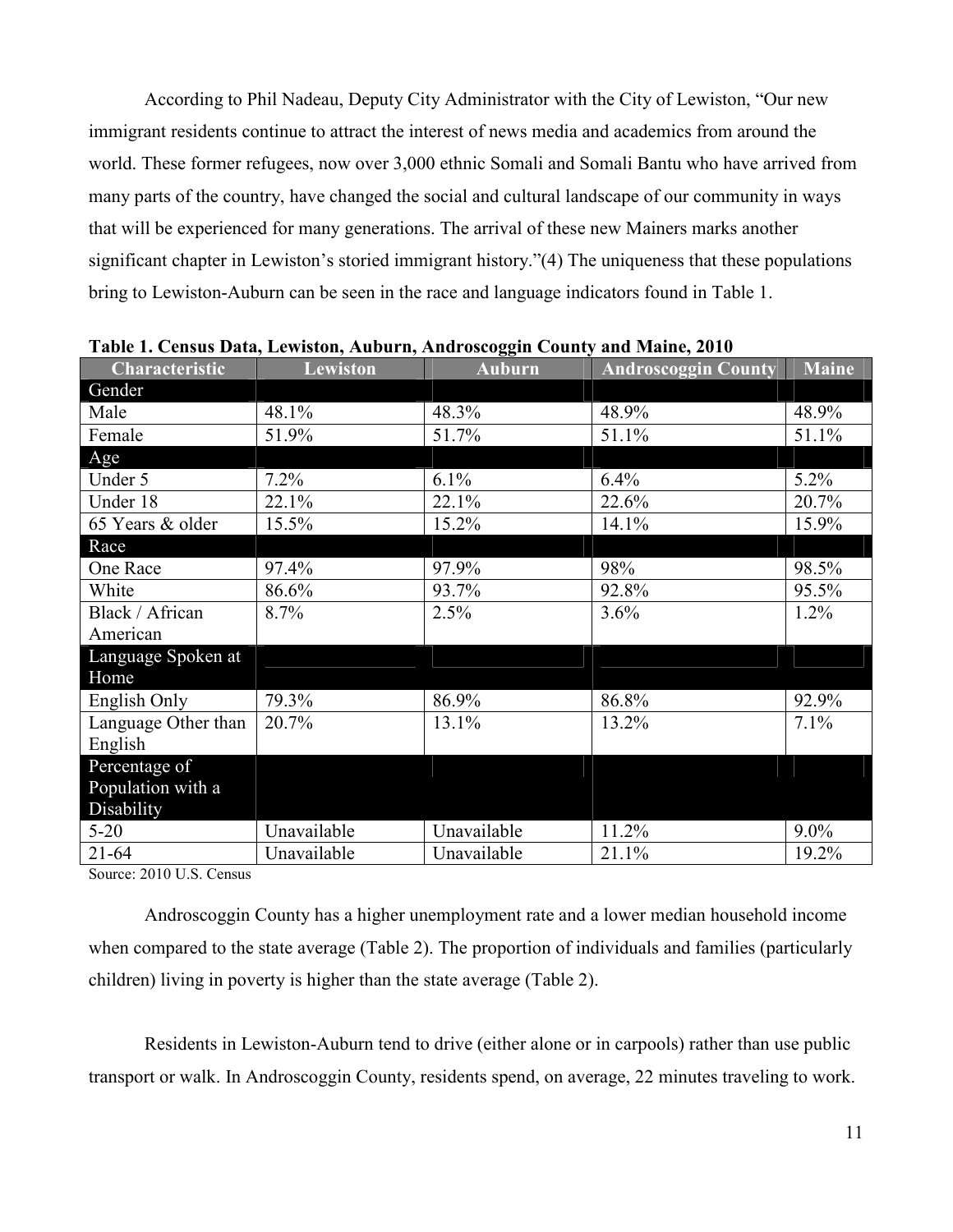The percentage of Lewiston workers bicycling or walking to work (9.3%) was more than double that of Androscoggin County or State workers (4.3% and 4.2% respectively). The percentage of Lewiston workers using public transportation to get to work was 1.9%, more than double that of Androscoggin County (0.9%) or the State of Maine (0.8%) in 2000.

| <b>Characteristic</b>        | <b>Lewiston</b> | Auburn   | Androscoggin<br>County | <b>Maine</b> |
|------------------------------|-----------------|----------|------------------------|--------------|
| Employment Status*           |                 |          |                        |              |
| Employed                     | 56.0%           | 60.1%    | 60.8%                  | 60.7%        |
| Unemployed                   | 6.0%            | 5.2%     | 5.2%                   | 4.2%         |
| Household Income*            |                 |          |                        |              |
| Median Household Income      | \$36,743        | \$41,649 | \$44,470               | \$46,933     |
| Families in Poverty*         |                 |          |                        |              |
| % Families below poverty     | 16.0%           | 8.4%     | 9.7%                   | 8.4%         |
| Children less than 5         | 42.3%           | 26.9%    | 26.5%                  | 19.1%        |
| Children less than 18        | 29.9%           | 13.8%    | 17.2%                  | 14.7%        |
| Using Food stamps/SNAP       | ----            | ----     | 17.3%                  | 13.6%        |
| benefits in past 12 months   |                 |          |                        |              |
| Female Head of Household     | 47.9%           | 27.4%    | 34.5%                  | 30.6%        |
| (% below poverty level)      |                 |          |                        |              |
| Individuals in Poverty*      |                 |          |                        |              |
| % Individuals below poverty  | 21.7%           | 12.9%    | 14.3%                  | 12.6%        |
| level                        |                 |          |                        |              |
| % Individuals under 18 years | 35.8%           | 15.5%    | $20.0\%$               | 17.0%        |
| % Individuals 18 years and   | 17.7%           | 12.1%    | 12.6%                  | 11.4%        |
| over                         |                 |          |                        |              |
| Commuting to Work**          |                 |          |                        |              |
| Drove alone                  | 72.4%           | 79.0%    | 78.0%                  | 78.6%        |
| Carpooled                    | 13.1%           | 14.3%    | 13.4%                  | 11.3%        |
| Public transportation        | 1.9%            | 0.9%     | 0.9%                   | 0.8%         |
| (including taxicab)          |                 |          |                        |              |
| <b>Biked or walked</b>       | $9.3\%$         | 3.1%     | 4.3%                   | 4.2%         |
| Motorcycle or other means    | $0.9\%$         | 0.6%     | 0.7%                   | 0.7%         |
| Worked at home               | 2.3%            | 2.2%     | 2.6%                   | 4.4%         |
| Mean travel time to work     | 20.3            | 19.3     | 22.9                   | 22.8         |
| $(minutes)*$                 |                 |          |                        |              |

**Table 2. Community Characteristics, Androscoggin County and Maine** 

\*Source: 2010 U.S. Census

\*\* Source: 2000 U.S. Census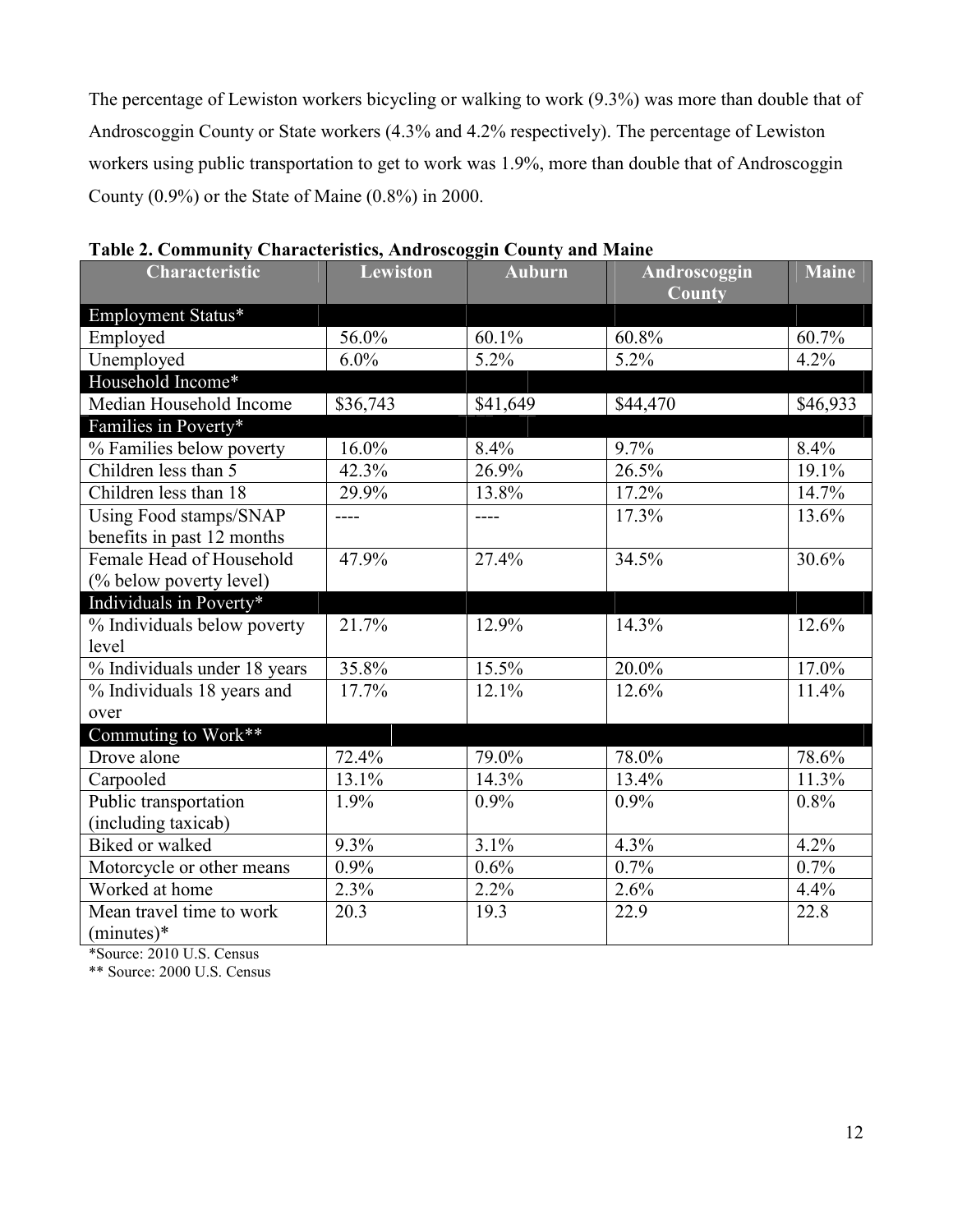#### 2.3 Androscoggin County Health Profile

The Robert Wood Johnson Foundation (RWJ) collaborates with the University of Wisconsin Population Health Institute to implement the County Health Ranking and Roadmaps program. The County Health Rankings illustrate what is known when it comes to what's making people sick or healthy. The rankings are based on a model of population health that emphasizes the many factors that, if improved, can help make communities healthier places to live, learn, work and play. There are two rankings: health factors and health outcomes.

*Health factors* in the County Health Rankings represent what influences the health of a county. RWJ measures four types of health factors: health behaviors, clinical care, social and economic, and physical environment factors. In turn, each of these factors is based on several measures. Health behavior factors include alcohol use, tobacco use, sexual activity, diet and exercise. Clinical care factors include quality of care and access to care. Social and economic factors include education, community safety, employment, family and social support, and income. Physical environment factors include environmental quality and built environment.(8) Androscoggin County's results for health factors are found in Figure 2 and Table 3.

*Health outcomes* in the County Health Rankings represent how healthy a county is. There are two types of health outcome measurements: how long people live (mortality) and how healthy people feel while alive (morbidity). Androscoggin is rated  $11<sup>th</sup>$  (of 16 counties) in Maine (Figure 3 and Table 3).(8)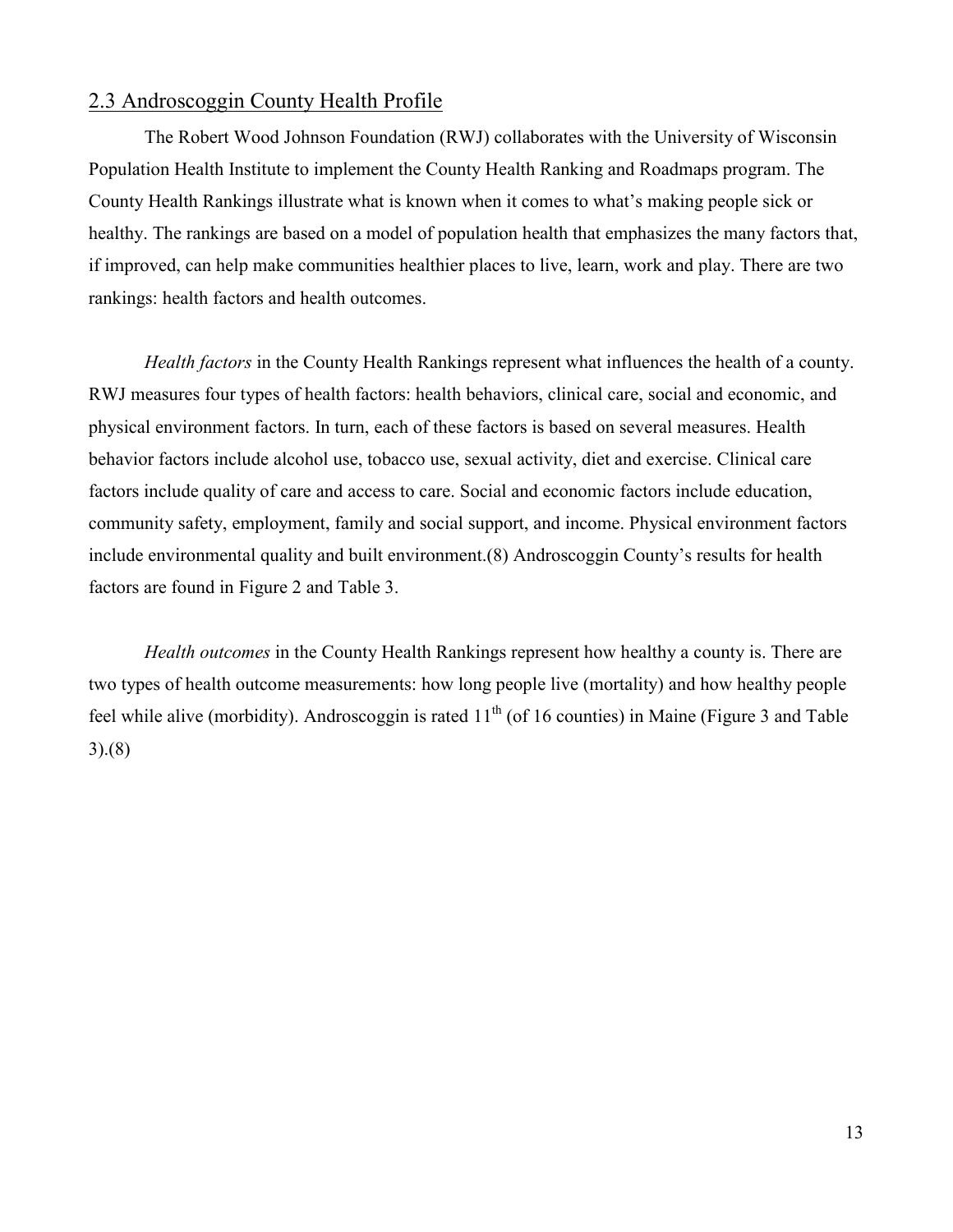

#### **Figure 2. Ranking of Maine Counties on Figure 3. Ranking of Maine Counties on Health Pactors, 2012** Health Outcomes, 2012



**Table 3. County Health Rankings by Health Outcomes and Health Factors, Maine, 2012** 

| County       | <b>Mortality</b> | <b>Morbidity</b> | <b>Health</b><br><b>Behaviors</b> | <b>Clinical</b><br>Care | Social &<br><b>Economic</b> | Physical<br><b>Environment</b> |
|--------------|------------------|------------------|-----------------------------------|-------------------------|-----------------------------|--------------------------------|
|              |                  |                  |                                   |                         | <b>Factors</b>              |                                |
| Androscoggin | 11               | 12               | 13                                | $\overline{\mathbf{4}}$ | 12                          | 14                             |
| Aroostook    | 9                | 13               | 11                                | 11                      | 9                           | 12                             |
| Cumberland   | $\overline{2}$   | 3                | 1                                 | 1                       |                             | 9                              |
| Franklin     | $\overline{7}$   | 6                | $\overline{7}$                    | $\overline{7}$          | 11                          | 3                              |
| Hancock      | 3                | $\mathbf{1}$     | $\overline{4}$                    | 3                       | $\overline{7}$              | 5                              |
| Kennebec     | 8                | $\overline{7}$   | 9                                 | $\overline{2}$          | 5                           | 13                             |
| Knox         | 10               | $\overline{2}$   | 5                                 | 9                       | 8                           |                                |
| Lincoln      | 6                | 9                | 3                                 | 5                       | $\overline{4}$              | 10                             |
| Oxford       | 15               | 15               | 12                                | 14                      | 13                          | 6                              |
| Penobscot    | 12               | 11               | 10                                | 10                      | 6                           | 16                             |
| Piscataquis  | 14               | 14               | 14                                | 6                       | 15                          | $\overline{2}$                 |
| Sagadahoc    |                  | $\overline{4}$   | $\overline{2}$                    | 12                      | $\overline{2}$              | 15                             |
| Somerset     | 13               | 16               | 16                                | 15                      | 14                          | 8                              |
| Waldo        | 4                | 8                | 8                                 | 13                      | 10                          | $\overline{4}$                 |
| Washington   | 16               | 10               | 15                                | 16                      | 16                          | 7                              |
| York         | 5                | 5                | 6                                 | 8                       | 3                           | 11                             |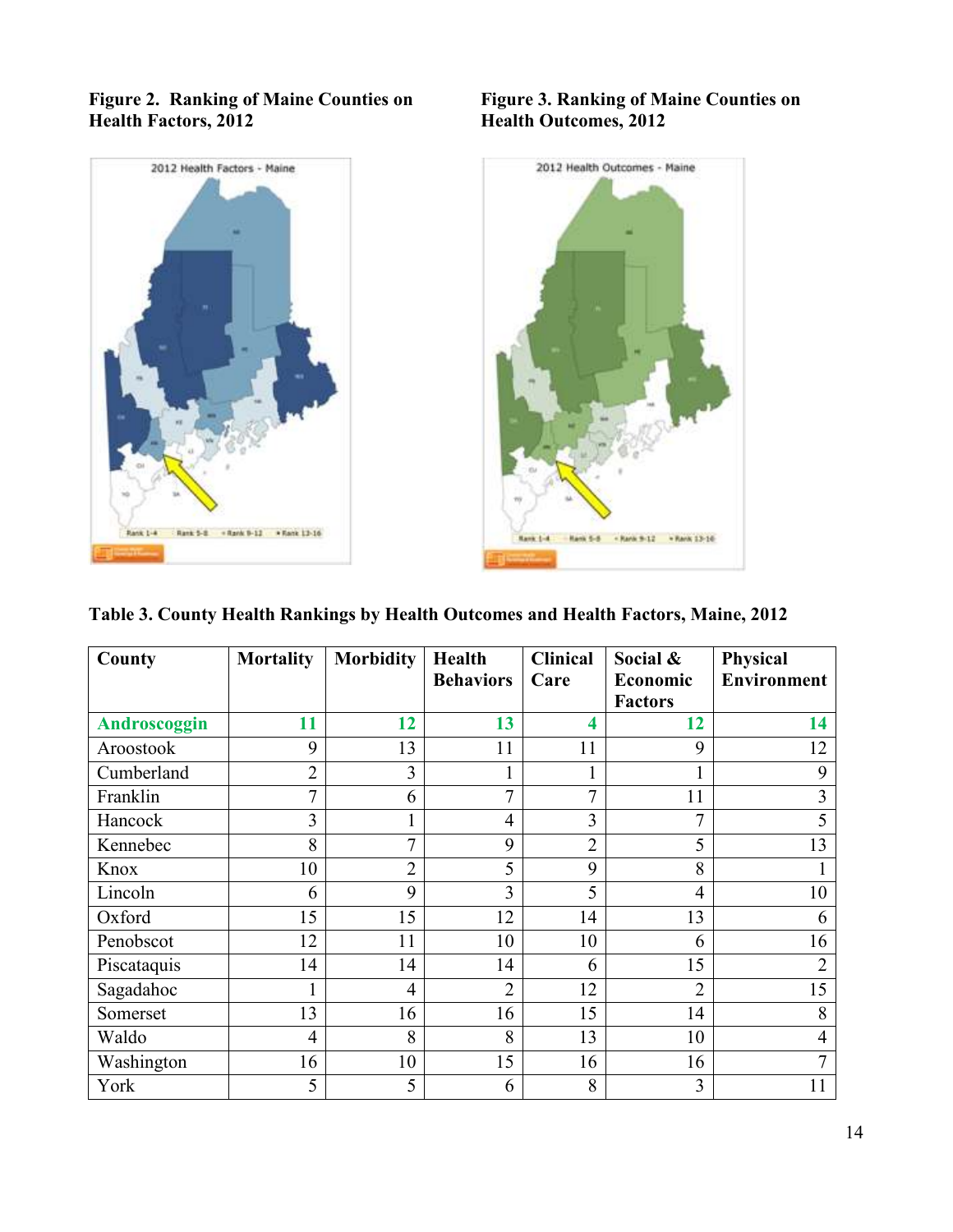#### 2.4 The Androscoggin River

Forty years ago the Androscoggin River in New Hampshire and Maine was one of the ten most polluted rivers in the country, a condition that helped to inspire the federal Clean Water Act of 1972. In the decades since, the Androscoggin has experienced a revitalization. This water quality transformation is enhanced by the addition of large land tracts to the Umbagog National Wildlife Refuge and the White Mountain National Forest, a new state park nearby the cities of Lewiston and Auburn, a heavily used bicycle and pedestrian pathway near the river's mouth in Brunswick, and a well-used water trail along the river's entire length. Today, communities along the river are grateful to recognize the river's even greater conservation, access, and recreational, educational, and economic benefits. As these communities transition from forest products and other manufacturing to a more diverse economy characterized by technology and services, their economic prospects are enhanced by amenities that will attract new residents, skilled workers, businesses, and tourists.

Recent and robust partnerships among public, private, nonprofit, and philanthropic interests have emerged that offer the prospect of strengthened conservation, stewardship, recreational opportunity, and job creation throughout the watershed, along a growing, continuous network of water, biking, hiking, and pedestrian trails that reconnect the river to underserved urban and rural communities.(9)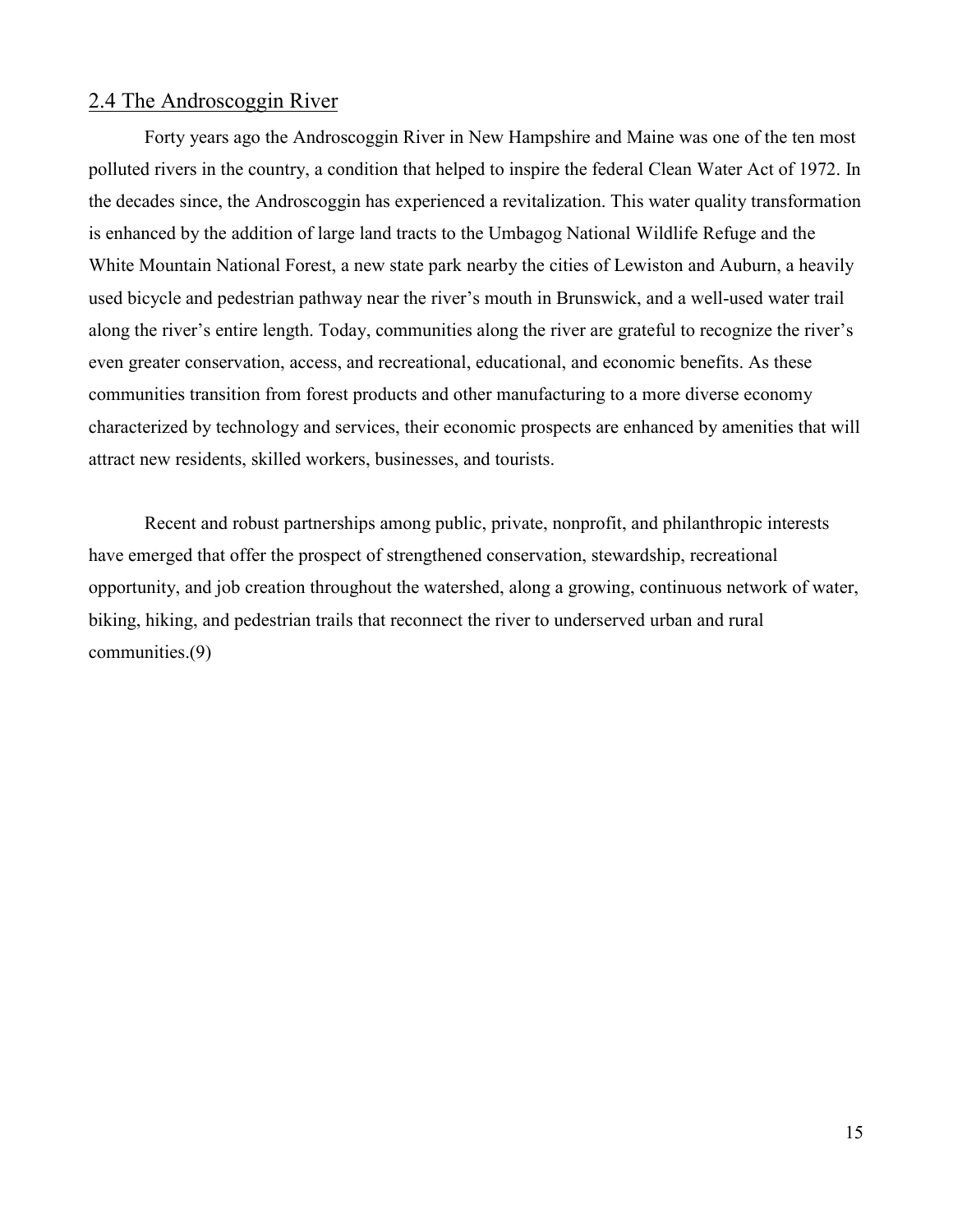# **3.0 The Greenway Plan**

#### 3.1 Section Overview

 This section provides detailed information on the Greenway Plan and the specific portions of the proposal that were assessed as part of the HIA.

## 3.2 Tier One Projects

# **The goal of this HIA is to provide ALT with information about the predicted health impact to the community of the various projects of Tier One of their Plan.**

 For the purposes of the HIA, the bicycle and pedestrian projects identified in Tier One of the Greenway Plan were divided into four distinct projects. In dividing the work into four projects, logical boundaries and divisions were considered, but it is important to note that implementation of the plan may not follow the divisions used in this assessment, and in fact, Tier One is considered a single project by the ALT.

 The complete Greenway Plan is shown in Figure 4. Tier One projects are shown in green. The Greenway Plan includes bicycle and pedestrian projects on both sides of the Androscoggin River in both Lewiston and Auburn. It includes trails along the river front, as well as increased bicycle and pedestrian connections throughout the downtown area that will increase access to and from neighborhoods, business areas and destinations.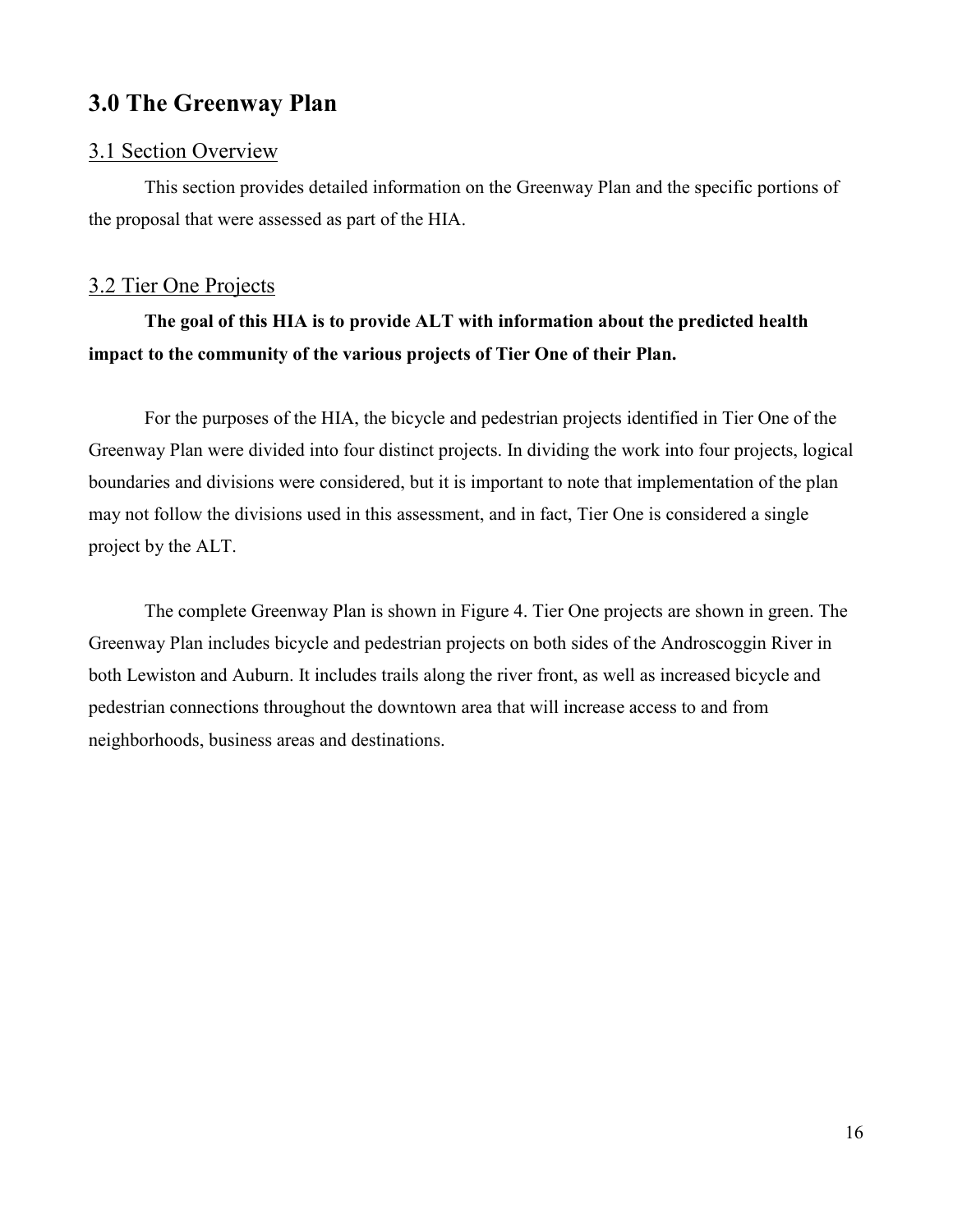# **Figure 4. Androscoggin Land Trust Greenway Plan**

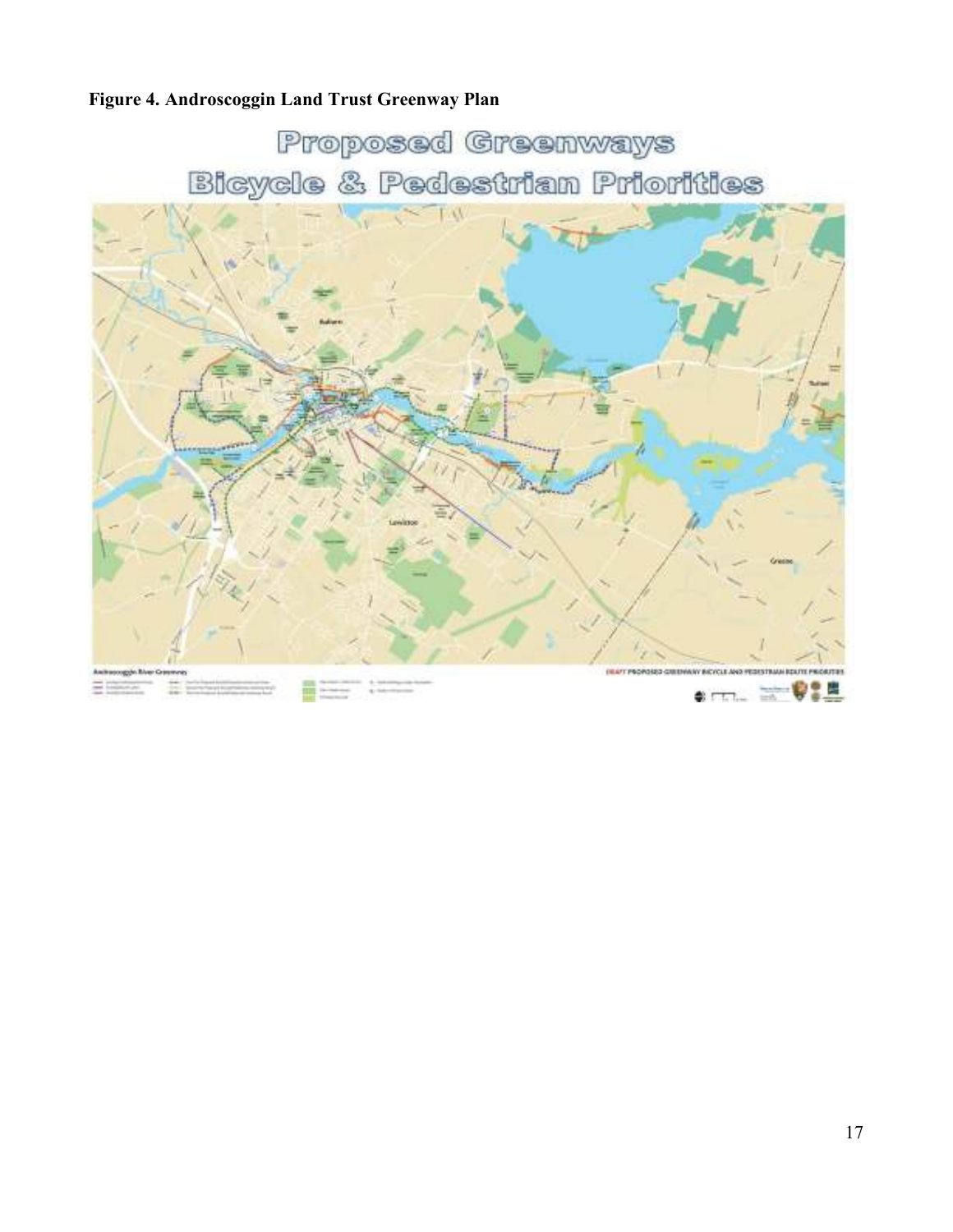## 3.3 Strawberry Avenue

The Strawberry Avenue project focuses on connecting neighborhoods to downtown by creating pedestrian and bicycle trails. The trail begins at Sunnyside Park in Lewiston and travels along the Androscoggin River through Riverside Cemetery to Tall Pines Drive. Branches of the trail also lead to Boxer Island and Main Street. There are numerous subsidized housing complexes and senior citizen / group homes within the immediate area and a (relatively) large African and African American community.



#### **Figure 5. Strawberry Avenue Project Map**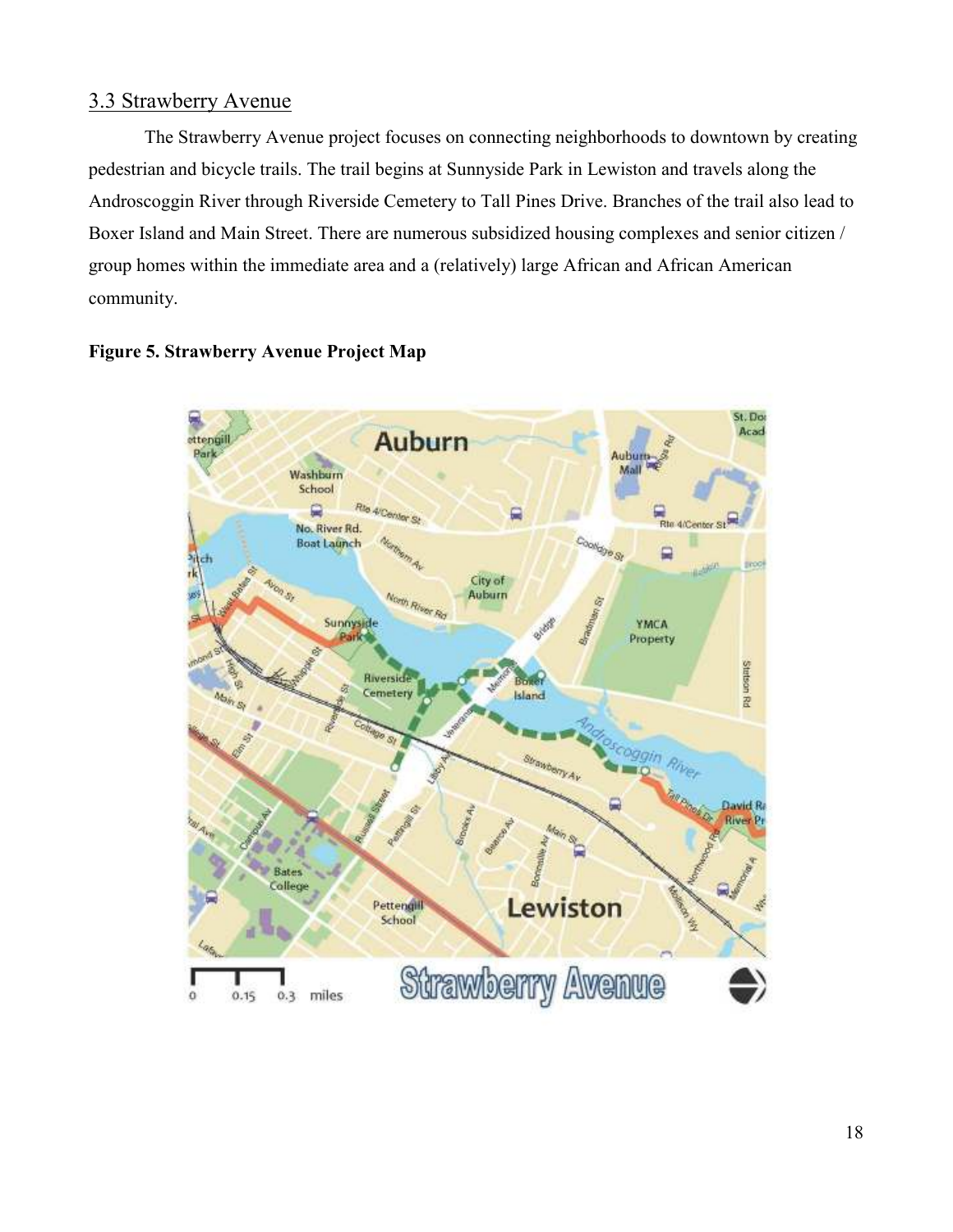## 3.4 Riverfront Island

The Riverfront Island project focuses on creating pedestrian and bicycle connections within the Riverfront Island area of Lewiston. This includes new connections to Simard-Payne Memorial Park (Railroad Park), along the river and over both the Lown Bridge and Longley Bridge.



## **Figure 6. Riverfront Island Project Map**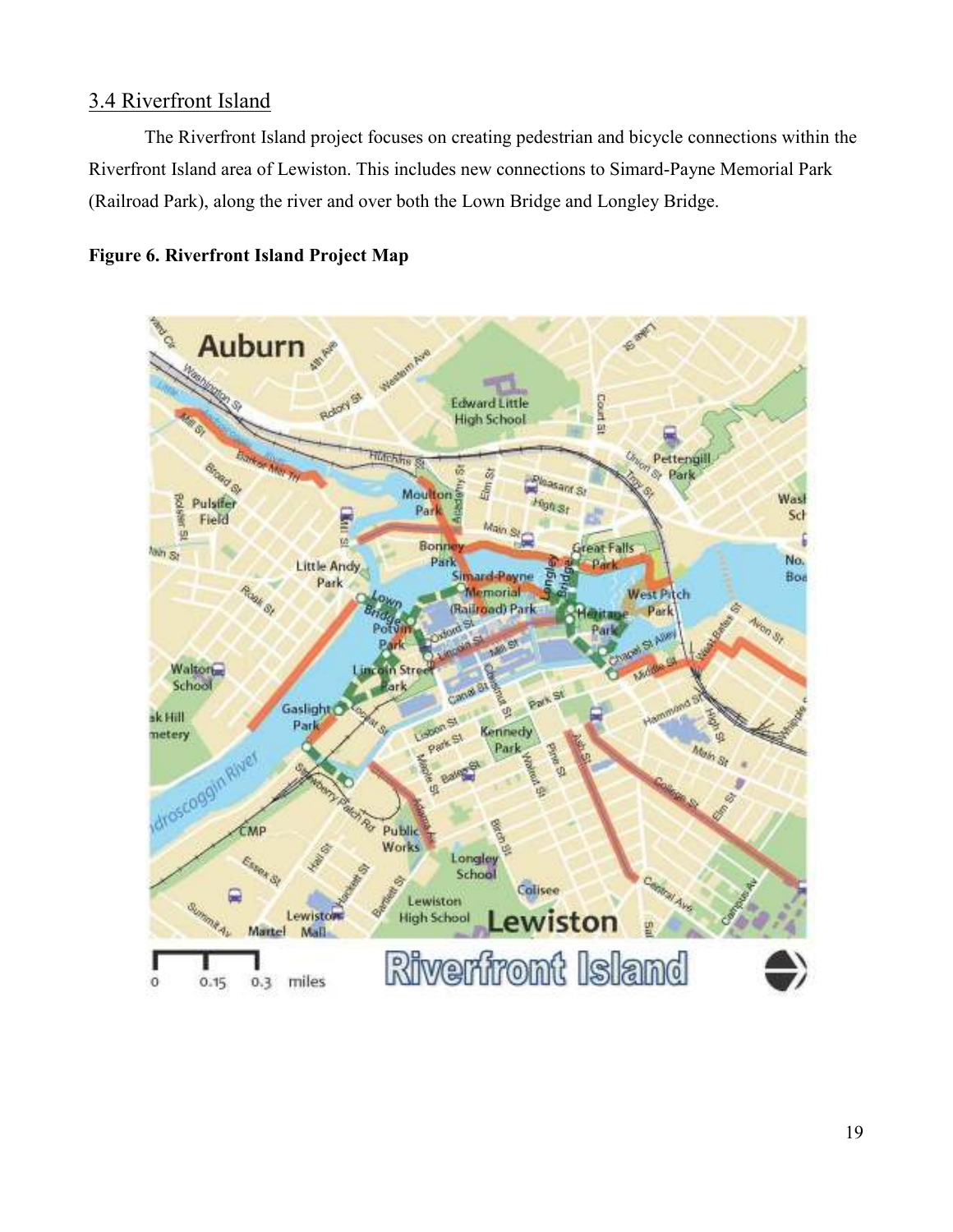## 3.5 Exit 80

The **Exit 80** project begins at I-95 Exit 80 in Lewiston and follows the existing rail corridor for 2.25 miles to Chestnut Street in downtown Lewiston. While this corridor is adjacent to some densely populated areas of the city, the topography between the residential area and the trail makes it nearly impossible to reach the trail from those neighborhoods, under the existing plan. This results in a corridor that is almost exclusively point-to-point in nature.



## **Figure 7. Exit 80 Project Map**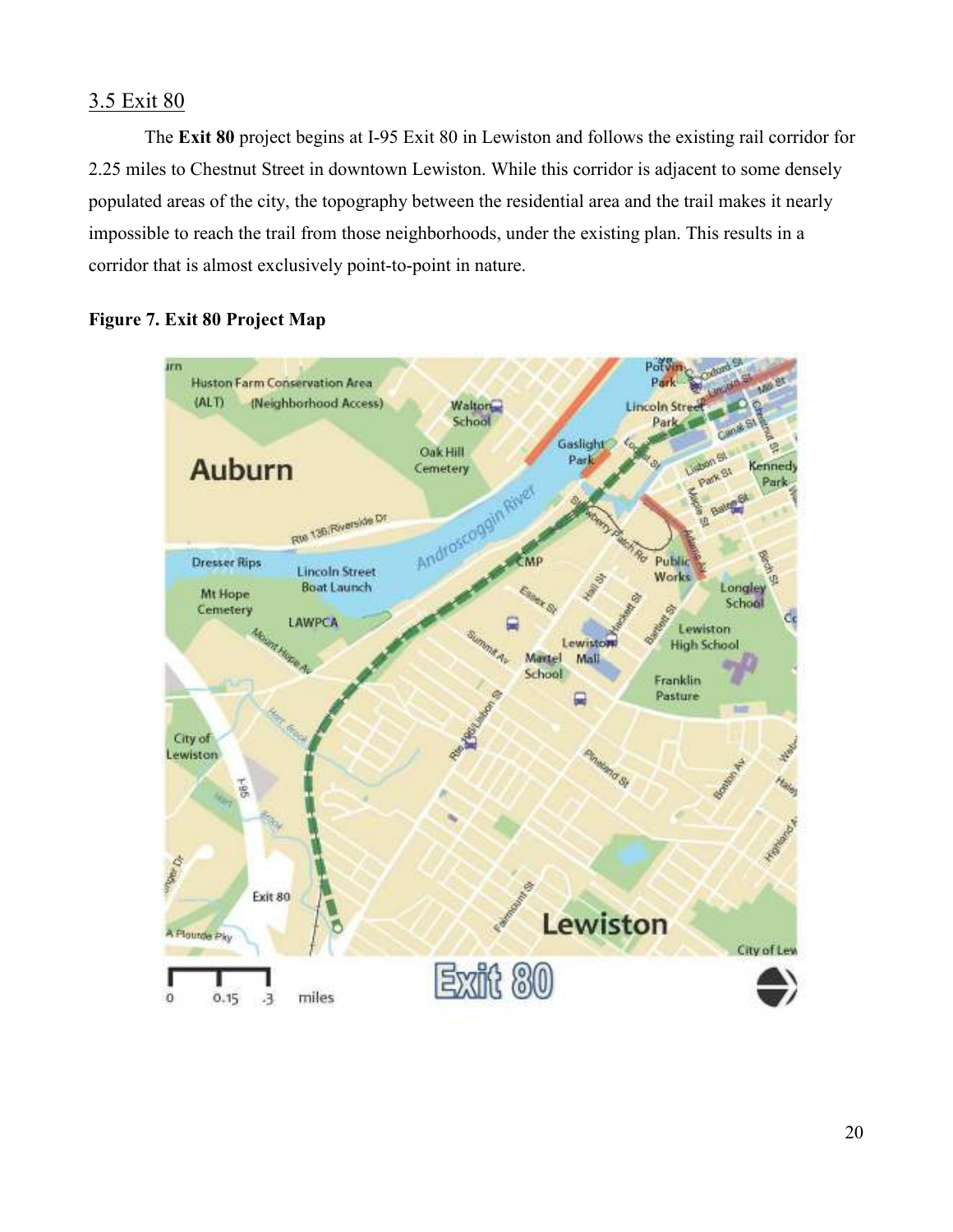## 3.6 North River Road

The **North River Road** project follows the Androscoggin River on the Auburn side, starting at West Pitch Park and continuing north under Veteran's Memorial Bridge to the proposed YMCA property just north of Bradman Street and ending at Center Street. This trail passes close to some densely populated areas in Auburn, but Center Street and Union Street Bypass, four lanes and a median of heavy traffic, isolate the residential area from the trail. There is potential for active transport via this trail from the Northern Avenue neighborhood and perhaps further north from the Bradman Street neighborhood.



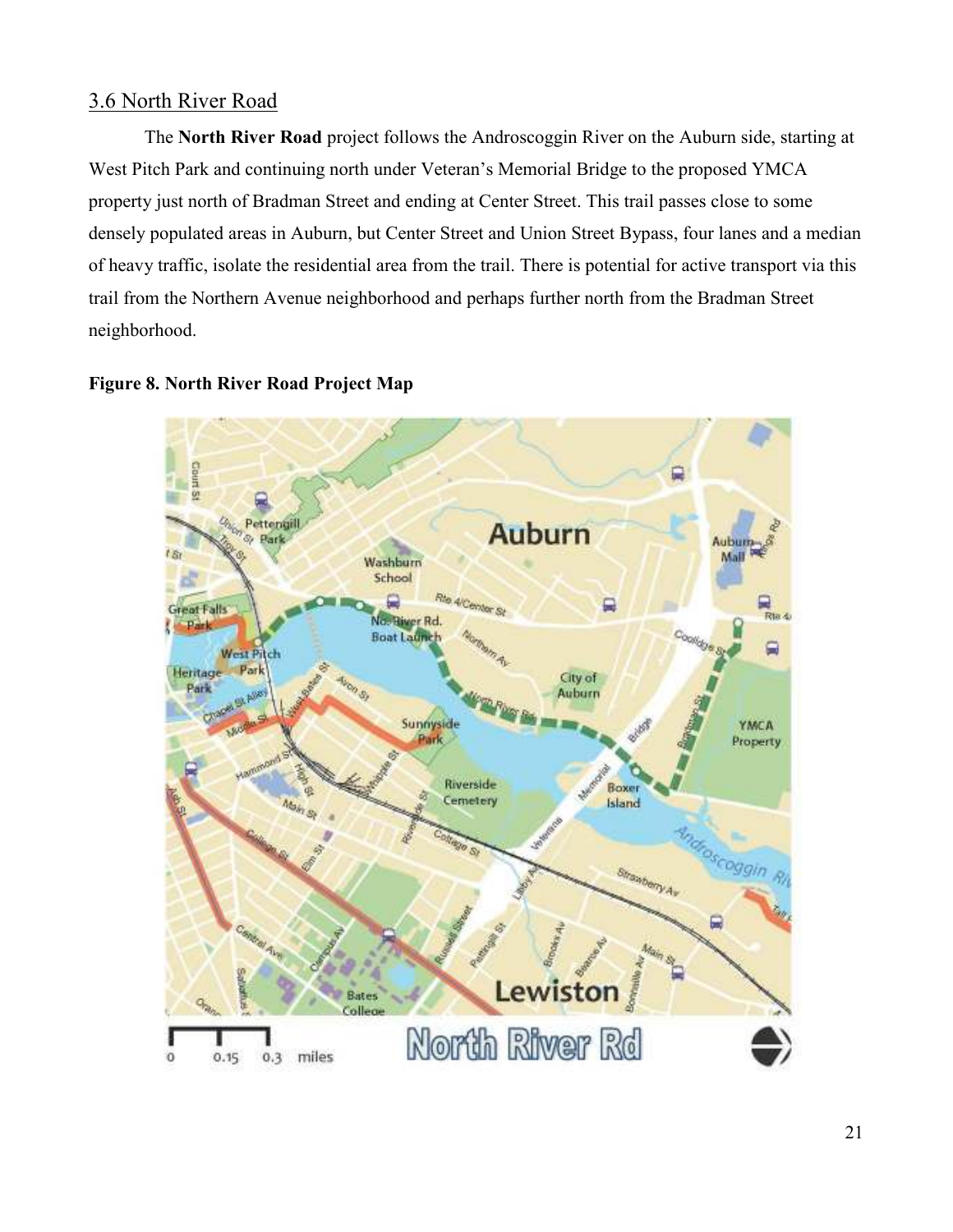# **4.0 Scoping**

## 4.1 Section Overview

 This section of the report details the "scoping phase" of the HIA—specific planning tasks and key activities.

## 4.2 HIA Planning

One of the first tasks of the HIA was to develop a timeline including all anticipated tasks and deadlines for when they needed to be completed in order to continue moving the work of the HIA forward (Figure 9). A detailed timeline can be found in Appendix B.

#### **Figure 9. HIA Timeline**



Two groups were established: the HIA Team and the HIA Advisory Committee. MeHi members formed the basis of the HIA Team, and Lewiston-Auburn community members, and others interested in learning how to conduct an HIA, were invited to participate in the HIA Team or Advisory Committee. Individuals tasked with leading HIA activities were:

**Meeting Coordination:** Rebecca Drewette-Card **Lead Report Author:** Rebecca Drewette-Card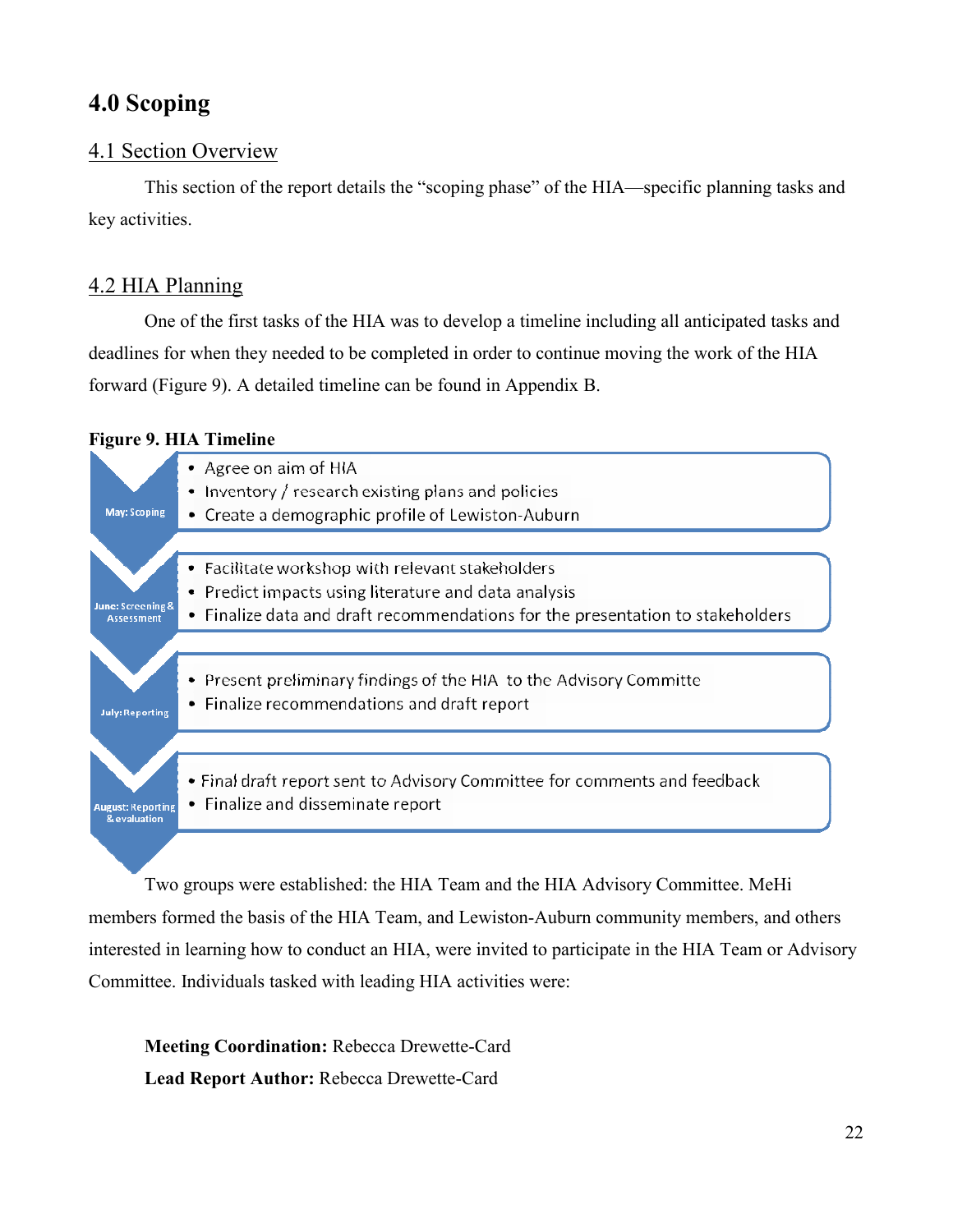**Communications:** Douglas Beck **Data Analysis:** Sarah Levin Martin **Evaluation:** Michelle Mitchell

 The Advisory Committee was formed for members of the Lewiston-Auburn community to provide feedback and community input into the results of the HIA.

#### 4.3 HIA Workshop

In order to increase capacity and awareness of HIA in Maine, and to gain as much input into the process as possible, the HIA Team hosted a workshop on May 30, 2012. The group cast a wide net when inviting participants to the workshop.

In total, 84 individuals received the workshop invitation (Appendix C). With each invitation, recipients were asked to please forward the invitation to any and all they felt might be interested in this work and in being trained or becoming more familiar with HIA. This generated at least two additional interested parties for the workshop. A total of 22 individuals attended the workshop. It should be noted that due to the compressed time frame for this work to be performed there were many who expressed interest in participating but who were unable to attend on the short advanced notice afforded (8 days).

In order to maximize time and resources for the HIA, a large part of the agenda (Appendix C) focused on identifying the health indicators to be included in the assessment. The group identified health indicators within several categories: health, transportation, employment, environment and social. Once potential indicators were identified, the group voted on the indicators of highest interest to them, to narrow down the list.

While it is likely that any HIA will involve consideration of environmental health aspects, the characteristics of this particular project meant that environmental health was not ranked as a primary concern of the HIA. Because stakeholder engagement is a central element of the HIA process, the HIA Team did not want to artificially introduce an environmental set of priorities. Nonetheless, there are general environmental co-benefits associated with this project, as was mentioned above (see section 1.2).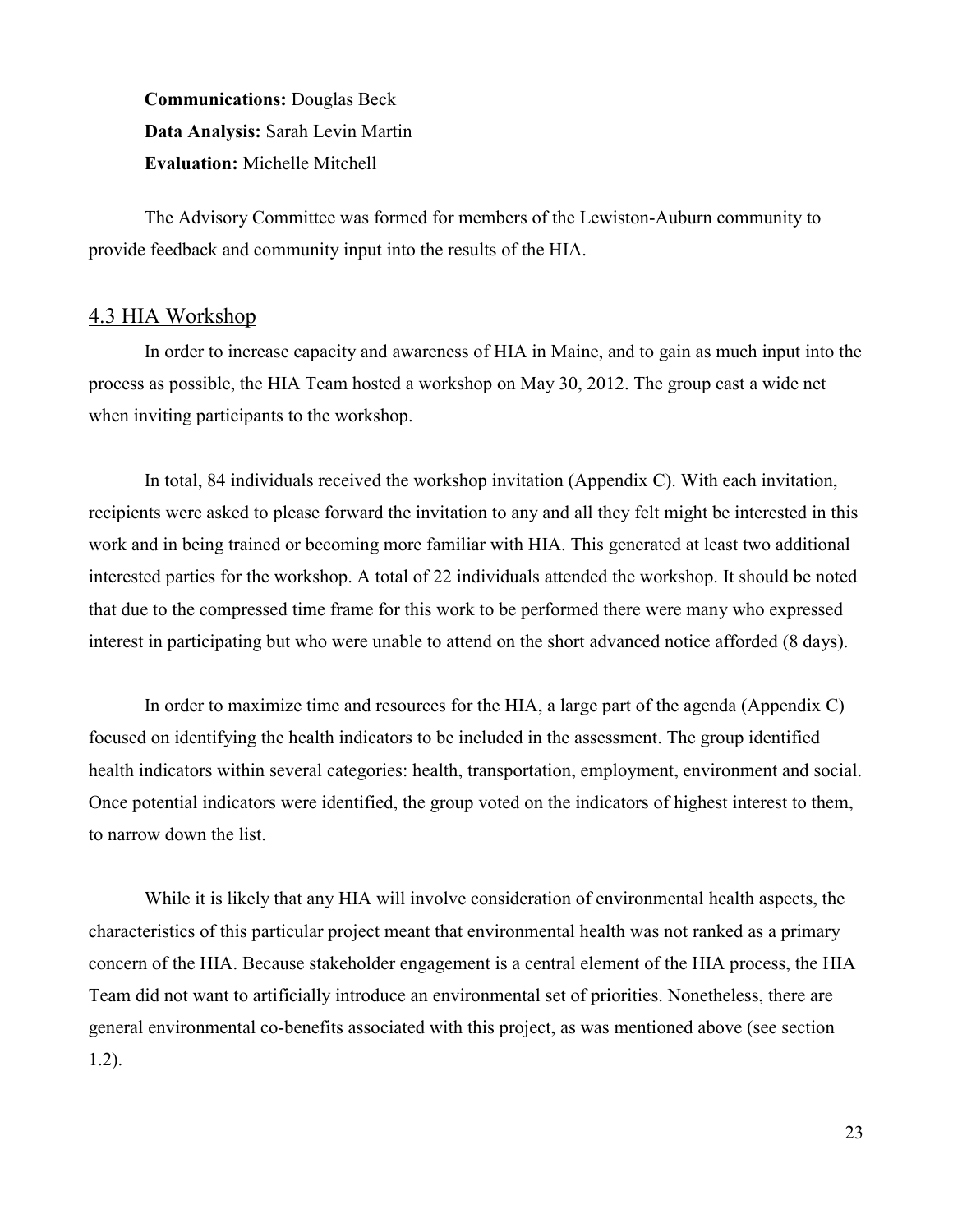The following indicators, which fell within five categories, were identified during the workshop (with votes):

- **Health**: physical activity (14 votes) and access to fruits and vegetables (8 votes), recreation (4 votes), and mental well-being (3 votes).
- **Transportation**: access to destinations and services (13 votes), and bicycle/pedestrian injuries (3 votes).
- **Employment**: employment opportunities (10 votes), and number of new businesses (1 vote).
- **Environment**: access to open park space (10 votes), and air quality (4 votes).
- **Social**: social capital (6 votes), perceived safety (6 votes), number of law enforcement calls (1 vote).

A new category, "access," emerged during analysis.

Given the aims of the HIA (i.e. to increase capacity and experience in conducting HIAs), all workshop attendees were given the opportunity of gaining knowledge and experience through participation in the HIA Team (described above) or the Advisory Committee (described above) (Appendix D).

 Interestingly, while there were workshop participants who indicated an interest in participating in the HIA, ultimately the HIA Team was composed of the original MeHi Team members. The nature of the timing (e.g. summer, funding challenges associated with the HMPs) and the timeframe (e.g. significant work happening within a short period of time) of the HIA made it challenging for additional individuals to participate on the HIA Team. However, all workshop participants continued to be informed of progress via the Advisory Committee.

#### 4.4 Boundaries of the HIA

In considering the health impact of the Greenway Plan, the geographic and social boundaries delineate the extent of the impact. The geographic boundaries of the HIA considered the impact of the trails on the population within a half mile of each trail, based on evidence showing that proximity to trails increases physical activity,(10)(11) and people outside of a perceived achievable distance are unlikely to take advantage of the resource.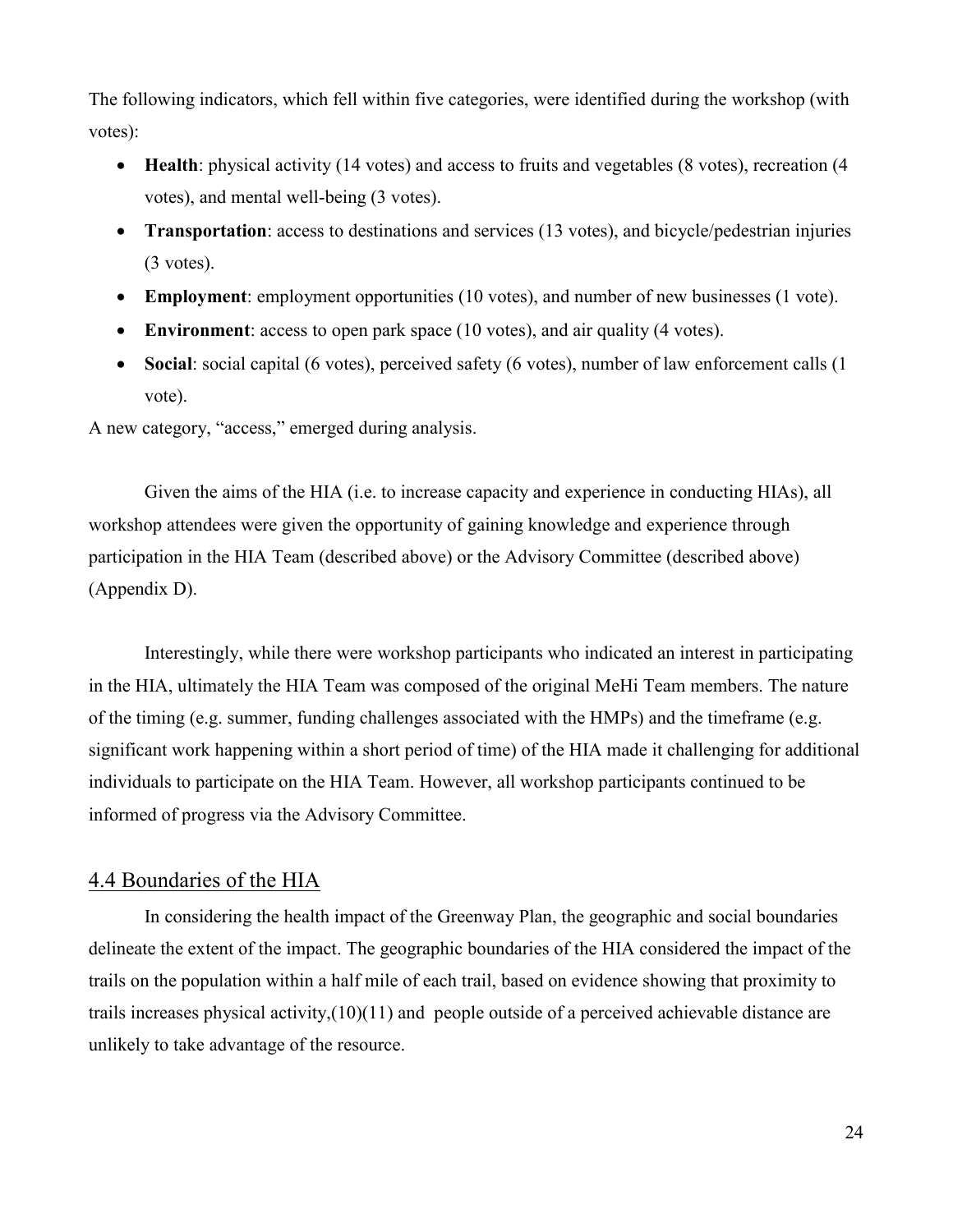Three of the proposed projects (Riverfront Island, Strawberry Avenue and portions of Exit 80) are within the urban environment and, taking into account up to a half mile radius proximity for each, have the potential to impact a large segment of the Lewiston-Auburn population. The majority of those living within these areas are low to moderate income. Some of these areas also have a growing immigrant Somali population.

The North River Road project is the only trail located entirely in Auburn and, due to its location, also the only trail that transects low density residential areas with a fairly high level of commercial / retail development. Its situation east of the Route 4 corridor further isolates it from more densely populated areas of Auburn.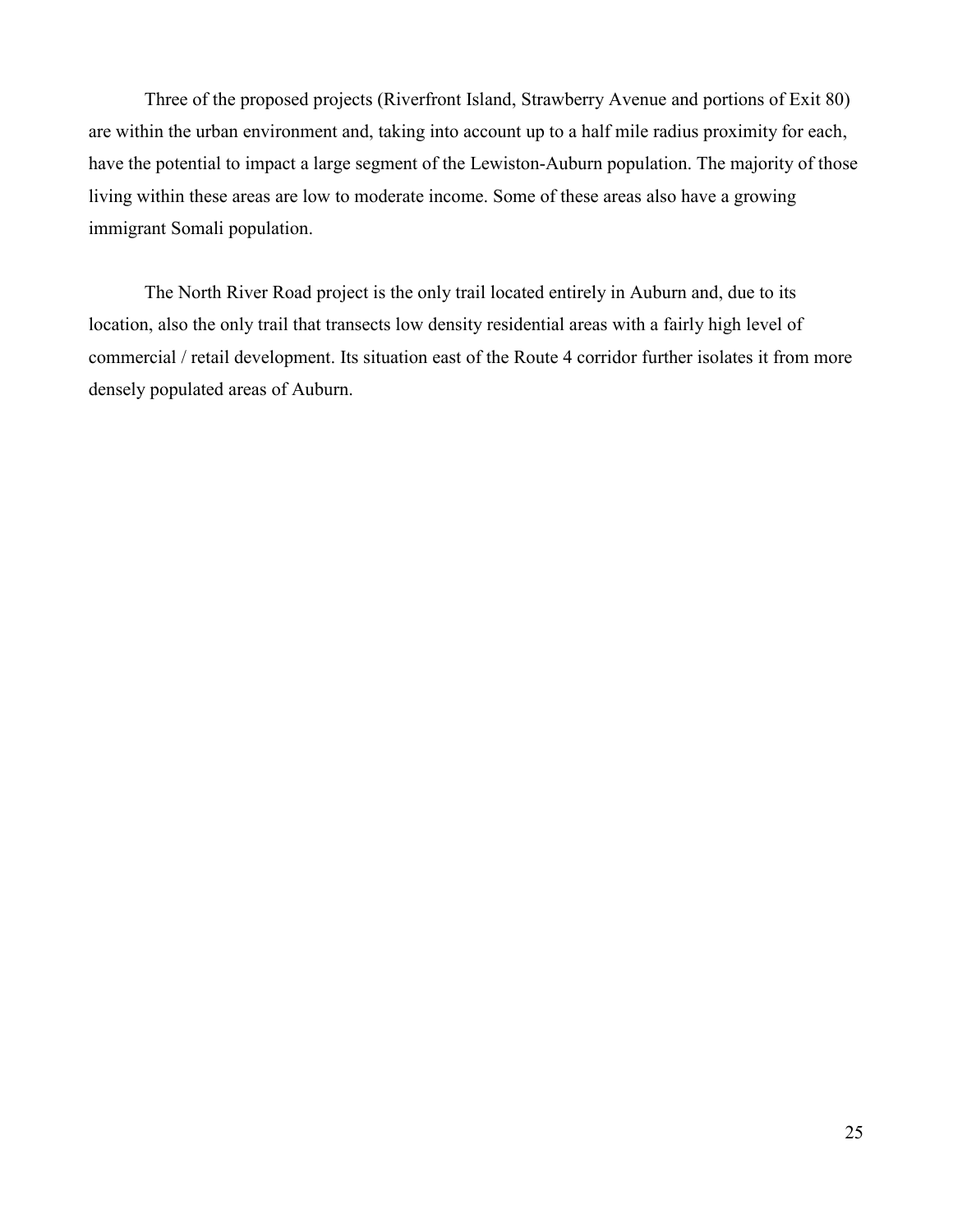# **5.0 Assessment**

## 5.1 Section Overview

 This section provides the details of the assessment portion of the HIA. This includes a literature review, the pathways that were developed for each project and analysis for each of the health indicators in the HIA.

## 5.2 Health Indicators

As previously described (section 4.3), health indicators for inclusion in the assessment were selected by participants of the HIA workshop.

 The need to address disparate populations--including older adults, those living in poverty, lowincome residents, and the immigrant populations—was discussed at the HIA Workshop and at subsequent HIA Team meetings.

Diagrams (Figures 10-14) were developed to consider the effect(s) of the selected indicators on health outcomes. Based on data already collected, a few additional outcomes were added (e.g., active commuting). These data were drawn from a report describing walking audits from November 1, 2011(12) and from a report from a January 5, 2012 public meeting.(13)

A logical pathway was used to visually map out the potential health impact that the Tier One Greenway Plan would have (Figure 10).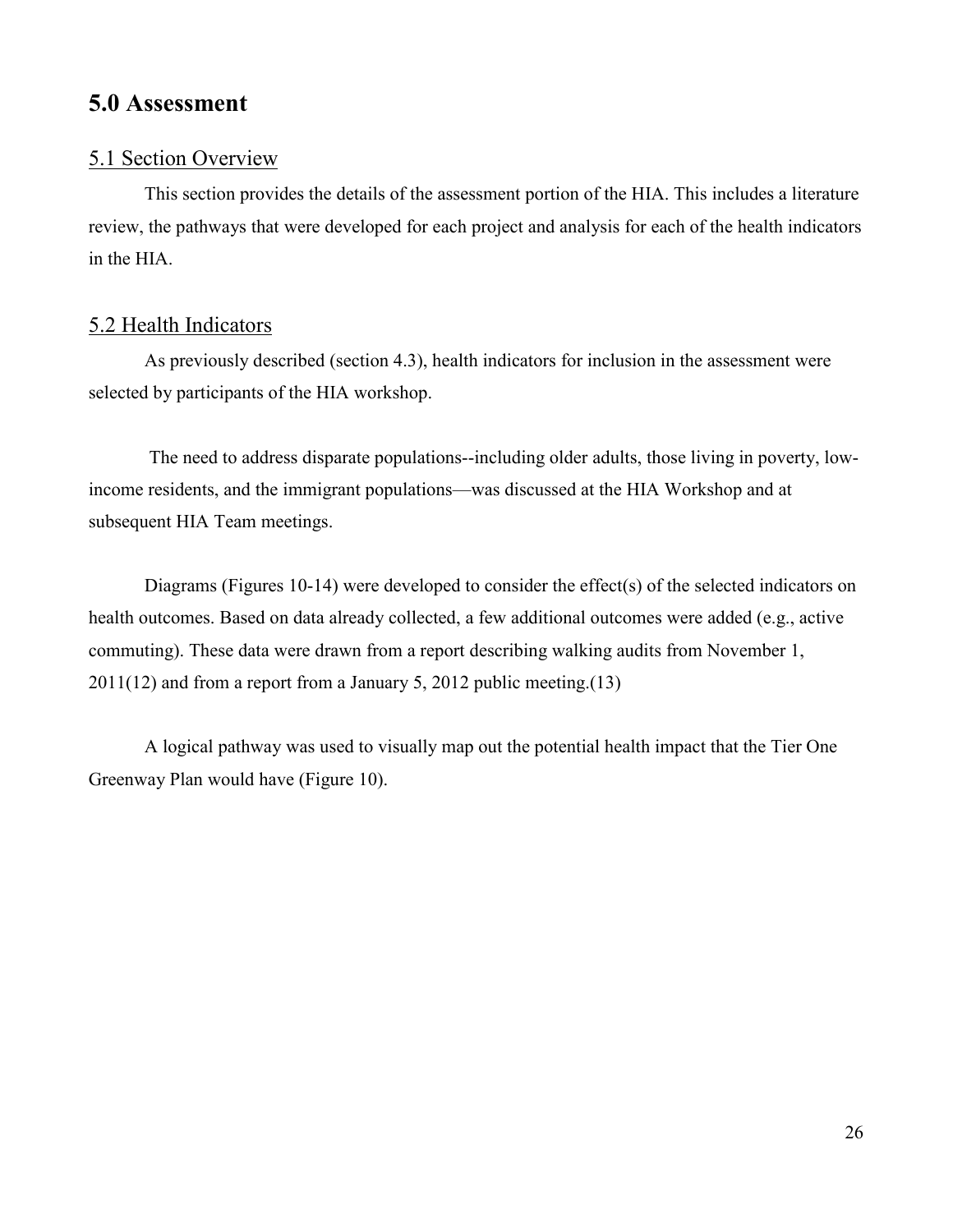

**Figure 10. Logical Pathway for the Androscoggin Greenway Plan: Tier One Projects** 

This overall logical pathway was used as a basis to document and compare the potential health impact of each project, as shown in Figures 11–14. Additional pathways were developed for each of the four projects. In some cases, multiple projects had the same pathway. In these pathways, the red  $+$  and 0 signs indicate scores given to the listed indicators, which will be described in section 5.4 of the report.

#### **Figure 11. Logical Pathway for the Strawberry Avenue Project**

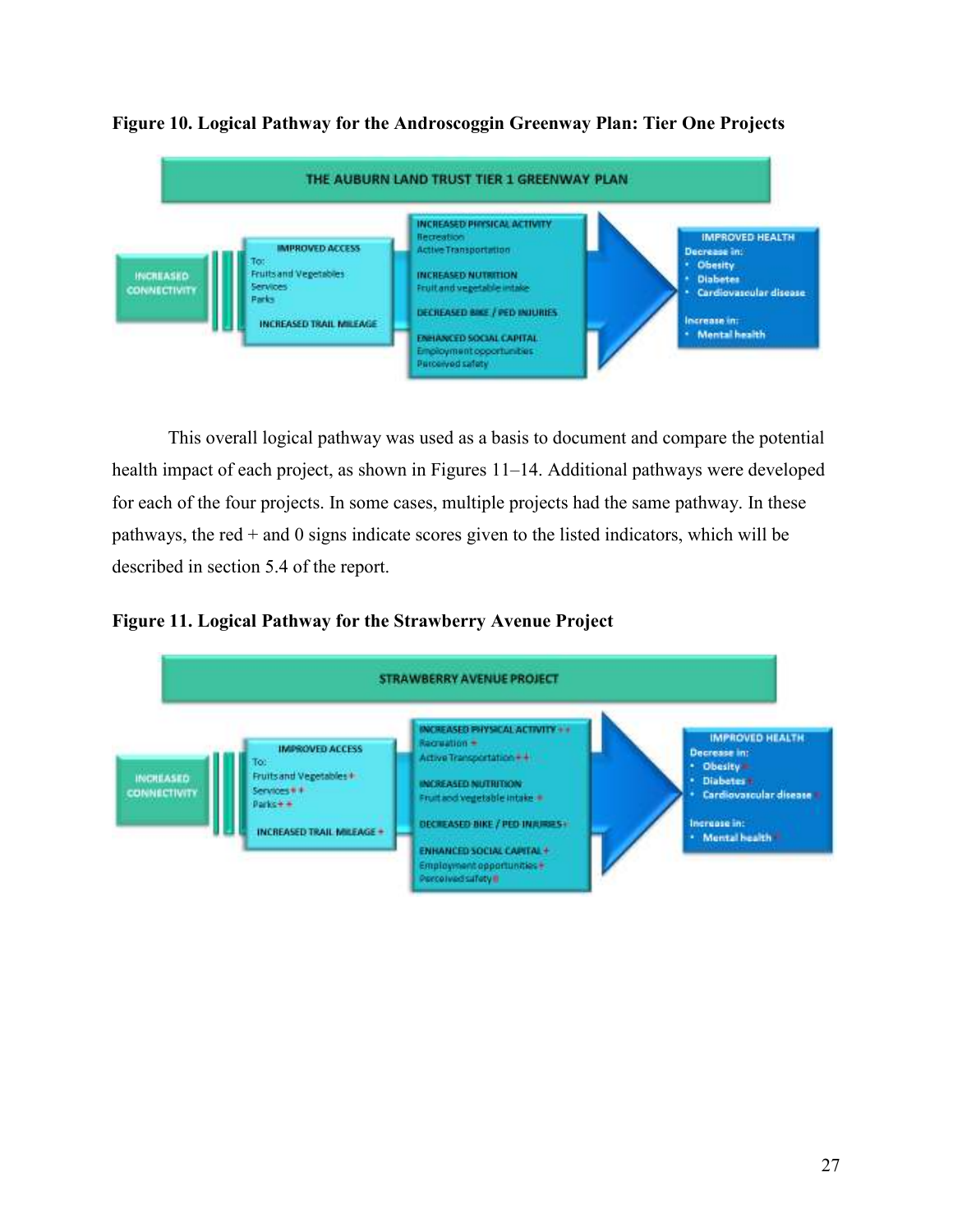

#### **Figure 12. Logical Pathway for the Riverfront Island Project**

**Figure 13. Logical Pathway for the Exit 80 Project** 



## **Figure 14. Logical Pathway for the North River Road Project**

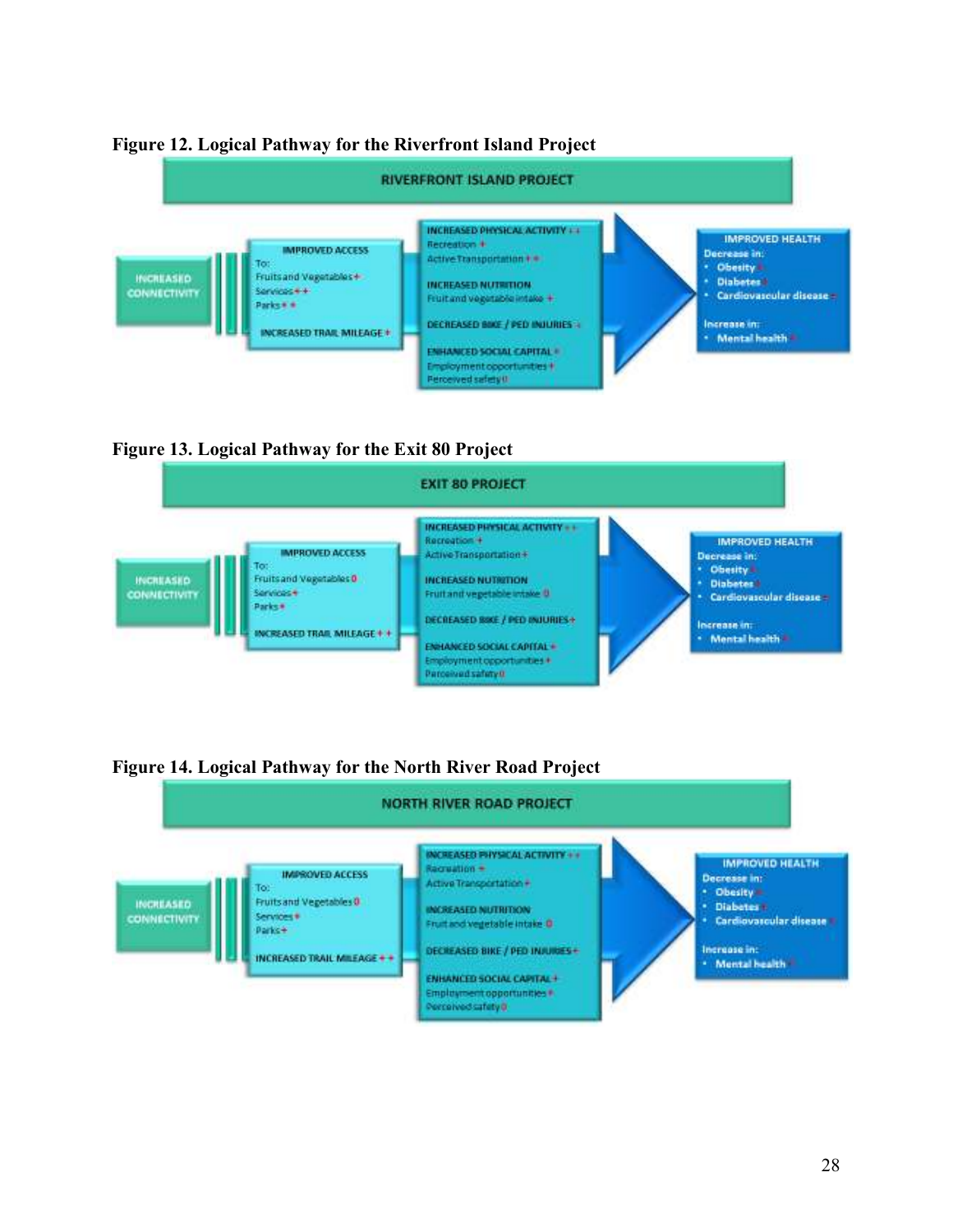# 5.3 Baseline Data

Baseline data were found for all the health indicators in the HIA.

| <b>Indicator</b>  | <b>Baseline Data</b>                            | <b>Data Source</b>                                 |
|-------------------|-------------------------------------------------|----------------------------------------------------|
| Access to         | Public input regarding need                     | Count of $#$ of way finding signs available        |
| Destinations      | for signage, connections                        |                                                    |
|                   | etc. from Walking Audit                         |                                                    |
|                   | (Nov 2011) and from                             |                                                    |
|                   | Public Meeting (Jan 2012)                       |                                                    |
| Mileage of        | Baseline N/A                                    | ALT records of new mileage compared with           |
| Sidewalk / Trail  |                                                 | existing mileage                                   |
| Physical Activity | 24.3% $(\pm 4.8)$ report                        | <b>SMART BRFSS* 2010</b>                           |
| (PA)              | no PA in past 30 days                           |                                                    |
| Recreation        | N/A                                             | Department of Recreation records for a             |
|                   |                                                 | partial count of public places for physical        |
|                   |                                                 | activity (e.g. parks, trails)                      |
| Active            | Lewiston: $7\%$ walk; $1\%$                     | Census data: http://transportation-modes-          |
| Transportation    | public bus; 2% bike,                            | city.findthedata.org/ (accessed July 2012)         |
|                   | motorcycle or taxi.                             |                                                    |
|                   | Auburn:3% walk, 0% bus,                         |                                                    |
| Access to fruits  | 1% bike, motor or taxi<br># of farmers' markets |                                                    |
|                   |                                                 | Farmer Report. 2012.                               |
| and vegetables    | (Lewiston: 2, Auburn: 1,                        | (http://www.maine.gov/dhhs/mecdc/local-<br>public- |
|                   | Androscoggin County                             | health/wic/documents/QRYMarketReport.pd            |
|                   | total: $10$ )                                   | f)                                                 |
|                   |                                                 |                                                    |
|                   |                                                 | Maine Department of Agriculture. 2012.             |
|                   |                                                 | (http://www.getrealmaine.com/index.cfm/fus         |
|                   |                                                 | eaction/farmersMarkets.directory)                  |
|                   | % of restaurants in county                      |                                                    |
|                   | that are fast food                              |                                                    |
|                   |                                                 | County Health Rankings & Roadmaps 2012             |
|                   | restaurants $(41\%)$                            | (countyhealthrankings.org)                         |
|                   | % of population who are                         |                                                    |
|                   | low income and do not live                      |                                                    |
|                   | close to a grocery store                        |                                                    |
|                   | (Limited access to healthy                      |                                                    |
|                   | food) $(11\%)$                                  |                                                    |
| Nutrition (Fruit  | # of daily servings of fruits                   | Community survey (or SMART BRFSS, if it            |
| and Vegetable     | and vegetables                                  | becomes available)                                 |
| Intake)           |                                                 |                                                    |

#### **Table 4. HIA Baseline Data**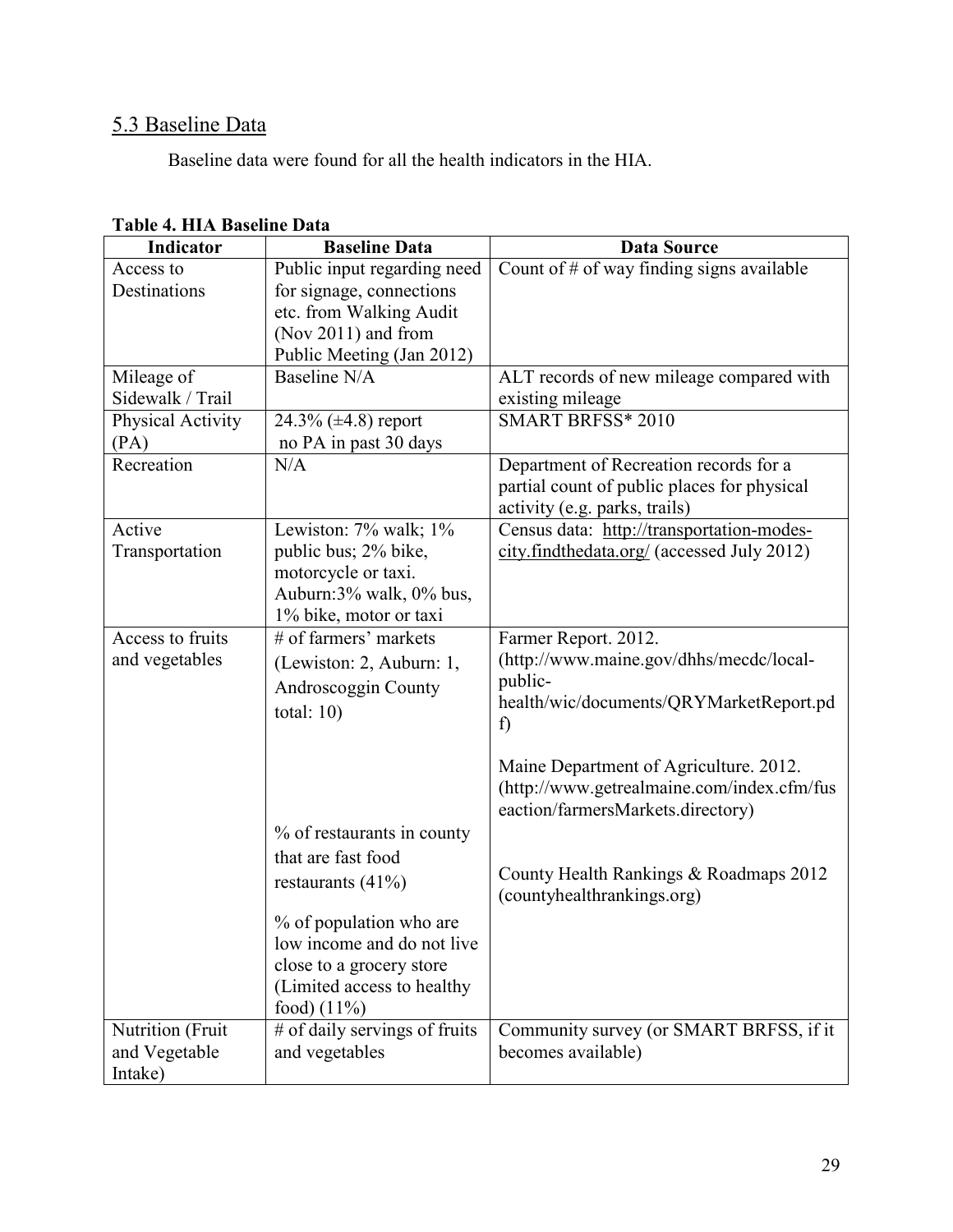| Bicycle/Pedestrian | 8 bike crashes, 25               | Municipal records                                |
|--------------------|----------------------------------|--------------------------------------------------|
| Injuries           | pedestrian crashes for           | (Lewiston Police Department and Auburn           |
|                    | Lewiston (1yr: 2011). 10         | Police Department)                               |
|                    | bike, 22 pedestrian for          |                                                  |
|                    | Auburn (1.5 yr: Jan'11-          |                                                  |
|                    | June $(12)$                      |                                                  |
| Social Capital     | Issues identified by public      | Androscoggin County Profile, 2007                |
|                    | include substance abuse          | (from focus groups, business survey and          |
|                    | and mental health                | interview data):                                 |
|                    |                                  | http://74.52.15.66/~healthy/wp-                  |
|                    |                                  | content/uploads/2008/09/county-profile.pdf       |
|                    |                                  | (accessed July 30, 2012)                         |
| Perceived Safety   | N/A                              | Community survey                                 |
| Employment         | 3,307 jobs created in            | Workforce Data, Androscoggin County              |
| Opportunities      | Androscoggin County in           | 2010.                                            |
|                    | Q2 of 2010.                      |                                                  |
|                    | (see economic profile table      | http://www.maine.gov/labor/cwri/county-          |
|                    | below)                           | economic-profiles/countyProfiles.html            |
| Mental Well-Being  | Adults in the community          | <b>SMART BRFSS* 2010</b>                         |
|                    | reported:                        |                                                  |
|                    | $15.5\%$ ( $\pm 3.8$ ) fair/poor | <b>SMART BRFSS* 2010</b>                         |
|                    | health status;                   |                                                  |
|                    | 20.3% (16.1-24.4) were           |                                                  |
|                    | limited in any way;              | OneMaine Health Collaborative 2010 <sup>**</sup> |
|                    | $10\%$ had $11+$ days mental     |                                                  |
|                    | health not good.                 |                                                  |
|                    |                                  |                                                  |
|                    | 5% needed mental health          |                                                  |
|                    | treatment but did not get it     |                                                  |
| Obesity            | 26.9% $(\pm 4.9)$ adults in the  | <b>SMART BRFSS* 2010</b>                         |
|                    | community                        |                                                  |
| Diabetes           | 9.5% $(\pm 2.6)$ adults in the   | <b>SMART BRFSS* 2010</b>                         |
|                    | community                        |                                                  |
| Cardiovascular     | Of adults in the                 | <b>SMART BRFSS* 2010</b>                         |
| Disease            | community:                       |                                                  |
|                    | 5.5% $(3.3-7.6)$ reported        |                                                  |
|                    | having a Myocardial              |                                                  |
|                    | Infarction;                      |                                                  |
|                    | $6.1\%$ (3.9-8.2) reported       |                                                  |
|                    | having cardiovascular            |                                                  |
|                    | disease.                         |                                                  |

\* Percentage of adults reporting selected health risks - Lewiston-Auburn, ME Metropolitan Statistical Area (MSA), BRFSS 2010. (http://apps.nccd.cdc.gov/BRFSS-SMART/SelMMSAPrevData.asp)

\*\*Adults who are limited in any activities because of physical, mental, or emotional problems (% yes)

Employment data (from: http://www.maine.gov/labor/cwri/county-economic-profiles/countyProfiles.html)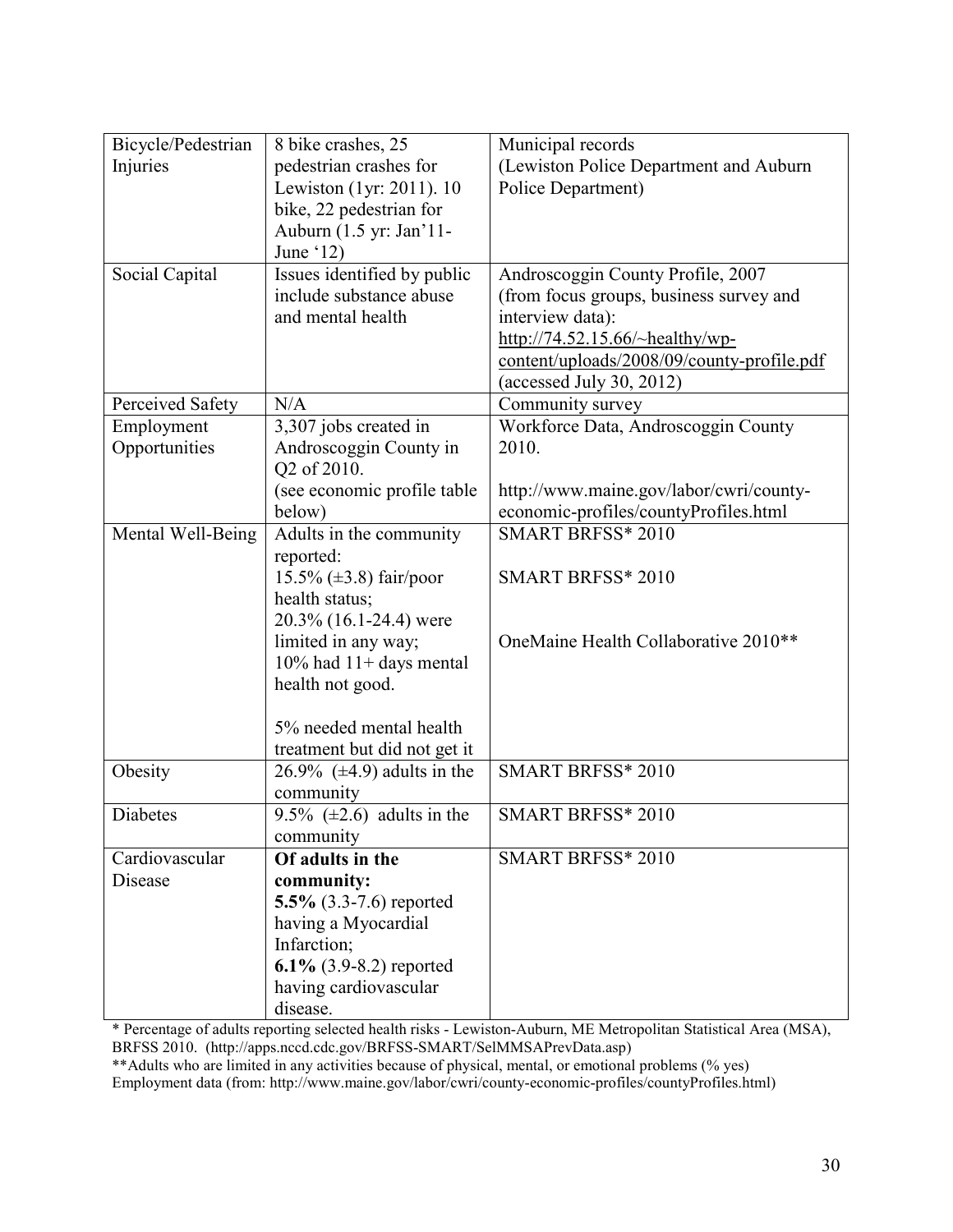### 5.4 Rating System (- -, -, 0, +, ++)

For each of the four project areas, we rated the potential effect of the project on the health outcomes identified. These ratings were based on previous evidence from the literature, from other similar HIAs and on subjective judgments from the HIA Team.

| $14010$ of $1400$ $140$ $1400$ |                         |  |  |
|--------------------------------|-------------------------|--|--|
| <b>Symbol</b>                  | Rating                  |  |  |
|                                | Notable negative change |  |  |
|                                | Small negative change   |  |  |
|                                | No change               |  |  |
|                                | Small positive change   |  |  |
|                                | Notable positive change |  |  |

**Table 5. Rating System Description** 

#### 5.5 Physical Activity

It is well-documented that improving the built environment to increase opportunities for active transportation can increase physical activity. For two projects (the Riverfront Island project and the Strawberry Avenue project), the ++ rating was assigned, given the evidence summarized in the Guide to Community Preventive Services(14) ("the Guide") and other documents, because they seemed well-suited to increasing physical activity.(15) For the two river trail projects (Exit 80 and North River Road), the + rating was assigned as building a trail in and of itself may not draw individuals to increase their physical activity level, but may draw already active individuals to these recreation destinations. However, building a new trail and including informational outreach to attract people to the trail is a proven effective strategy for increasing physical activity recommended in the Guide. To maximize the potential effect of the trail projects, the HIA Team would recommend investing in informational outreach as well.

The 2008 Physical Activity Guidelines(16) summarizing of the health benefits of physical activity can be found in Appendix E. As shown in the Guidelines, the relative risk of dying prematurely from the leading causes of death is lower among those who are physically active compared with those who are inactive.

When considering physical activity, it is useful to distinguish the purpose of physical activity as a way of transportation or as a means of recreation. *Active transportation* involves the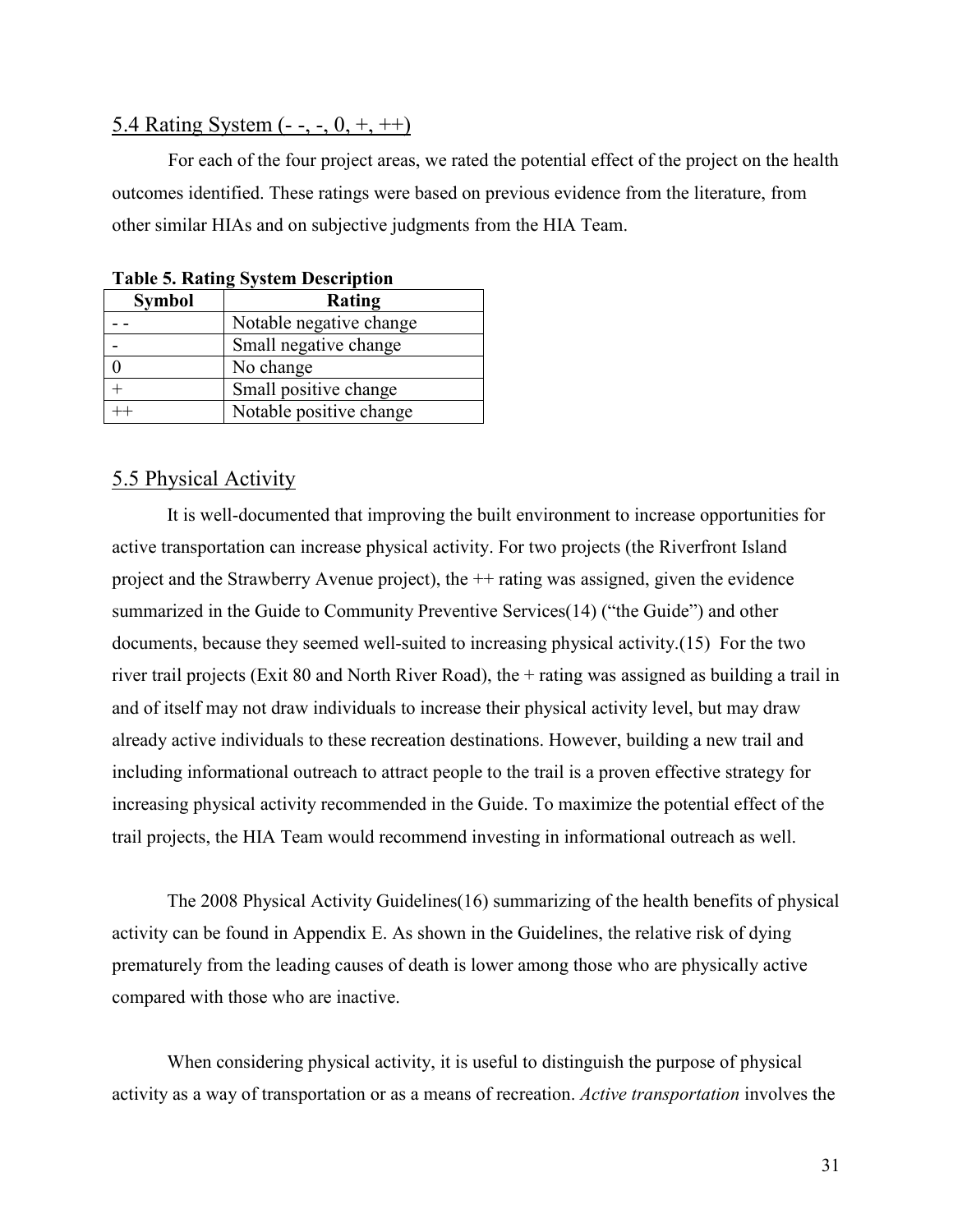use of physical activity as a means of travel. Studies have shown that trail users are more likely to achieve physical activity recommendations(17)(18). Furthermore, utilizing public transit is associated with increased walking.(19) The public transit system in Lewiston-Auburn is *citylink*. Each of the four Tier One projects analyzed by the HIA can be accessed by current *citylink* fixed-route bus routes.

The HIA Team proposes that the two river trail projects (Exit 80 and North River Road) will not increase active transport as much as the two more downtown locations (Riverfront Island and Strawberry Avenue), but will to a limited degree (hence the + rating for the North River Road and Exit 80 projects, and ++ rating for the Strawberry Avenue and Riverfront Island projects). No negative outcomes were determined.

When considering increasing physical activity as a *recreational activity*, research shows almost one-third of people report being active in public parks,(20) and the closer someone lives to a park, the more likely they are to utilize the park. One study found that people living within one mile of a park are four times more likely to visit the park one or more times per week than those living further.(21) Supervised activities and more amenities (e.g., courts, lighting, and playground equipment) increase park use.(21)

If properly signed and amenities added, the proposed creation of a new Canal Park and the close proximity of the existing parks have potential to increase recreational activity (and increase social capital – see below). Since the supervised activities and amenities are not known,  $a +$ rating was given, although there is potential for  $++$  ratings for each of the four project locations. No negative outcomes were determined.

#### 5.6 Increased Nutrition

Fruit and vegetable access is not decisively linked to fruit and vegetable intake.(32) However, having no access to affordable fruits and vegetables is a notable barrier to eating a healthy diet.(33) Furthermore, where coupons or other programs are offered to incentivize farmer's markets, fruit and vegetable intake has been shown to increase. (34)(35) Where the projects proposed connections link to farmer's markets,  $a +$  rating was assigned.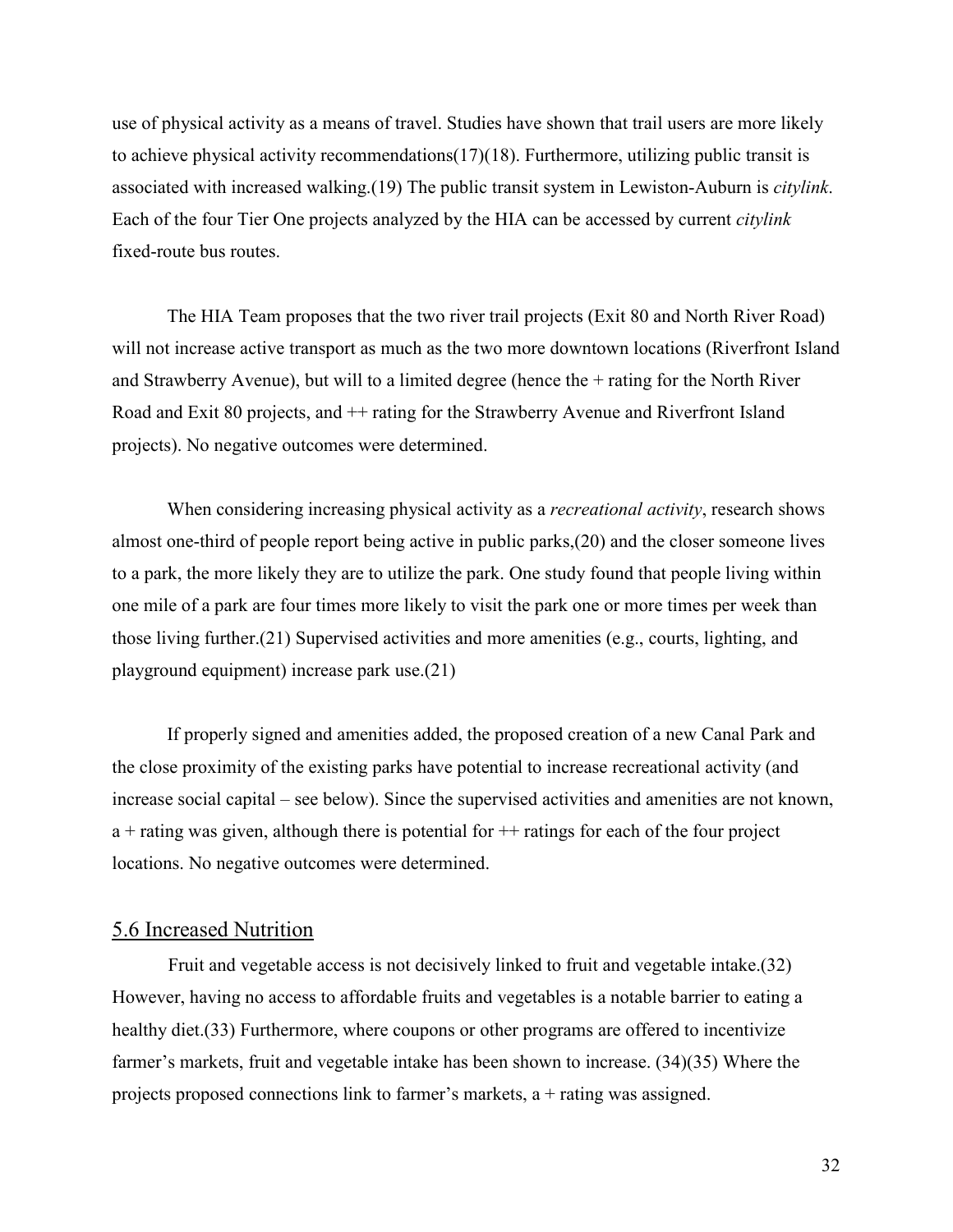While fruit and vegetable consumption was chosen as the measure for this indicator, it is important to note that there are additional measures which could also be used, such as dairy or whole grain consumption. Further, this analysis doesn't examine access to unhealthy foods, which could increase with the implementation of the Tier One projects, particularly the North River Road project.

#### 5.7 Decreased Bicycle and Pedestrian Injuries

A bike lane or bike path is the safest place for people to cycle.(29) In a study in California, evidence supports the notion that improving the streets and street networks to better accommodate bicycles may lead to an environment that can enhance overall safety for all road users.(30) There is some corroborative evidence for pedestrians.(31) The improvements and added trail footage should improve bicycle and pedestrian safety, both actual with regard to risk of injury, and perceived safety, in terms of safety from vehicular traffic. The HIA Team rated all four projects with  $a +$  rating for potentially decreasing injuries.

#### 5.8 Social Capital

Social capital represents connectedness within a community and therefore interaction with others is a key element of social capital. Building sidewalks and crosswalks and increasing access to destinations (especially parks) can help build social capital by providing opportunities to walk and participate in social activities. Social interactions can increase longevity, improve mental health, and reduce crime (which would mitigate issues around actual and perceived safety).

Evidence provides for a positive rating for all four projects (+ rating), though the Riverfront Island and Strawberry Avenue projects (++ rating) have stronger evidence given that mixed-use development patterns are associated with a greater sense of community compared to single-use residential neighborhoods.(22) No negative outcomes were determined.

Improved social capital is associated with higher levels of physical and mental wellbeing.(23) Physical activity is associated with decreased depression and anxiety (moderate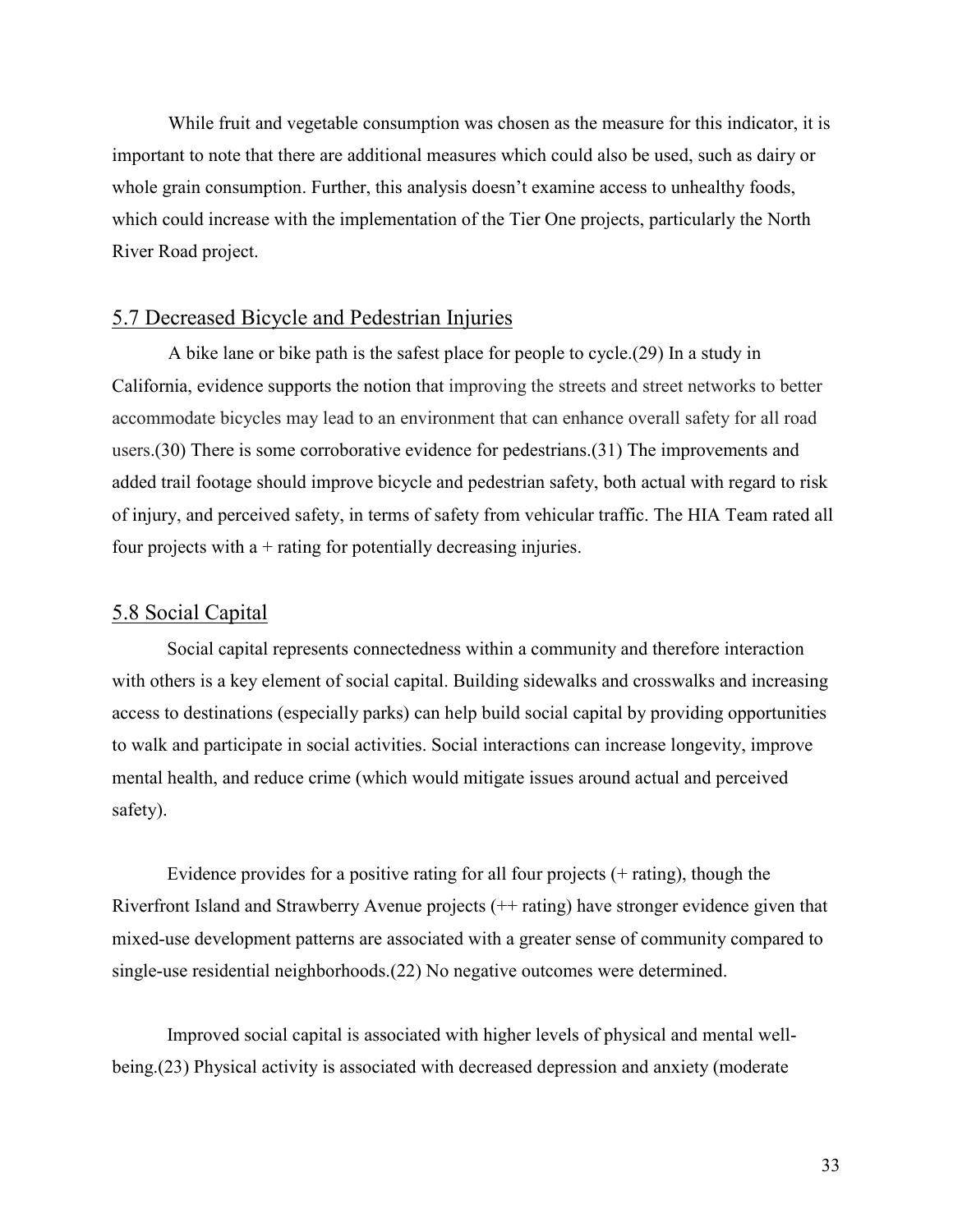evidence according the latest physical activity guidelines); hence  $a +$  rating for each project was assigned.

With respect to access to parks, green space (e.g., parks) can offer benefits.(24)(25)(26) The projects that connect people to parks will likely increase the use of parks. Parks provide a place where neighbors and residents of the same community can get together (i.e., increase social capital). Given the number of parks, the addition of trail mileage where there was none, and the proposed new park (Canal Park), the Riverfront Island and Strawberry Avenue projects received ++ ratings, and the North River Road and Exit 80 projects received + ratings.

The HIA Team hypothesized that a revitalized riverfront would have a positive impact on the local economy. In Washington DC, the Capital Riverfront is a fine example of what can be done.(36) A conceptual model was provided in a thesis,(37) but the HIA Team felt more evidence was needed before a positive rating could be assigned and accordingly assigned a 0 rating.

The amount of walking someone does is associated with the actual or perceived safety.(27) Fear, or lack of perceived safety, is associated with reduced levels of physical activity, especially in women over 65 years and non-white population.(28) Amenities, such as lights, can be included as part of the proposal in order to increase perceived safety. Because the existing plan does not include the level of detail to include specific efforts to mitigate crime issues, a 0 ranking was assigned.

#### 5.9 Health Outcomes (Obesity, Cardiovascular Disease, Diabetes)

The health effects of physical activity have been studied extensively (Appendix E). There is strong evidence for the outcome indicators selected. Though the evidence is strong, the HIA Team assigned a + rating for each health indicator, given the volume of increase of physical activity expected and the distal location of these chronic conditions on the diagrams. No negative health outcomes were determined.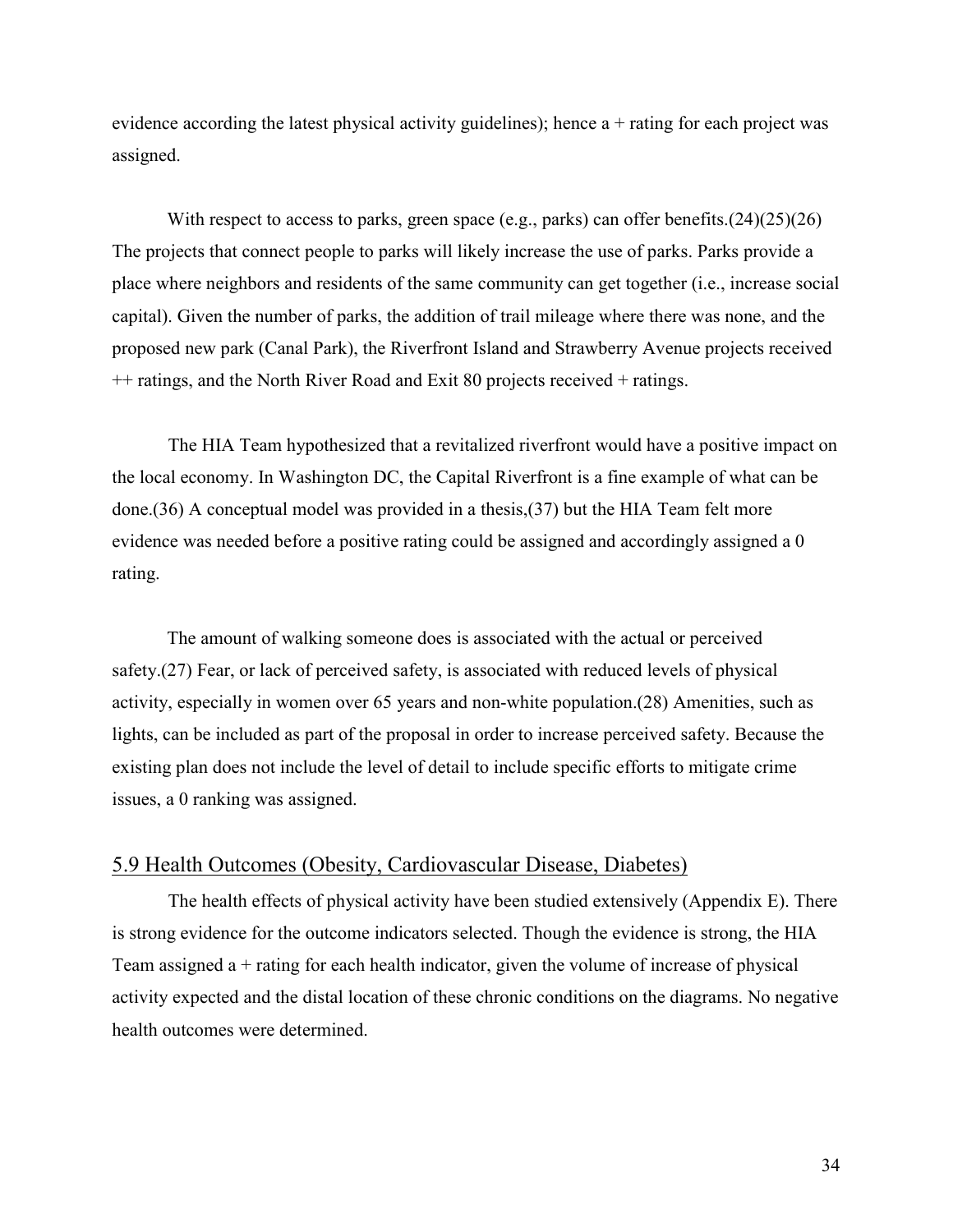#### 5.10 Limitations

The following limitations are noted.

The literature cited includes only a subset of the literature available on each topic. The HIA Team selected references without bias toward positive or negative findings, though it is possible that sentinel studies are mistakenly absent. The HIA Team performed this HIA as a "rapid HIA" and time was of the essence which limited the team's ability to conduct a more thorough review of the literature.

In keeping with a rapid HIA, the HIA Team did not collect any primary data, but relied on secondary data, where available (e.g., the Walkability Audit and the Public Meeting).

The HIA Team provided baseline data for each indicator, and its data source, but did not create statistical models to predict the degree of change possible. Instead, the Team relied on prior HIAs (primarily the East Bay Greenway HIA(38) and the Mass Transit HIA from the University of California at Los Angeles (39)) and the knowledge and expertise of the HIA Team and Advisory Committee to estimate change possible.

#### 5.11 Conclusion

Overall, the Greenway Plan will result in increased bicycle and pedestrian connectivity within the community. It is envisaged that the increase in connectivity will provide community members with greater access to fruits and vegetables, services, and parks, and increase the overall trail mileage. Literature and experience has shown that, over time, improved access and increased trail mileage results in increased physical activity, nutrition, decreased bicycle and pedestrian injuries and enhanced social capital. The long term impact of these positive health outcomes is improved health and mental wellbeing.

For most indicators collectively determined by the HIA Team and Advisory Committee, positive health changes are expected by completing the Tier One projects. The analysis suggests that the Riverfront Island and Strawberry Avenue projects will have a greater community health impact than the North River Road and Exit 80 projects (Table 6).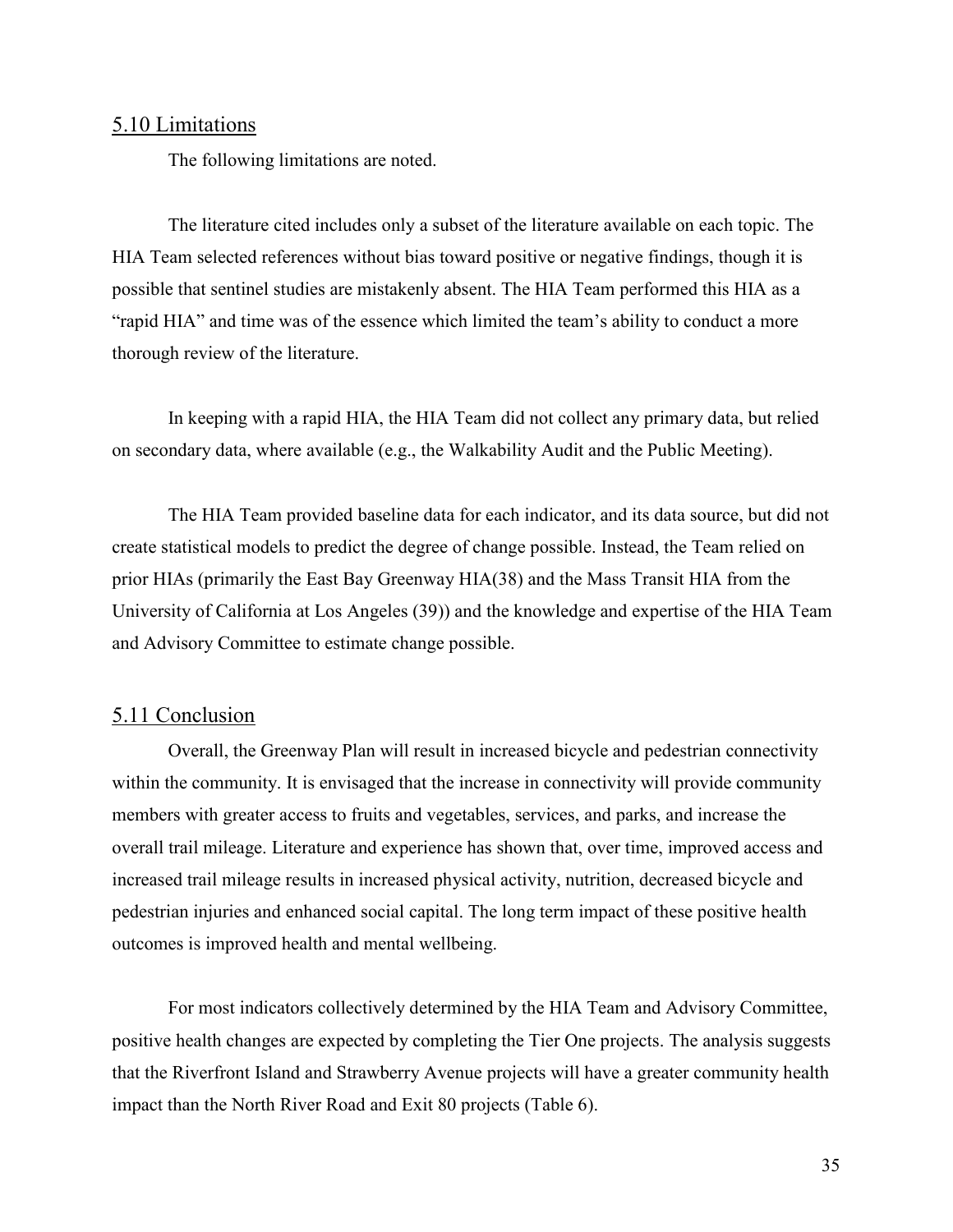| $\checkmark$<br>л.                   | <b>STRAWBERRY</b><br><b>AVENUE PROJECT</b> | $\cdot$<br><b>RIVERFRONT</b><br><b>ISLAND PROJECT</b> | <b>NORTH RIVER</b><br><b>ROAD PROJECT</b> | <b>EXIT 80</b><br><b>PROJECT</b> |
|--------------------------------------|--------------------------------------------|-------------------------------------------------------|-------------------------------------------|----------------------------------|
| <b>IMPROVED ACCESS</b>               |                                            |                                                       |                                           |                                  |
| Fruits and vegetables                | ÷                                          | ٠                                                     | $\bf{0}$                                  | 0                                |
| <b>Services</b>                      | $+ +$                                      | $++$                                                  | $+ +$                                     | ٠                                |
| Parks                                | $+ +$                                      | $+ +$                                                 | ÷                                         | $+$                              |
| <b>INCREASED TRAIL MILEAGE</b>       | $\ddot{}$                                  | ÷                                                     | $+ +$                                     | $+ +$                            |
| <b>INCREASED PHYSICAL ACTIVITY</b>   | $+ +$                                      | $+ +$                                                 | $+ +$                                     | $+ +$                            |
| Recreation                           | ÷                                          | ٠                                                     | ۰                                         | ٠                                |
| Active transportation                | $+ +$                                      | $+ +$                                                 | ٠                                         | ÷                                |
| <b>INCREASED NUTRITION</b>           |                                            |                                                       |                                           |                                  |
| Fruit and vegetable intake           | ÷                                          | ÷                                                     | 0                                         | 0                                |
| <b>DECREASED BIKE / PED INJURIES</b> | $\ddot{}$                                  | ÷                                                     | ÷                                         | ÷                                |
| <b>ENHANCED SOCIAL CAPITAL</b>       | $+$                                        | ÷                                                     | ÷                                         | $+$                              |
| <b>Employment opportunities</b>      | ٠                                          | ٠                                                     | ٠                                         | ٠                                |

## **Table 6. Summary of Expected Health Impacts by Project**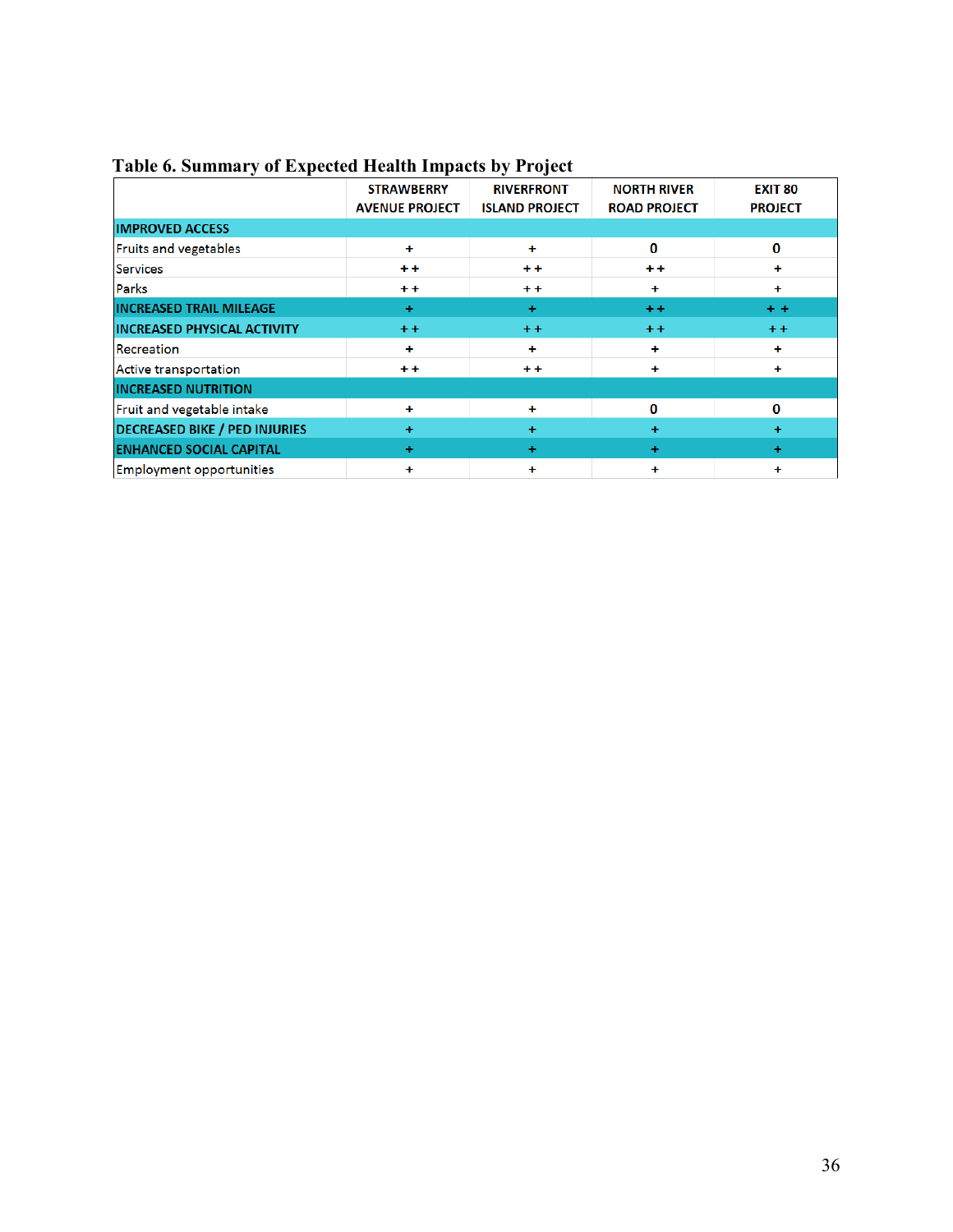# **6.0 Recommendations**

#### 6.1 Section Overview

This section provides the details of the HIA recommendations.

Based on the literature, previous HIAs and the knowledge and experience of the HIA Team, the following recommendations are proposed. Because the results of the HIA show overall improved community health with the implementation of the proposed trails, the recommendations provided in this report aim to increase community use of the trails, in order to maximize those community health benefits.

It is important to note that health benefits were the only factor considered for the development of the recommendations. It is assumed that the final decision making process will consider many different aspects such as economics, feasibility and strategic direction. In addition, the HIA Team assumed that it is not feasible to implement all projects simultaneously and therefore provides recommendations for prioritization. These recommendations are not intended to discount any project, but to highlight where positive health outcomes can be maximized.

Draft recommendations were presented to the Advisory Committee at a meeting on July 5, 2012. Revisions to the draft recommendations were made based on feedback provided at that meeting.

#### 6.2 Overall Recommendations

# 1. **Focus first on the development of the Riverfront Island project and the Strawberry Avenue project, rather than the Exit 80 project or the North River Road project.**

The Riverfront Island and Strawberry Avenue projects will have the greatest positive impact on community health as proposed. The Exit 80 and North River Road projects have less positive health impacts due to their more isolated nature. This does not mean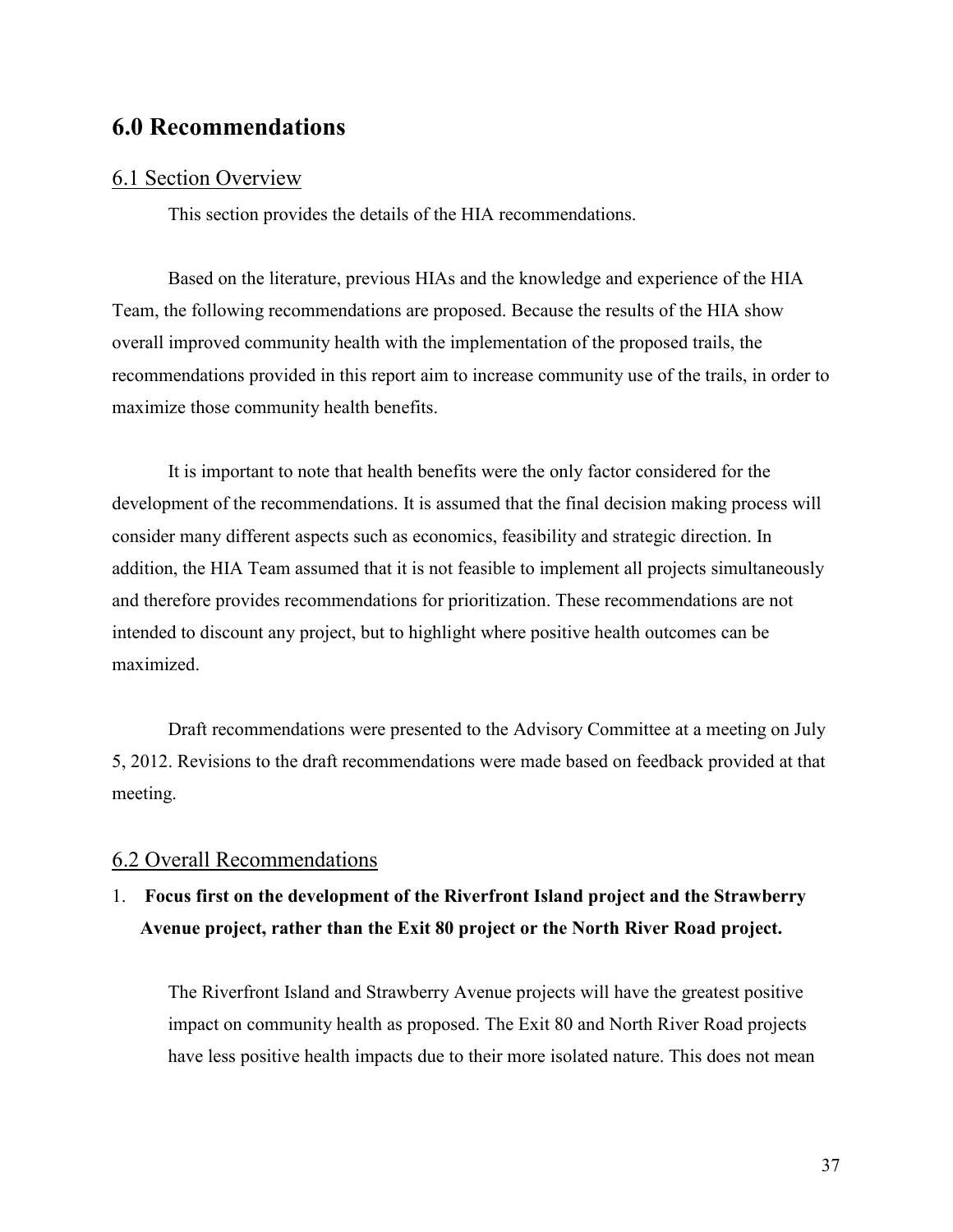that the Exit 80 and North River Road projects should not be pursued, just that they should be a lower priority.

#### 6.3 Trail Access and Safety Recommendations

 The following recommendations pertain to all trail projects, unless otherwise specified. They were determined using available literature and best-practices and are aimed at maximizing the positive health outcomes.

1. **Consider specific opportunities for improved pedestrian access to the proposed trails, which will lead to improved pedestrian safe access to the proposed trails and improved health by a greater proportion of the community. Two projects have particular access issues.**

Assuring pedestrian and bicycle facilities exist to connect neighborhoods to the proposed trails will increase access to those facilities for community members. This would include sidewalks, crosswalks, bike lanes, and similar facilities.

Specifically, opportunities exist for increased and/or improved pedestrian crossings to the North River Road project across Center St. and Union St. Bypass, and for trail extensions along the Exit 80 project to nearby neighborhoods.

While painted crosswalks exist across Center St. and Union St. Bypass, significant opportunities remain to make the pedestrian crossings safer and more convenient, including more frequent crosswalks, traffic-calming measures, and amenities to make crossing safer for vulnerable populations (e.g. pedestrian islands).

In the neighborhoods adjacent to the Exit 80 project, existing desire lines—paths created due to repeated use by pedestrians, indicate that some individuals are currently walking from the neighborhoods down to the rail corridor.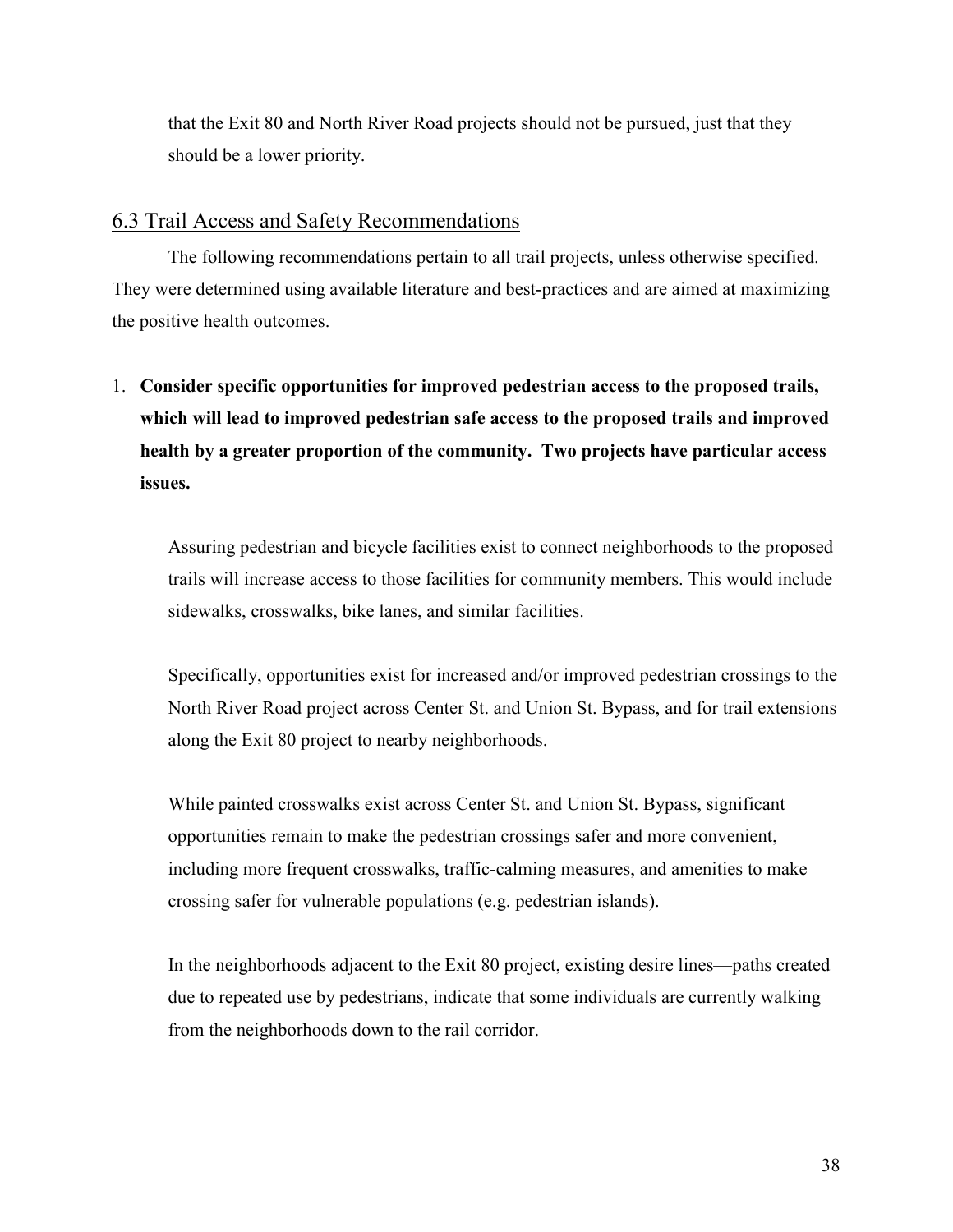2. **Implement design standards for the trails which increase perceptions of safety and visibility and address user comfort and accommodation. Further, trails should be ADAcompliant where possible, particularly in those areas in close proximity to residential areas, and specifically near senior housing.**

This could include paved surfaces, ramps where necessary, lighting, benches, and other amenities. Further, it could include assuring that foliage is cut back well from the trails, or the presence of law enforcement or community watch groups to assist with issues such as sex and drug use along the trails. Addressing these issues successfully will lead to increased trail use, and further increase safety along the trails.(40)(41)

#### 6.4 Trail Promotion Recommendations

The following recommendations pertain to all trail projects, unless otherwise specified.

# 1. **Use informational outreach to increase awareness of the Greenway Plan among community members.**

This could take the form of way-finding signs (which were previously identified as a need by community members), maps, public announcements, and programs. Articles in LA Magazine could be utilized. Social media could be used to promote the trails to the community (e.g. ALT's Face Book page and/or those of the two cities). Further, the community may need to initiate a campaign to make connections for community members, such as how they can access the trails to get to where they need or want to go.

## 2. **Consider infrastructure and policies which allow for year-round bicycle and pedestrian use.**

This could include priority plowing after winter storms, bike patrol by law enforcement, and/or commitment to ongoing maintenance by municipalities or private groups.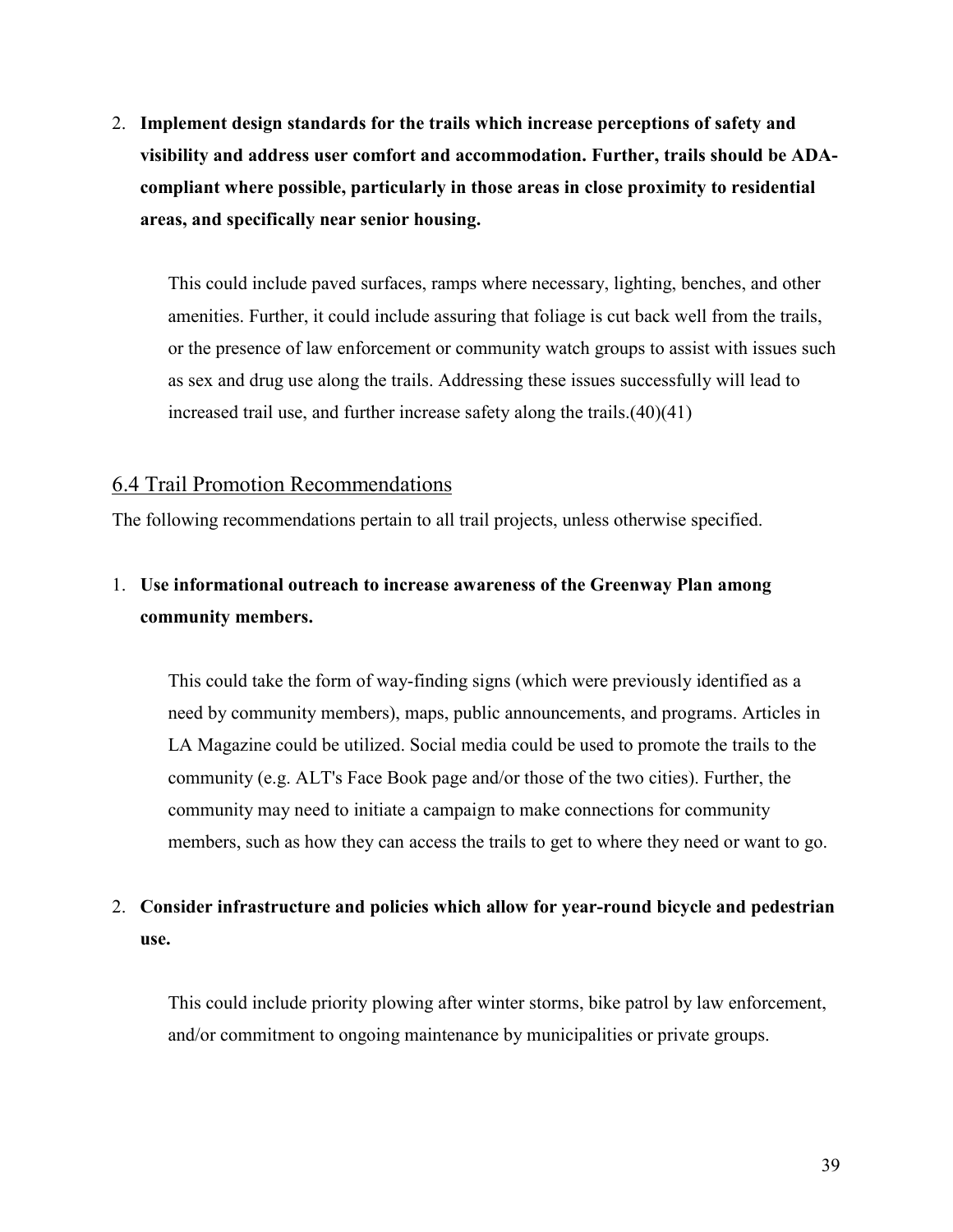# 3. **Consider the social and cultural needs of all community members when promoting the trails.**

The Lewiston-Auburn community is diverse and messages that resonate with some community members may not be appropriate for others. Trail promotion messages should consider age, physical ability, and cultural difference.

## 6.5 Social Capital Recommendations

The following recommendations pertain to all trail projects, unless otherwise specified.

1. **Increase social capital and community pride by integrating natural and cultural history interpretation into the design of the trails.**

This could include story boards, a walking museum, artwork from local artists and other items of interest.

# 2. **Increase community capital by implementing programs that create community ownership of the trails.**

Programs can take many forms including an adopt-a-trail program and walk/run events.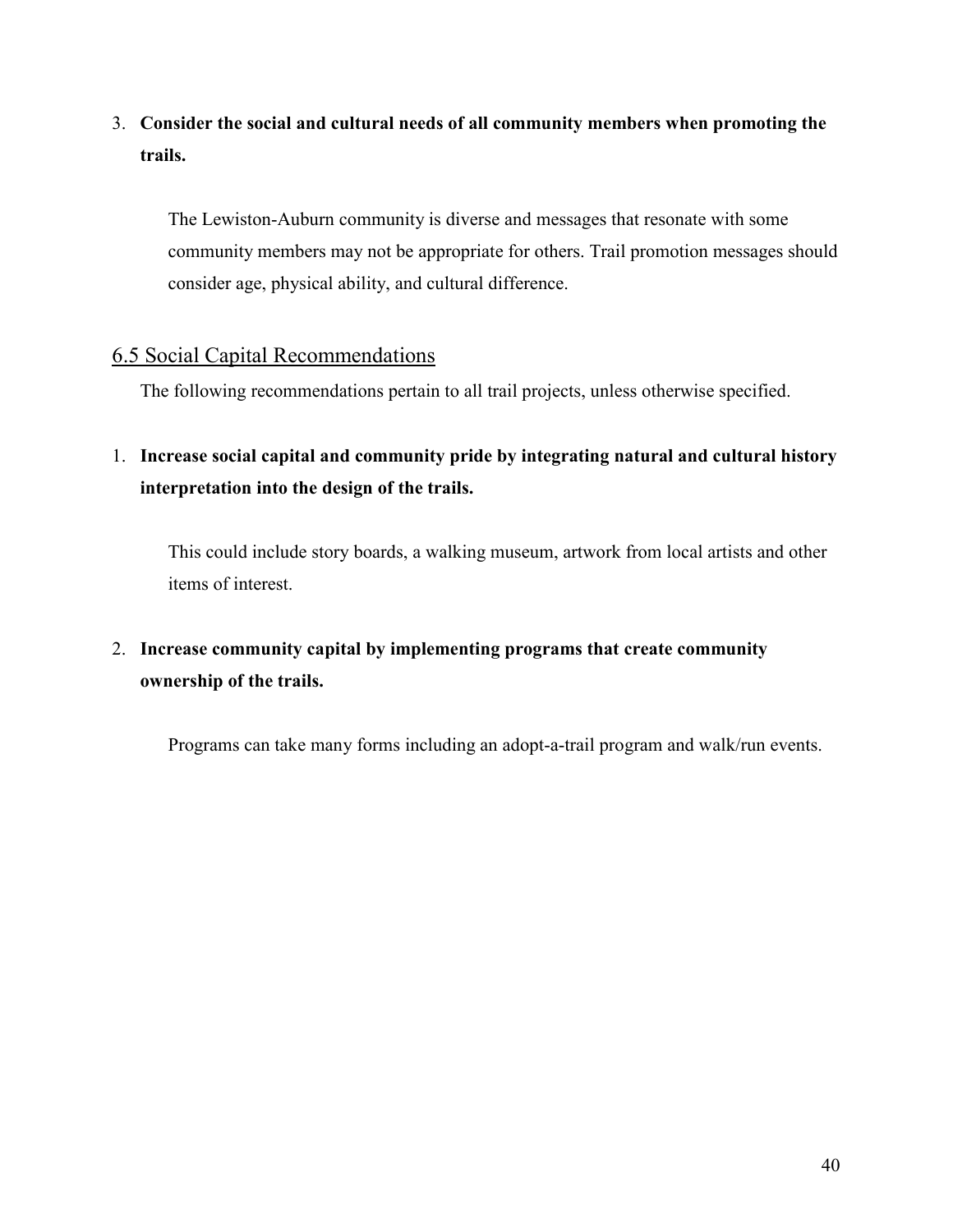# **7.0 Dissemination**

## 7.1 Section Overview

 This section of the report provides a recommended dissemination plan for the sharing of the HIA results.

## 7.2 Dissemination Plan

The success of any HIA depends on effective dissemination. In keeping with the dual purpose of this HIA, the dissemination is aimed at increasing the following: 1) awareness and knowledge about HIAs; and 2) awareness of the results of this HIA to ensure the adoption or implementation of recommendations.

Beyond this report, the HIA Team recommends the following additional dissemination formats to the ALT. These recommendations are based on a discussion with the HIA Advisory Committee in early July 2012.

- A one-page summary for each project. This would include the following:
	- o A brief summary of what an HIA is;
	- o A map detailing the specific project; and
	- o The applicable recommendations.
- A PowerPoint presentation that includes all the one-page summaries.

The Advisory Committee also indicated a preference that photographs be included where possible in the dissemination materials.

The Advisory Committee identified the following key audiences for dissemination materials:

- Lewiston / Auburn public health community;
- City Planners;
- The ALT members; and
	- o It was suggested that a presentation could be used as a primer to an existing workshop planned with city planners.
- Lewiston / Auburn pedestrian and bicycle committee.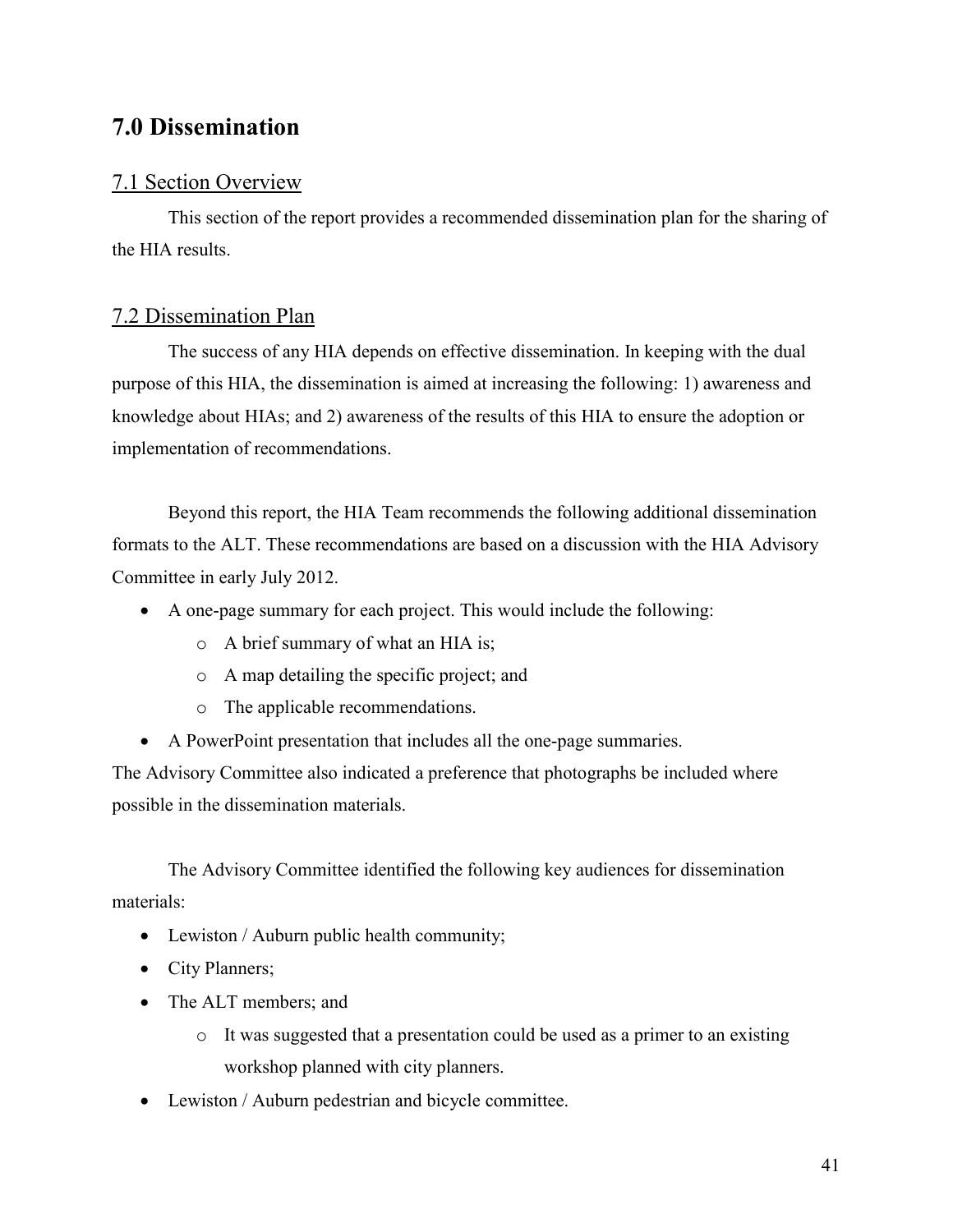# **8.0 Monitoring and Evaluation**

## 8.1 Section Overview

 This section provides a recommended monitoring and evaluation plan to track the decision outcomes from the HIA.

## 8.2 Monitoring and Evaluation Plan

Ideally, an HIA should include a follow-up monitoring plan to track the decision outcome (outcome evaluation) as well as the effect of the decision on health impacts (impact evaluation).

**Short term monitoring / evaluation** is focused on tracking the decision making process and assessing the impact that the HIA had on the decisions. This is achieved by administering the attached survey (Appendix F) once decisions have been finalized.

**Long term monitoring / evaluation** assesses whether the anticipated positive effects on health, well-being and equity were enhanced. This is done by tracking the indicators using existing data sources. A worksheet detailing the indicators, data sources and baseline data is attached (Appendix G). Completing this worksheet annually or bi-annually will allow ALT to assess the accuracy of predications made during the HIA.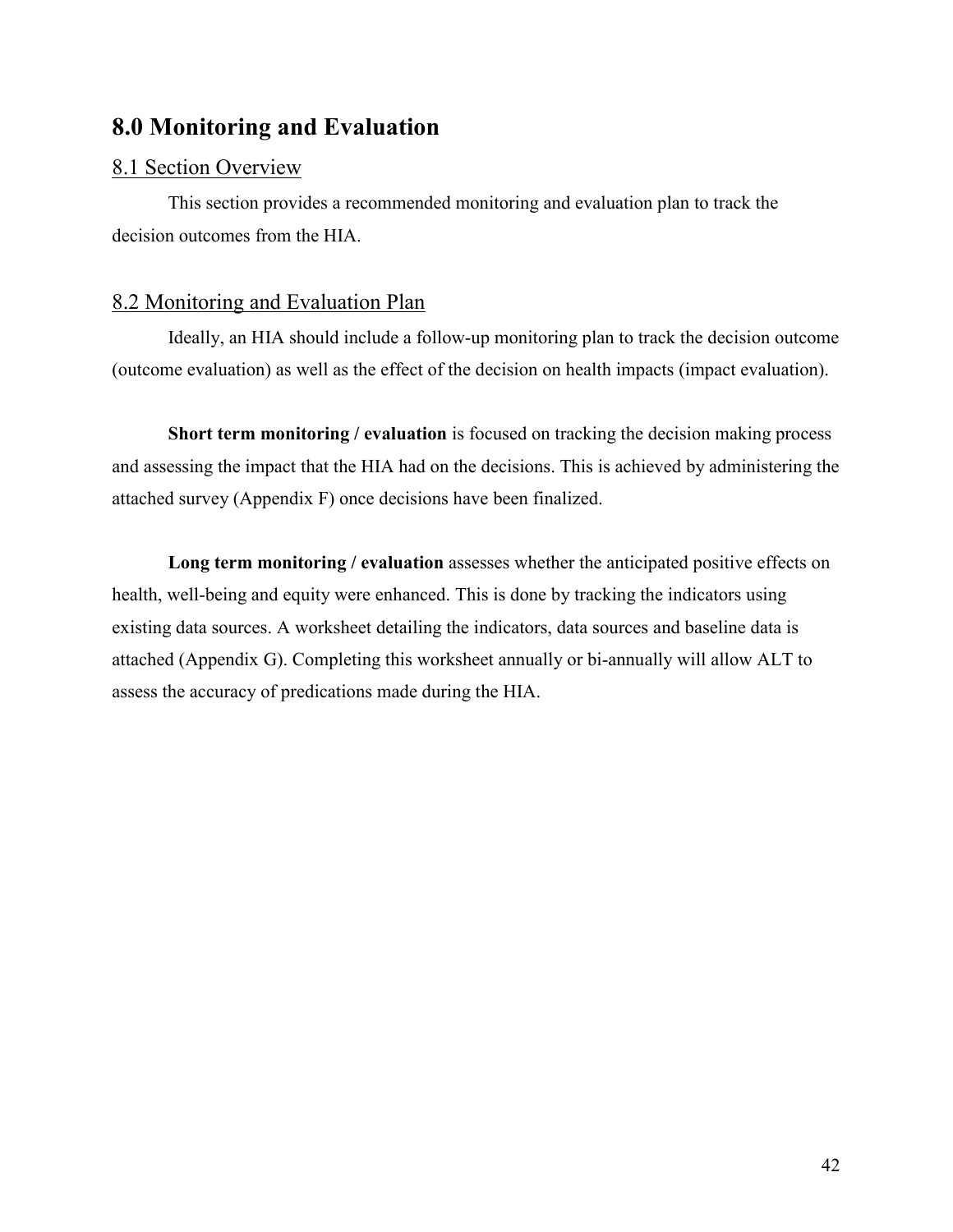# **9.0 Appendices**

Appendix A: Glossary of Acronyms and Terms

#### **Acronyms**  Active Community Environment Team ALT<br>ASTHO Association of State and Trust Association of State and Territorial Health Officials BRFSS Behavioral Risk Factor Surveillance Survey<br>CTG Community Transformation Grant CTG COMMUNITY Transformation Grant<br>
HIA Health Impact Assessment HIA Health Impact Assessment<br>HMP Healthy Maine Partnership Healthy Maine Partnerships L-A Lewiston Auburn MeHi Maine Health Impact Assessment Initiative RWJ Robert Wood Johnson Foundation

| Glossary(42)  |
|---------------|
| Rasaling Data |

| <b>Baseline Data</b>            | Basic information gathered before a program begins. It is      |
|---------------------------------|----------------------------------------------------------------|
|                                 | used later to provide a comparison for assessing program       |
|                                 | impact.                                                        |
| <b>Community Participation</b>  | Involving the community in an activity such as the planning    |
|                                 | of projects or carrying out a HIA.                             |
| <b>Evidence-based</b>           | A body of information, drawn from routine statistical          |
|                                 | analyses, published studies and "grey" literature, which tells |
|                                 | us something about what is already known about factors         |
|                                 | affecting health.                                              |
| <b>Health Disparities</b>       | Gaps in the quality of health and health care across racial,   |
|                                 | ethnic, sexual orientation and socioeconomic groups.           |
| <b>Health Impact</b>            | A health impact can be positive or negative. A positive        |
|                                 | health impact is an effect which contributes to good health or |
|                                 | to improving health. A negative health impact has the          |
|                                 | opposite effect, causing or contributing to ill health.        |
| <b>Health Impact Assessment</b> | A means of assessing the health impacts of policies, plans     |
|                                 | and projects in diverse economic sectors using quantitative,   |
|                                 | qualitative and participatory techniques.                      |
| <b>Health Indicators</b>        | A characteristic of an individual, population, or environment  |
|                                 | which is subject to measurement (directly or indirectly) and   |
|                                 | can be used to describe one or more aspects of the health of   |
|                                 | an individual or population.                                   |
| <b>HIA Team</b>                 | Six members of the MeHi Team who were actively engaged         |
|                                 | in performing the HIA, engaging stakeholders and increasing    |
|                                 | HIA awareness in the community.                                |
| <b>Impact Assessment</b>        | Judging the effect that a policy or activity will have on      |
|                                 | people or places.                                              |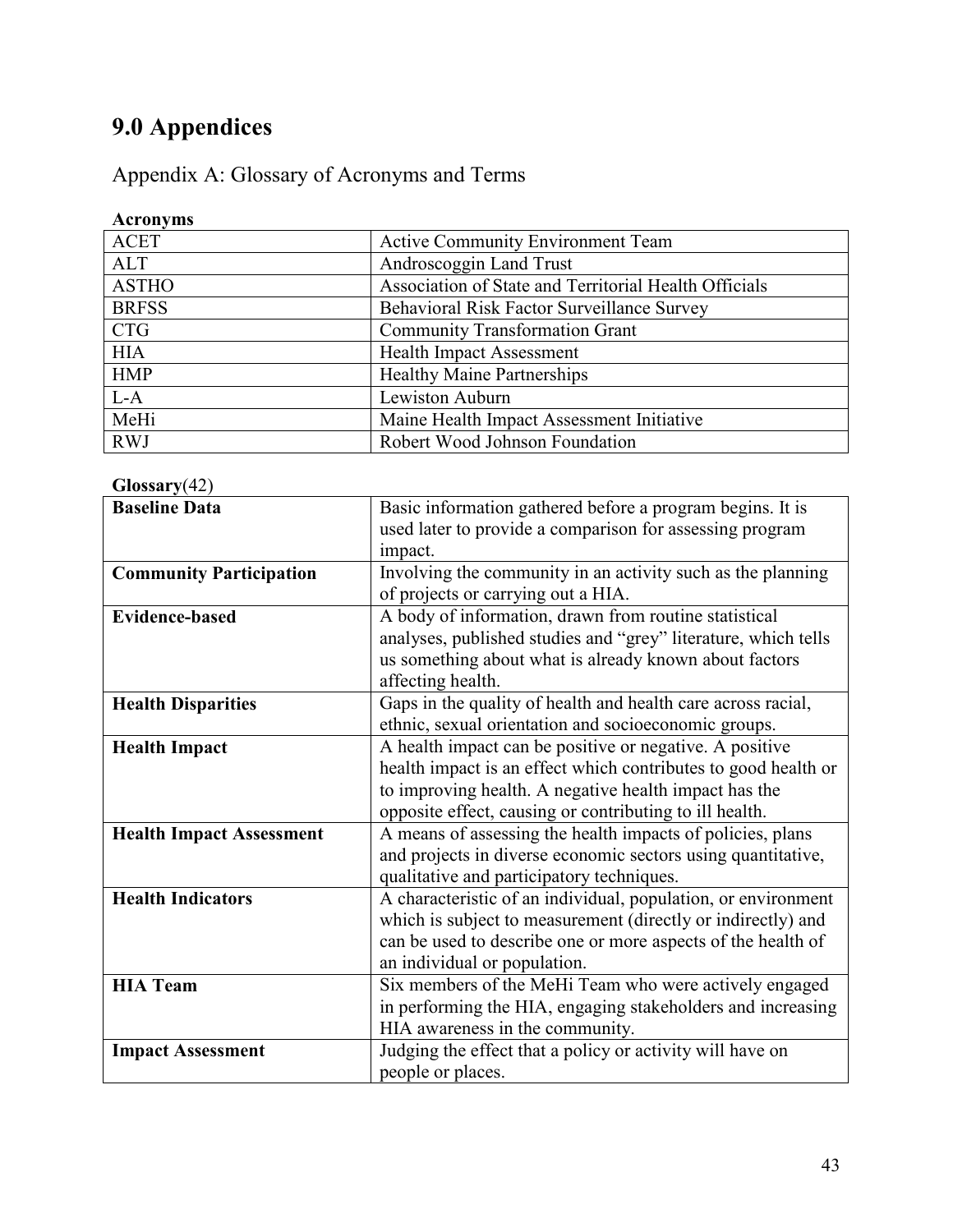| <b>Key Stakeholders</b> | Those with expert knowledge of the project, those involved     |
|-------------------------|----------------------------------------------------------------|
|                         | and those potentially affected.                                |
| <b>MeHi Team</b>        | Professionals in Maine who have received training on HIAs      |
|                         | from either the Centers for Disease Control and Prevention     |
|                         | or Health Resources in Action (based in Boston, MA). The       |
|                         | team is convened by the Maine Center for Disease Control       |
|                         | and Prevention to increase capacity and awareness of HIAs      |
|                         | throughout Maine.                                              |
| <b>Outcomes</b>         | The effect the process has had on the people targeted by it.   |
|                         | These might include changes in their self-perceived health     |
|                         | status or changes in the distribution of health determinants,  |
|                         | or factors which are known to affect their health, well-being  |
|                         | and quality of life.                                           |
| <b>Rapid HIA</b>        | Done quickly. It may be a "desk top" exercise, reliant on      |
|                         | information which is already available, or through a half day  |
|                         | or one day workshop with key stakeholders. In either case,     |
|                         | there is usually a minimum quantification of the potential     |
|                         | health impacts which are identified.                           |
| <b>Scoping</b>          | The process of identifying the potential health impacts of a   |
|                         | policy, program or project before they are quantified, as in a |
|                         | rapid HIA. It may include reviewing the relevant literature    |
|                         | and evidence base and collecting the views of key              |
|                         | stakeholders, followed by the tabulation of the potential      |
|                         | health impacts.                                                |
| <b>Screening</b>        | The initial step being taken in order to determine whether a   |
|                         | policy, program or project should be subject to a HIA          |
| <b>Secondary Data</b>   | Data collected by someone other than the user.                 |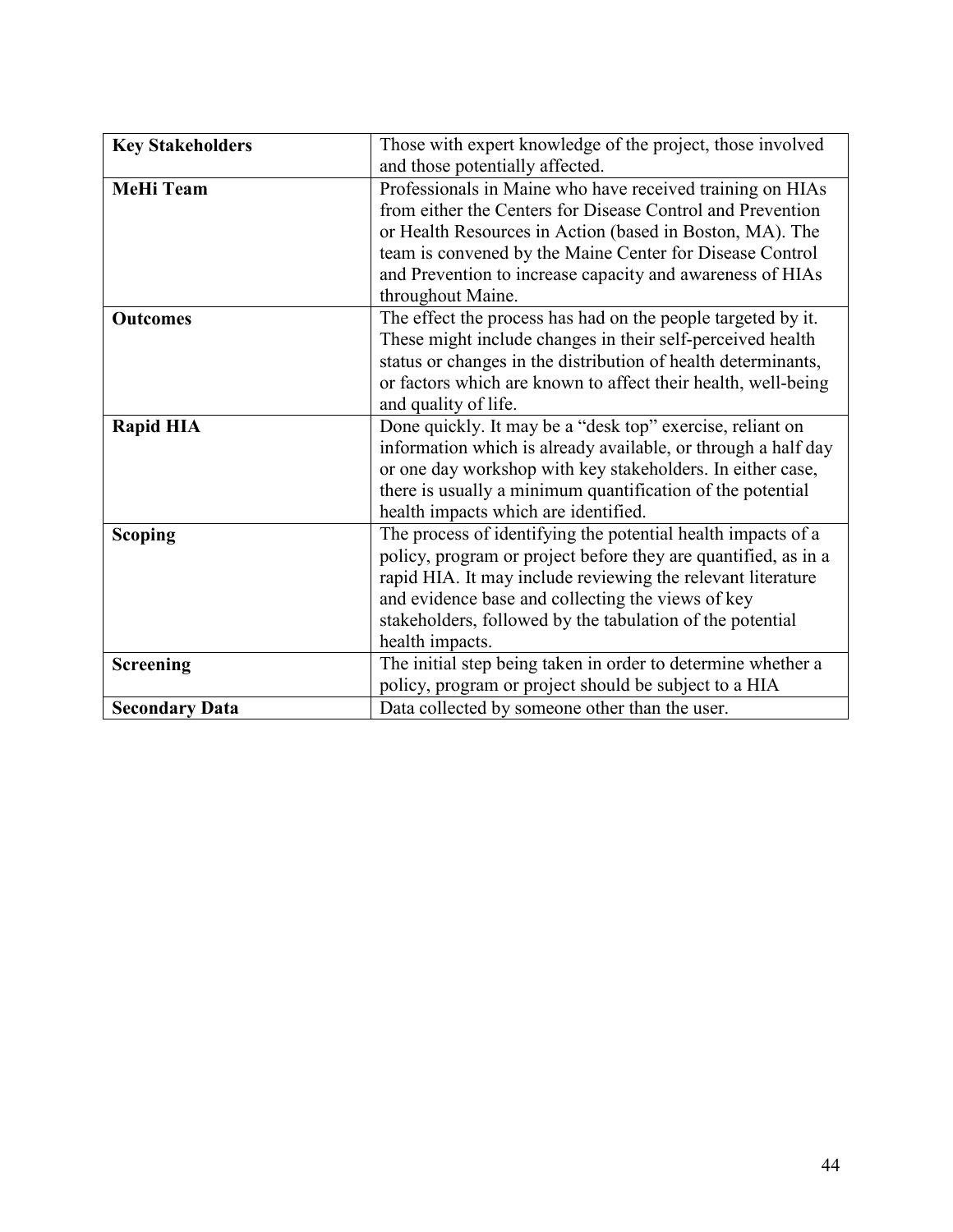| <b>Start Date</b>                  | $\mu$ reponded $\mu$ . The removement<br><b>Activity</b>     | <b>Due Date</b>                           | <b>Specifics</b>                                                                                                                                                                                                                                                                                                                                                                                                                                           |
|------------------------------------|--------------------------------------------------------------|-------------------------------------------|------------------------------------------------------------------------------------------------------------------------------------------------------------------------------------------------------------------------------------------------------------------------------------------------------------------------------------------------------------------------------------------------------------------------------------------------------------|
|                                    |                                                              |                                           |                                                                                                                                                                                                                                                                                                                                                                                                                                                            |
| $2-May$                            | Agree on Aim of HIA                                          | 5/11<br>prelim<br>final after<br>workshop | Includes 1) identifying which element/<br>aspects of project will be focus of HIA, 2)<br>Identifying physical and social boundaries<br>of HIA. For whom will the HIA be<br>performed? What plans or policies will it<br>affect? On what core issues/values will it<br>focus? Will the HIA focus on a specific<br>geographical area? Will the HIA focus on a<br>particular group of people (e.g. children,<br>residents within a 1/4 mile of Maine Street?) |
| 7-May                              | Inventory of Existing<br>Plans and Policies                  | by $5/18$                                 | A brief summary of what polices and plans<br>are in place for the area.                                                                                                                                                                                                                                                                                                                                                                                    |
|                                    | Create Profile of<br>Area (Provide at<br>workshop)           | by $5/18$                                 | Includes 1) identifying stakeholders (Listing<br>important groups and summarizing their<br>positions), 2) identifying key information<br>necessary to undertake the HIA<br>(Characteristics of residents, Geography and<br>history, Existing and proposed land uses,<br>Environmental quality).                                                                                                                                                            |
| $14$ -May                          | Finalize Timeline and<br>Tasks                               |                                           |                                                                                                                                                                                                                                                                                                                                                                                                                                                            |
| 4th Week of<br><b>May</b>          | Workshop                                                     |                                           | Includes: Identify Focus of<br>Impacts/Indicators (Requires assessment of<br>level of priority, potential health effects,<br>community concern, and what areas can be<br>changed/improved through HIA process).<br>Provide for workshop participants: Brief<br>intro to HIA, Background info on<br>geographic area and proposed project(s),<br>Most up-to-date version of proposal, Policy<br>and plan inventory, Profile of the area.                     |
| <b>Week of</b><br><b>June 11th</b> | MeHi Agreement on<br>Final Report<br>Recommendations         |                                           | We'll want a meeting to review and discuss<br>data analysis and how to frame<br>recommendations - report formatting<br>determinations                                                                                                                                                                                                                                                                                                                      |
| 1st Week-<br>6/22                  | Predicting Impacts:<br>Literature<br>Review/Data<br>Analysis |                                           |                                                                                                                                                                                                                                                                                                                                                                                                                                                            |

## Appendix B: HIA Timeline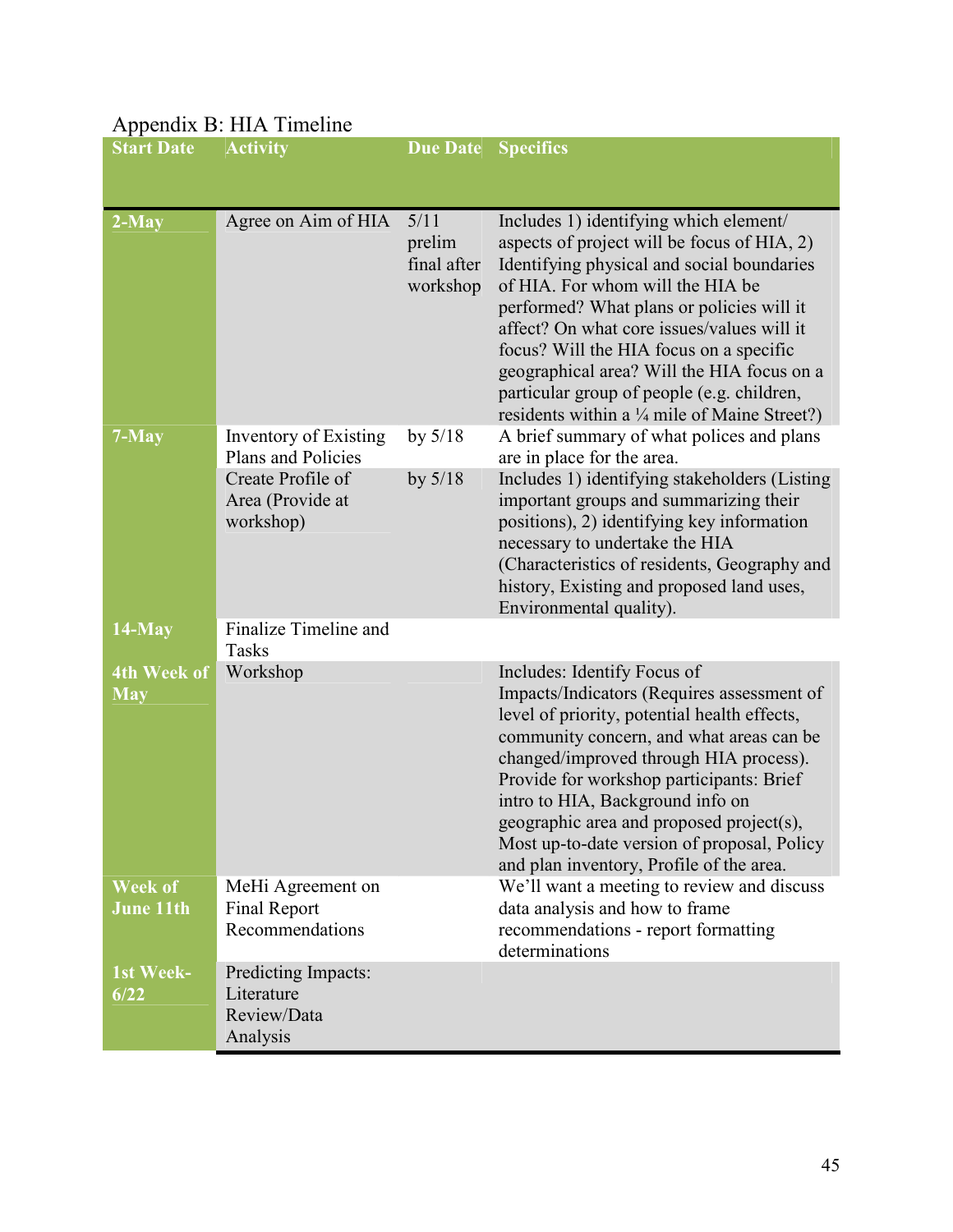| $22 - Jun$      | Final Data and<br>Recommendations<br>Submitted to Rebecca<br>for Report                         |          |                                                                                                                                                                                                                                                                                         |
|-----------------|-------------------------------------------------------------------------------------------------|----------|-----------------------------------------------------------------------------------------------------------------------------------------------------------------------------------------------------------------------------------------------------------------------------------------|
| 5-July          | Preliminary Report to<br>Advisory board and<br>community members                                | 7/5/2012 | Meeting with HIA team and advisory board<br>with added community members to present<br>preliminary HIA findings and encourage<br>feedback / response.                                                                                                                                   |
| 12-July         | <b>HIA</b> Meeting                                                                              |          |                                                                                                                                                                                                                                                                                         |
| 19-July         | <b>HIA</b> Meeting                                                                              |          |                                                                                                                                                                                                                                                                                         |
| 20-July         | Draft Report to HIA<br>Team                                                                     | 7/20/12  | This is the first version of the whole report<br>the whole project team will see. Sub-groups<br>may review previous drafts or sections of<br>the report if needed. There may be 2-3<br>iterations of this report submitted to the<br>team, depending on feedback on previous<br>drafts. |
| $25$ -July      | Feedback from HIA<br>Team due to Rebecca                                                        |          |                                                                                                                                                                                                                                                                                         |
| 26-July         | <b>HIA Team Meeting</b><br>to discuss feedback<br>from HIA Team/<br><b>Resolve Major Issues</b> |          |                                                                                                                                                                                                                                                                                         |
| 26-July         | Revisions due to<br>Rebecca                                                                     | 8/1/12   |                                                                                                                                                                                                                                                                                         |
| 6-August        | Draft 2 Report to<br><b>HIA</b> Team                                                            | 8/6/12   |                                                                                                                                                                                                                                                                                         |
| <b>6-August</b> | Feedback from HIA<br>Team due to Rebecca                                                        | 8/8/12   |                                                                                                                                                                                                                                                                                         |
| 13-August       | Draft 3 Report to<br><b>Advisory Committee</b>                                                  | 8/13/12  |                                                                                                                                                                                                                                                                                         |
| 13-August       | Feedback from<br><b>Advisory Committee</b><br>due to Rebecca                                    | 8/20/12  |                                                                                                                                                                                                                                                                                         |
| 24-August       | <b>Final Draft Report</b><br>due to HIA Team<br>from Rebecca                                    | 8/24/12  |                                                                                                                                                                                                                                                                                         |
| 24-August       | Feedback from HIA<br>Team due to Rebecca                                                        | 8/28/12  |                                                                                                                                                                                                                                                                                         |
| 30-August       | Final Report to<br>Community                                                                    | 8/30/12  |                                                                                                                                                                                                                                                                                         |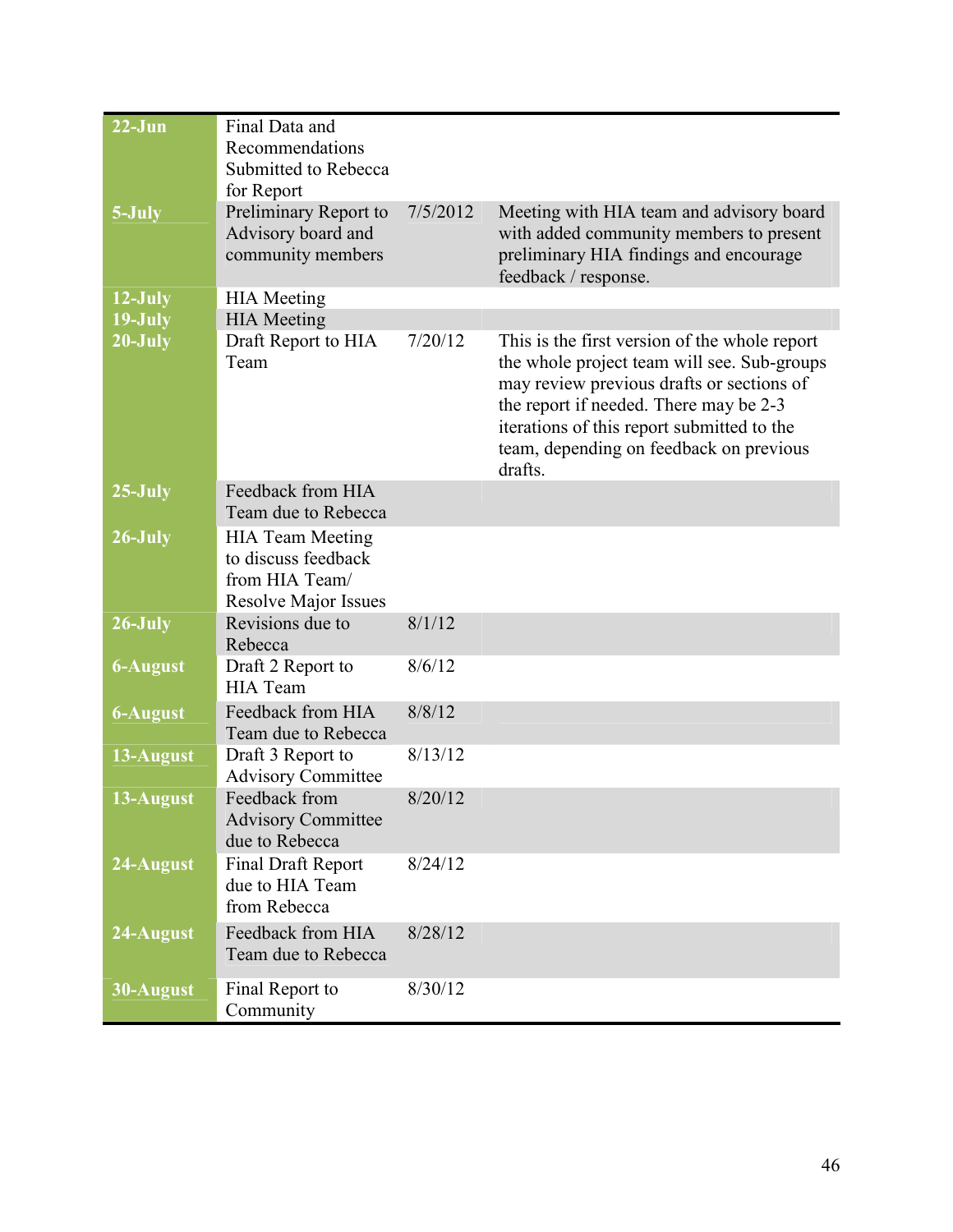## Appendix C: HIA Workshop: May 30, 2012

#### Invitation Text

Good afternoon,

You are receiving this email because you have been identified as someone who is engaged in work that affects the health of Mainers and as such may be interested in an opportunity to become trained in Health Impact Assessment (HIA). If you know of others in your agency or service area who may also be interested or are a more appropriate contact for this work please feel free to forward this email to them.

The Maine Health Impact Assessment Initiative (MeHi) has been awarded a grant to grow capacity in Maine for the performance of Health Impact Assessments (HIA). HIA has been called "a combination of procedures, methods, and tools by which a policy, program, or project may be judged as to its potential effects on the health of a population, and the distribution of those effects within the population" (1999 Gothenburg consensus statement). I have attached a brief summary of HIA for additional information.

We will achieve our grant objective by using the performance of an HIA as a training opportunity. We are working with the Androscoggin Land Trust to perform an HIA on their Greenways Master Plan for the greater Lewiston-Auburn area. Individuals who complete this HIA as part of our working group will have, by the end of the process, received HIA 101 training and will be well on the way to being able to perform their own HIA's in the future.

If you are a planner interested in the health impacts of proposed plans, a Healthy Maine Partnership or District Coordinating Council working on Active Community Environment Team promotion, or any other party interested in applying a health lens to proposed policies, programs, or projects in your community, then this training is for you.

HIA 101 Training Process & Opportunity

Our process begins Wednesday, May 30th with a full day workshop held in Auburn City Hall, 2nd floor community room. The process will conclude in mid to late July. In the interim participants will be involved in a variety of ways, conference calls, independent work, action groups etc., feeding into the overall work.

If you are interested in taking advantage of this free training opportunity please complete this on line registration form by Thursday, May 24th.

All registrants will receive background materials before the workshop which they should review in full.

#### Invitation List

The invitation list included:

• Local Community Members: Auburn Land Trust staff & contractors developing the land trust's trail master plan (Wright-Pierce), City of Lewiston Planning, Health & School Departments, City of Auburn Planning, Health & School Departments, Androscoggin Valley County Council of Governments, Healthy Androscoggin Healthy Maine Partnership and other local health agencies including two local hospitals.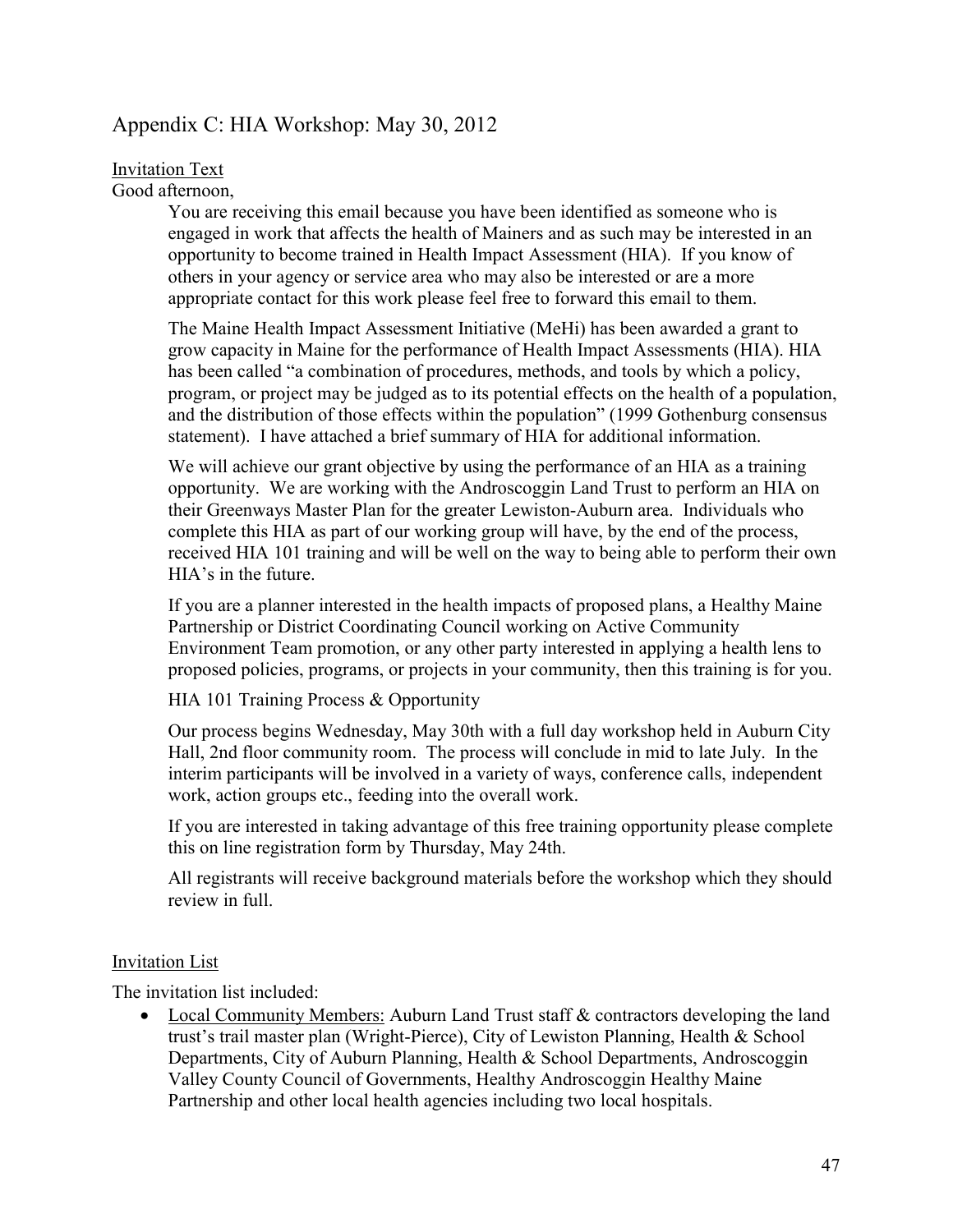- 26 Healthy Maine Partnerships (HMP): HMPs are community coalitions working to improve the environment for improved physical activity and nutrition, and decreased smoking and substance abuse at the local level. In addition to the L-A local HMP, Healthy Androscoggin, the additional 25 statewide HMPs were invited. Among the extended invitations were the three HMPs working on the Active Community Environment Team (ACET) development (Healthy Northern Kennebec in Waterville, Healthy Oxford Hills in Norway, and Partners for Healthier Communities in Sanford). ACET groups are working specifically on improvements to the built environment to increase opportunities for physical activity.
- Public Health Districts: We also sent special invitations to those four public health districts working on the ACET objective within Maine's Community Transformation Grant (CTG).

Maine's Active Community Environment (ACE) Workgroup: The ACE Workgroup is a 13 member statewide coalition of agencies and organizations working to promote ACE concepts.

#### Workshop Agenda

9:00-9:20 Welcome and Introductions 9:20-9:30 Purpose of Today 9:30-9:50 HIA Overview 9:50-10:20 Overview of Project 10:20-10:35 Break 10:35-10:55 Scoping: Potential Impacts to the Community (Small group work) 10:55-11:55 Scoping: Potential Health Impacts (Small group work) 11:55-12:45 Lunch and Walk 12:45-1:25 Scoping Report-Out 1:25-1:35 Indicator Voting 1:35-1:45 Break 1:45-2:15 Assessment: Finding the Data 2:15-2:45 Discussion 2:45-3:00 Wrap-Up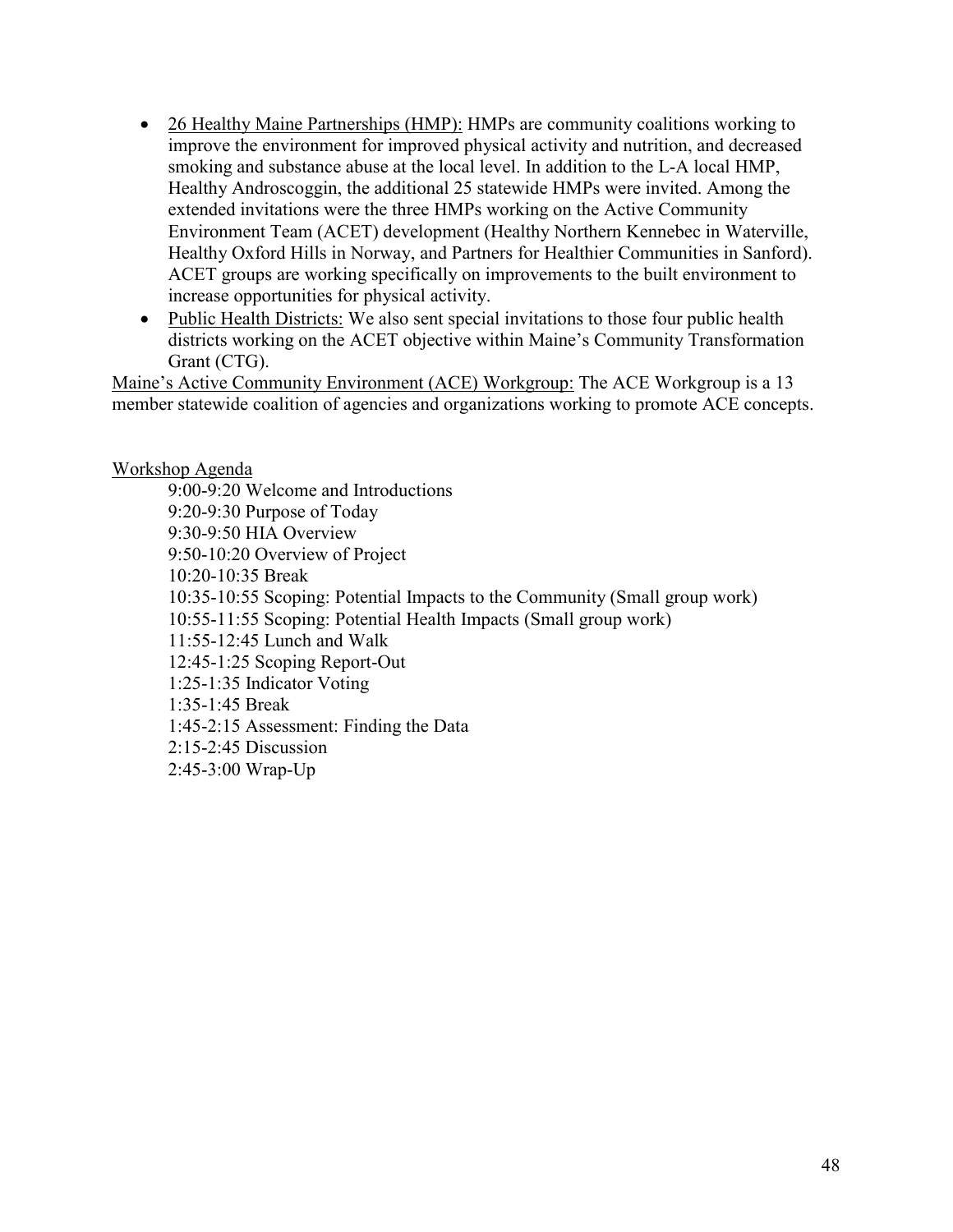| <b>LAST</b>                  | <b>FIRST</b> | <b>COMPANY / ORGANIZATION</b>               | <b>HIA</b>  | <b>HIA</b>  |
|------------------------------|--------------|---------------------------------------------|-------------|-------------|
| <b>NAME</b>                  | <b>NAME</b>  |                                             | <b>TEAM</b> | <b>ADVI</b> |
| Anderson*                    | Norman       | ME CDC                                      | X           |             |
| <b>Bartel</b>                | Len          | Maine Health Access Foundation              | X           |             |
| Beck*                        | Douglas      | Maine CDC PAN-HW                            | X           |             |
| Carey                        | Phil         | <b>State Planning Office</b>                |             | X           |
| Comstock*                    | Jamie        | <b>Bangor Health and Community Services</b> | X           |             |
| <b>Cousens</b>               | Eric         | City of Auburn                              |             |             |
| <b>Drewette-</b><br>$Card^*$ | Rebecca      | <b>Public Health Partners, LLC</b>          | X           |             |
| Fochesato                    | Melissa      | Mid Coast Hospital                          |             |             |
| <b>Fortier</b>               | Bethany      | <b>York District Public Health Council</b>  |             | X           |
| Guay                         | Erin         | <b>Healthy Androscoggin</b>                 |             |             |
| <b>Hediger</b>               | David        | City of Lewiston                            |             | X           |
| <b>Huber</b>                 | Margi        | Androscoggin Land Trust                     |             |             |
| <b>Isbill</b>                | Julie        | <b>National Park Service</b>                |             |             |
| Johndro                      | Steven       | Healthy Androscoggin                        | X           |             |
| $\mathbf{Joy}$               | Joanne       | Healthy Communities of the Capital Area     |             | X           |
| Knight                       | Kathy        | <b>NEMRRC</b>                               |             |             |
| Labonte                      | Jonathan     | Androscoggin Land Trust                     |             |             |
| <b>Lysen</b>                 | Jim          | <b>Community Clinical Services</b>          |             | X           |
| <b>Martin</b>                | Sarah        | <b>Consultant/Evaluation Specialist</b>     | X           |             |

**Mayo** Robin Piscataquis Public Health Council X

**Ouellette** Leslie USM- Muskie School X **Paul Jamie State of Maine/DHHS/CDC X** 

**Rice** Cindie CMMC X X

**Mitchell\*** Michelle Partnerships For Health X

**Tetreault\*** Ashley Partnerships For Health X

**Plourde** Janice Lewiston Public Schools

**Walton** Joan Androscoggin Valley Council of

**Governments** 

# Appendix D: HIA Participants

X

**HIA** 

**ADVISORY**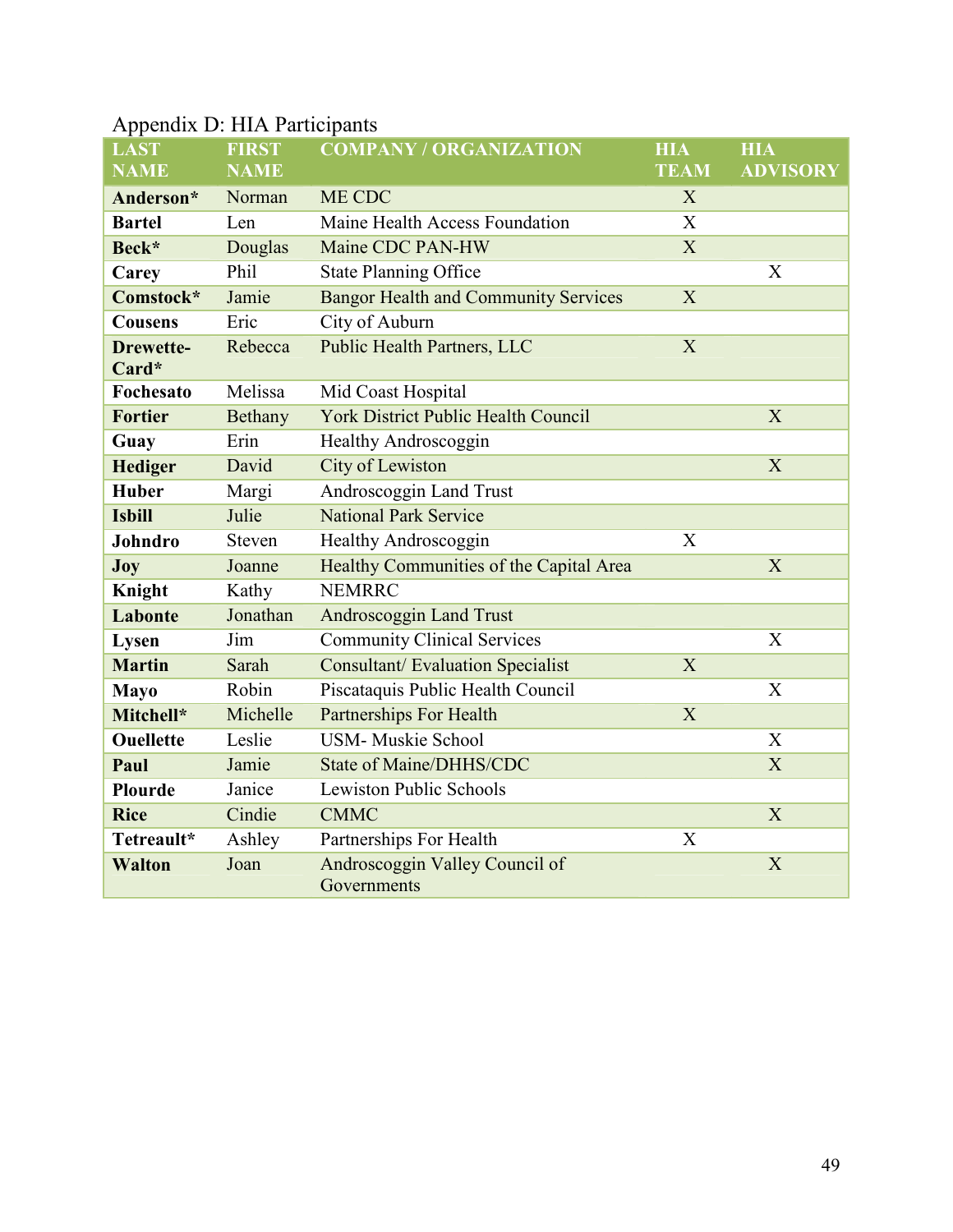Appendix E: Health Benefits of Physical Activity—A Review of the Strength of the Scientific Evidence

## **Adults and Older Adults**

Strong Evidence

- Lower risk of:
	- o Early death
	- o Heart disease
	- o Stroke
	- o Type 2 diabetes
	- o High blood pressure
	- o Adverse blood lipid profile
	- o Metabolic syndrome
	- o Colon and breast cancers
- Prevention of weight gain
- Weight loss when combined with diet
- Improved cardiorespiratory and muscular fitness
- Prevention of falls
- Reduced depression
- Better cognitive function (older adults)

Moderate to Strong Evidence

- Better functional health (older adults)
- Reduced abdominal obesity

#### Moderate Evidence

- Weight maintenance after weight loss
- Lower risk of hip fracture
- Increased bone density
- Improved sleep quality
- Lower risk of lung and endometrial cancers

#### **Children and Adolescents**

Strong Evidence

- Improved cardiorespiratory endurance and muscular fitness
- Favorable body composition
- Improved bone health
- Improved cardiovascular and metabolic health biomarkers

#### Moderate Evidence

• Reduced symptoms of anxiety and depression

From: http://health.gov/paguidelines/factSheetProf.aspx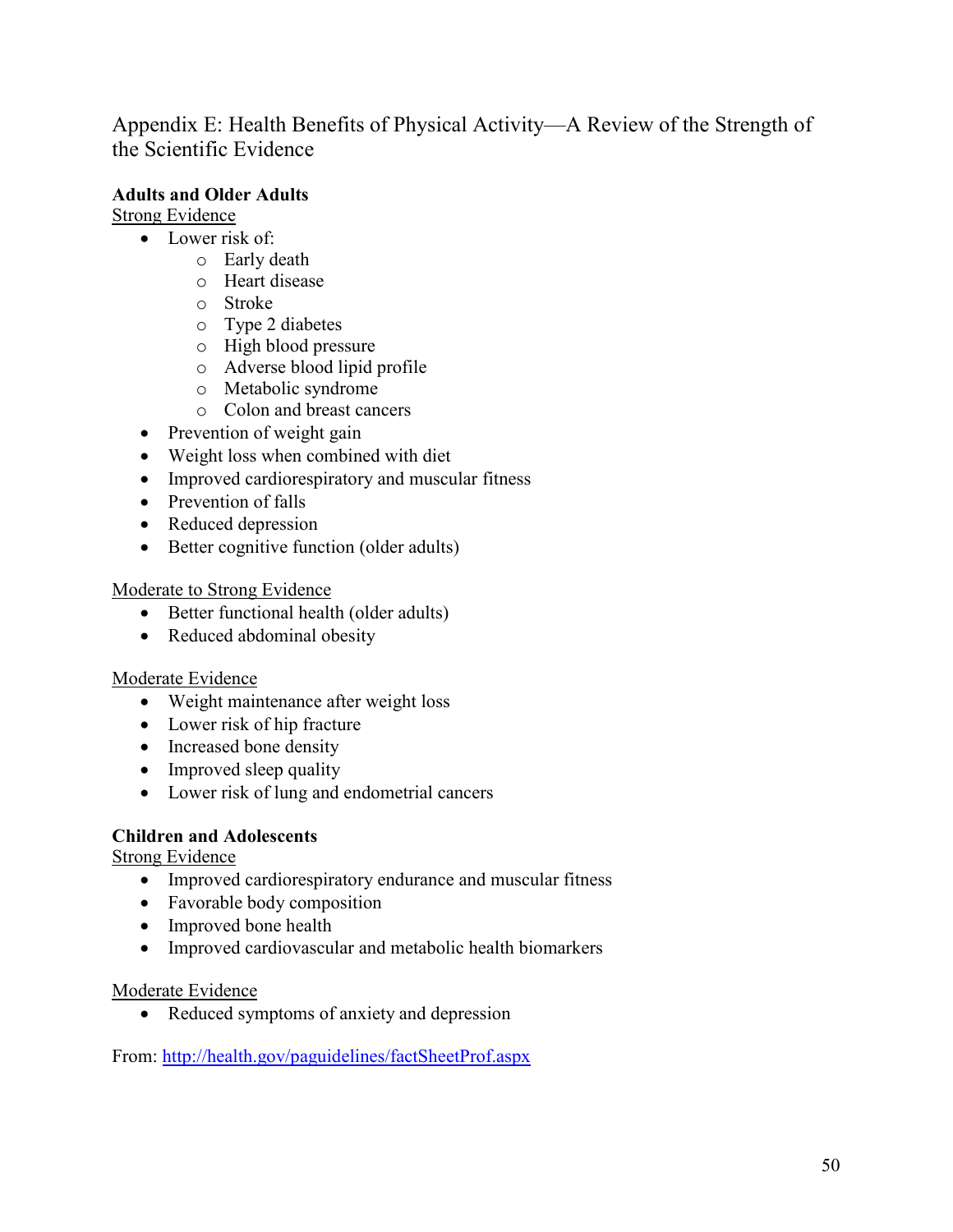## Appendix F: Impact Survey

#### **Introduction**

This survey is aimed at determining the impact of a HIA (Health Impact Assessment) conducted in June/July 2012 for the Androscoggin Land Trusts Tier One of the Greenway Plan. The Androscoggin Land Trust has identified you as an important stakeholder and would appreciate your opinion. This survey should take approximately 5 - 10 minutes to complete. Survey responses are anonymous. Results will only be reported in aggregate form to protect

individual confidentiality.

Thank you in advance for taking the time to participate in this survey. Your feedback is very important.

## **About You**

- 1. Which of the following best describes the type of organization you are primarily associated with?
	- ⃝ City department
	- ⃝ State agency
	- ⃝ Community organization
	- ⃝ Statewide foundation
	- ⃝ Countywide foundation
	- ⃝ Hospital / health system
	- ⃝ Public health organization
	- ⃝ Private business
	- $\Box$  Other (please specify)
- 2. Which of the following best describes your role within the organization you described above?
	- ⃝ Planner
	- ⃝ Manager
	- ⃝ Consumer
	- ⃝ Health care organization support staff
	- $\Box$  Other (please specify)
- 3. Which of the follow statements best describe your role in the HIA? (Please select all that apply)
	- ⃝ I was a member of the HIA Workgroup
	- ⃝ I was a member of the HIA Advisory Committee
	- ⃝ I attended the HIA meeting in Lewiston
	- ⃝ I attended the HIA meeting in Auburn
	- ⃝ I reviewed the HIA report before it was finalized
	- ⃝ I read the HIA report
	- ⃝ I attended a presentation on the HIA results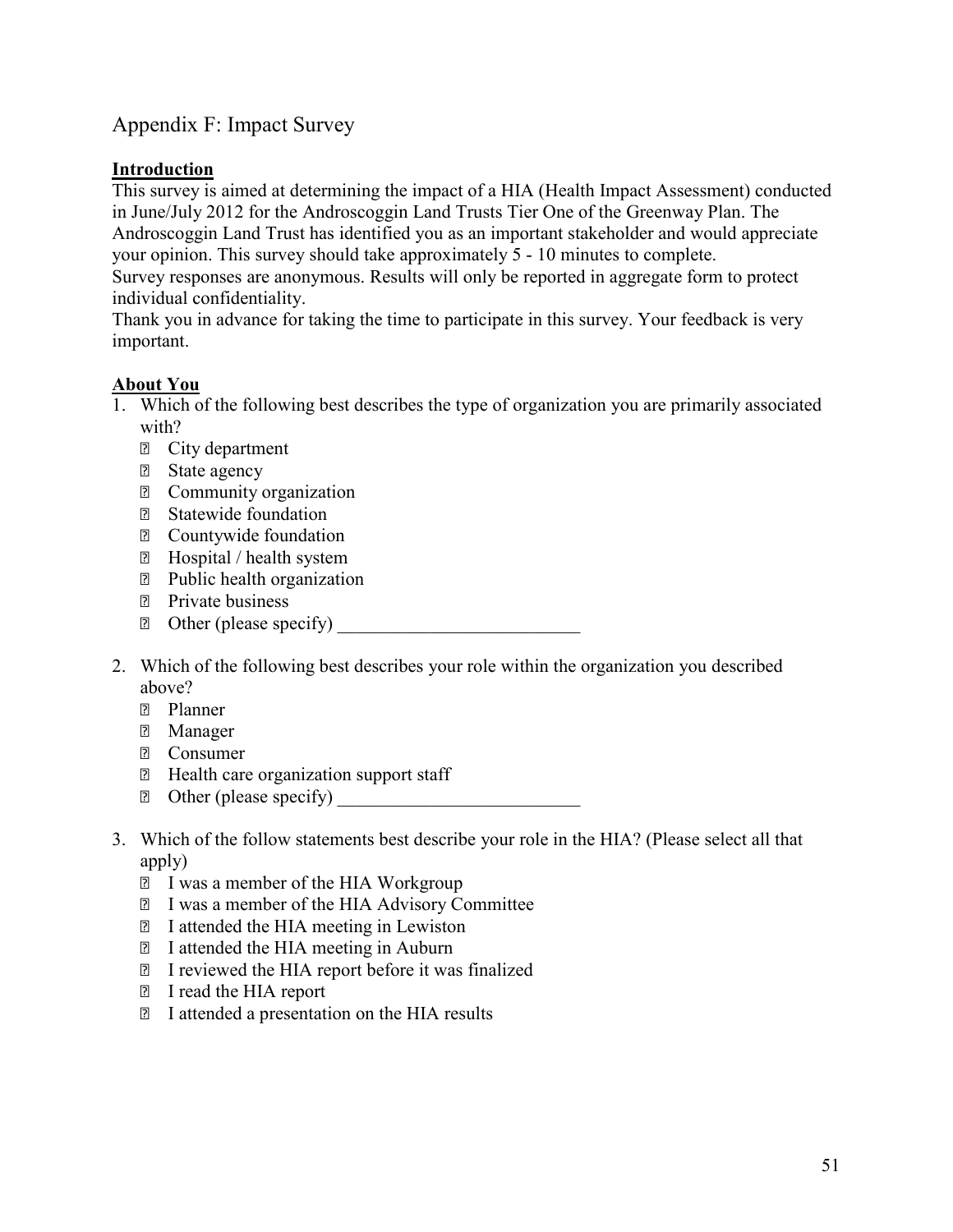4. Please read through the statements about the HIA conducted for the Androscoggin Land Trust and indicate the degree to which you agree with each one.

| <b>The ALT HIA</b>                        | trongl<br>isagr | Disagree | Veutra | gree | Strongl<br>gree | Don't<br>mow |
|-------------------------------------------|-----------------|----------|--------|------|-----------------|--------------|
| The HIA was relevant to my work           |                 |          |        |      |                 |              |
| The HIA results were what I expected      |                 |          |        |      |                 |              |
| The HIA results were useful when making   |                 |          |        |      |                 |              |
| decisions                                 |                 |          |        |      |                 |              |
| The HIA informed a discussion of the      |                 |          |        |      |                 |              |
| trade-offs involved with the projects     |                 |          |        |      |                 |              |
| The majority of the recommendations       |                 |          |        |      |                 |              |
| were accepted by the decision-makers      |                 |          |        |      |                 |              |
| The majority of the recommendations       |                 |          |        |      |                 |              |
| were implemented by the decision-makers   |                 |          |        |      |                 |              |
| The HIA results were used to secure funds |                 |          |        |      |                 |              |
| The HIA helped to build consensus and     |                 |          |        |      |                 |              |
| buy-in among stakeholders                 |                 |          |        |      |                 |              |
| The HIA led to interest from previously   |                 |          |        |      |                 |              |
| uninvolved groups                         |                 |          |        |      |                 |              |

- 5. In your opinion, how were the recommendations accepted and implemented by the decisionmakers?
- 6. In your opinion, what factor(s) contributed to the recommendations being accepted (or not accepted)?
- 7. Please read through the statements about the HIA in general and indicate the degree to which you agree with each one.

| <b>Health Impact Assessments</b>        | Strom,<br>Disag | Disagr | <b>Neutra</b> | ້ອັດ | <u>a</u> | don |
|-----------------------------------------|-----------------|--------|---------------|------|----------|-----|
| HIAs are useful tools                   |                 |        |               |      |          |     |
| Where possible, HIAs should be included |                 |        |               |      |          |     |
| in decision-making processes            |                 |        |               |      |          |     |
| A HIA is an objective and scientific    |                 |        |               |      |          |     |
| approach                                |                 |        |               |      |          |     |
| HIAs make health impacts more explicit  |                 |        |               |      |          |     |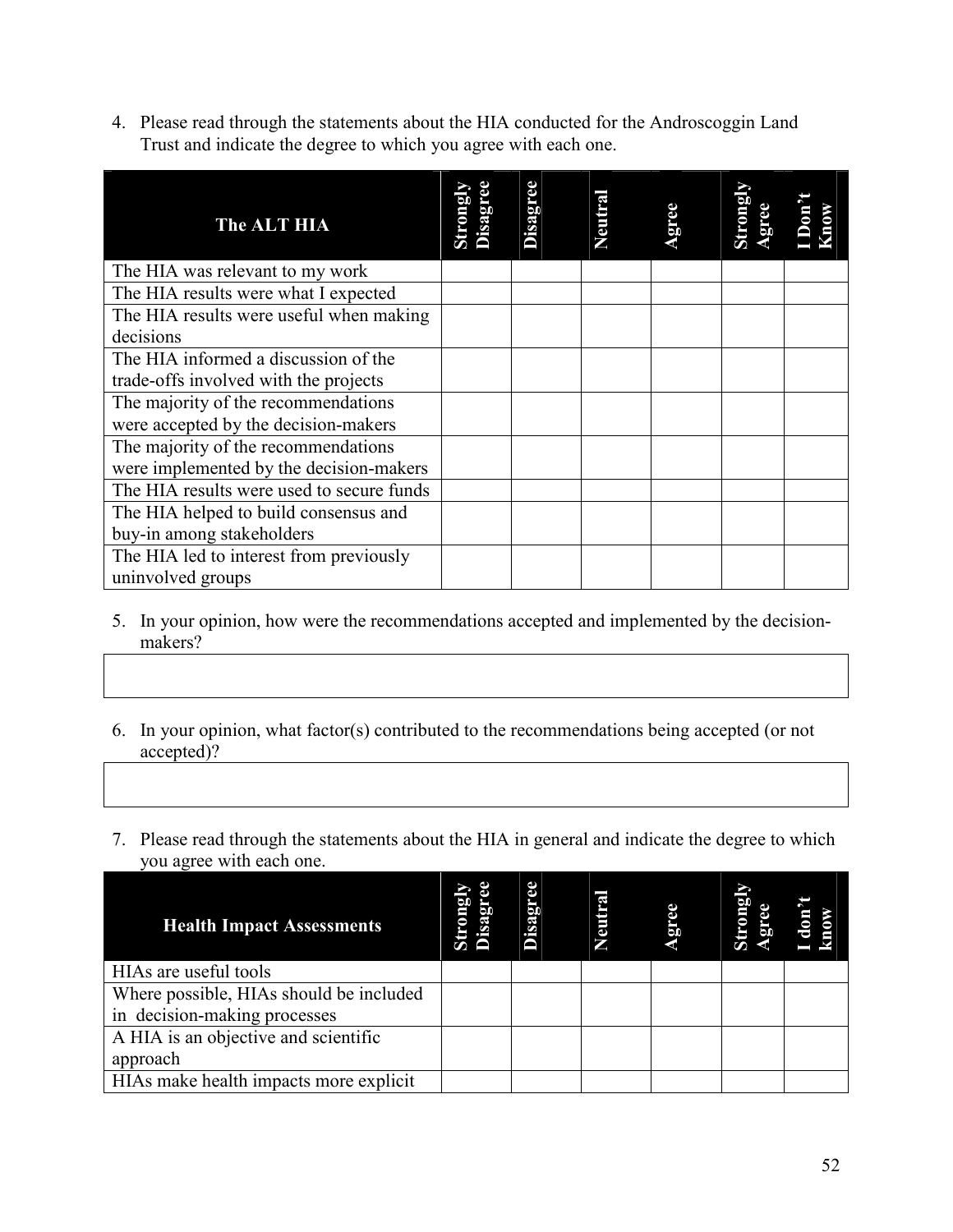# Appendix G: Impact Monitoring Worksheet

| <b>INDICATOR</b>                                                                                                         | <b>DATA SOURCE</b>                                                                   | <b>BASELINE</b><br><b>LEWISTON-</b><br><b>AUBURN</b>                                                     | <b>EXPECTED</b><br><b>CHANGE</b> | <b>FOLLOW</b><br><b>UP</b><br>[DATE] |
|--------------------------------------------------------------------------------------------------------------------------|--------------------------------------------------------------------------------------|----------------------------------------------------------------------------------------------------------|----------------------------------|--------------------------------------|
| % adults<br>reporting<br>general<br>health as fair<br>or poor                                                            | <b>BRFSS 2010.</b><br>(http://apps.nccd.cdc.gov/BRFSS-<br>SMART/SelMMSAPrevData.asp) | 15.5 % $(\pm 3.8)$                                                                                       |                                  |                                      |
| % of adults<br>reporting<br>doing no<br>leisure time<br>exercise or<br>physical<br>activity in the<br>past 30 days       | $(http://apps.nced.cdc.gov/BRFSS-$<br>SMART/SelMMSAPrevData.asp)                     | $24.3\%$ ( $\pm 4.8$ )                                                                                   |                                  |                                      |
| % of adults<br>told by<br>doctor they<br>have diabetes                                                                   | (http://apps.nccd.cdc.gov/BRFSS-<br>SMART/SelMMSAPrevData.asp)                       | $9.5\% (\pm 2.6)$                                                                                        |                                  |                                      |
| % of adults<br>reporting<br><b>Body Mass</b><br><b>Index greater</b><br>than or equal<br>to 30.0                         | (http://apps.nccd.cdc.gov/BRFSS-<br>SMART/SelMMSAPrevData.asp)                       | $26.9\% (\pm 4.9)$                                                                                       |                                  |                                      |
| % of adults<br>who are<br>limited in any<br>activities<br>because of<br>physical,<br>mental, or<br>emotional<br>problems | OneMaine (2011)                                                                      | 20.3% (16.1-<br>24.4)                                                                                    |                                  |                                      |
| <b>Number of</b><br>annual bike<br>and<br>pedestrian<br>crashes                                                          | Lewiston and Auburn Police<br>Departments                                            | 8 bike<br>crashes, 25<br>pedestrian<br>crashes for<br>Lewiston<br>(1yr: 2011).<br>10 bike<br>crashes, 22 |                                  |                                      |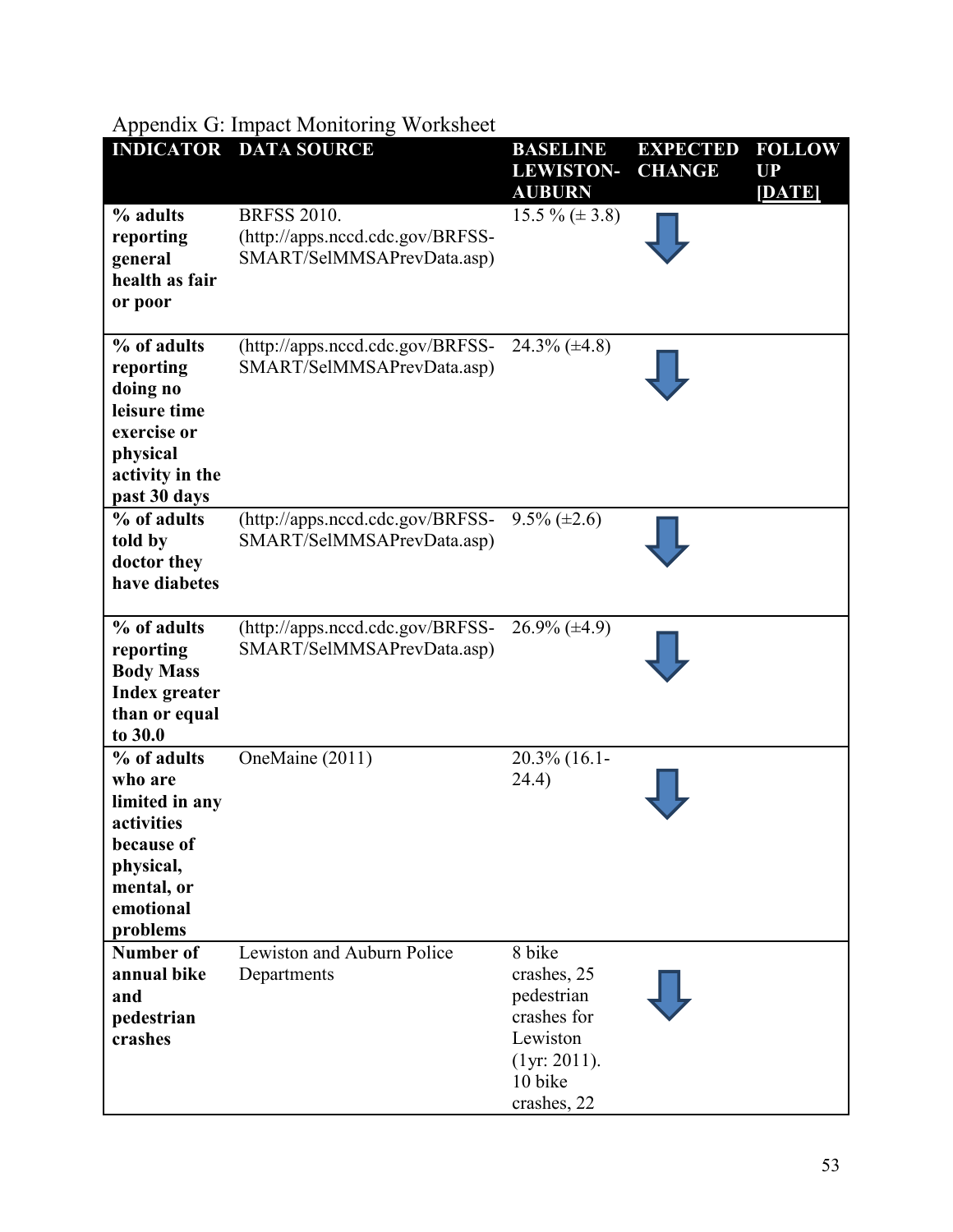|                                    |                                                       | pedestrian<br>crashes for<br>Auburn $(1.5)$<br>yr: Jan '11-<br>June '12).                                                                            |  |
|------------------------------------|-------------------------------------------------------|------------------------------------------------------------------------------------------------------------------------------------------------------|--|
| % adults who<br>commute to<br>work | http://transportation-modes-<br>city.findthedata.org/ | Lewiston: 7%<br>walk; $1\%$<br>public bus;<br>$2\%$ bike,<br>motorcycle or<br>taxi.<br>Auburn:3%<br>walk, $0\%$ bus,<br>$1\%$ bike,<br>motor or taxi |  |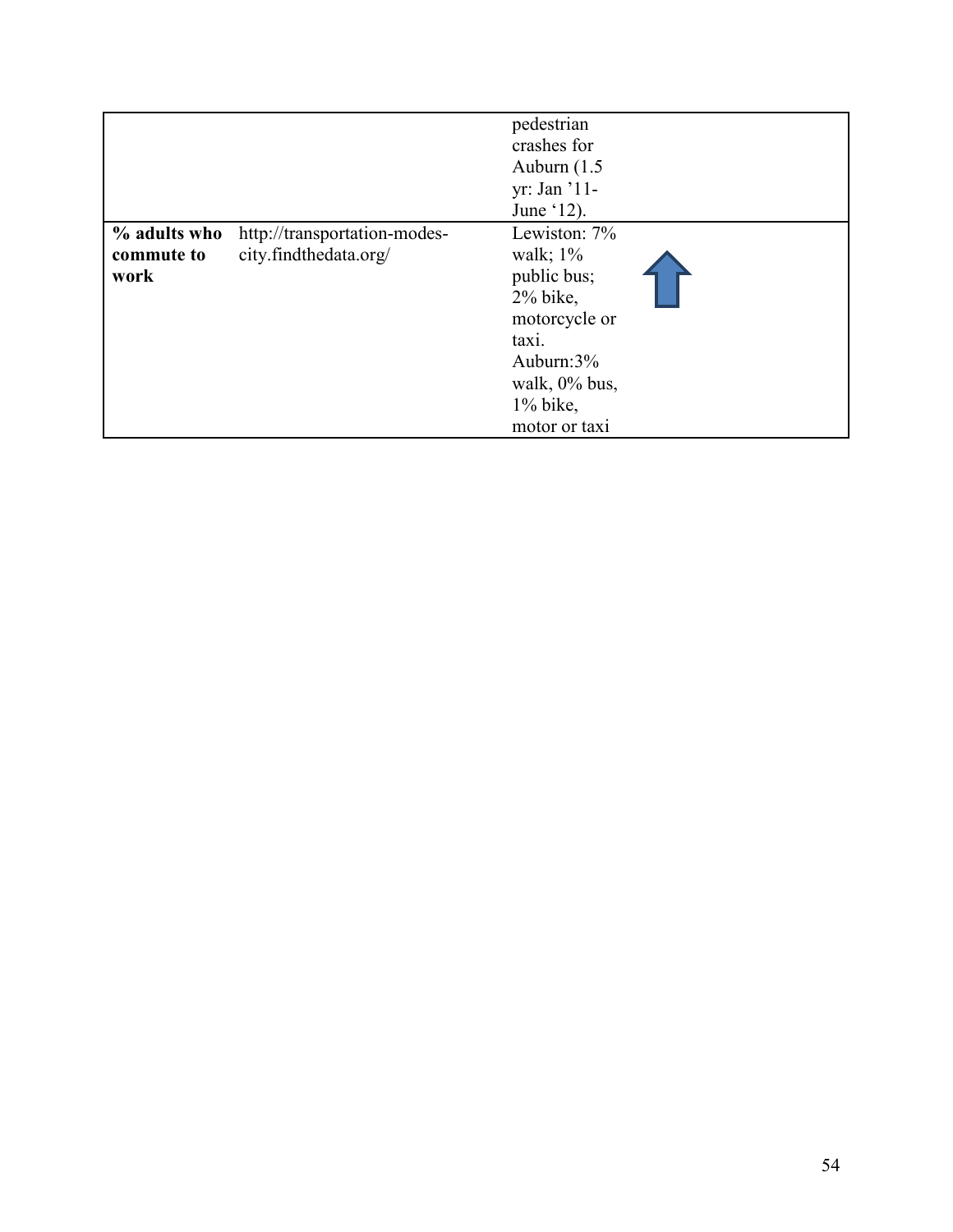# **10.0 References**

- **1. Heller J. A health impact assessment of paid sick days in Maine [Internet]. 2009;[cited 2012 Jul 19] Available from: http://www.humanimpact.org/component/jdownloads/finish/5/67.**
- **2. Androscoggin Land Trust. The Androscoggin Greenway: an idea whose time has come! [Internet]. 2012;[cited 2012 Aug 2] Available from: http://www.androscogginlandtrust.org/files/newsletter\_media/2012%20Winter\_270.p df.**
- **3. California Department of Public Health. A guide for health impact assessment [Internet]. 2010;[cited 2012 Jul 16] Available from: http://www.cdph.ca.gov/pubsform/guidelines/documents/hia%20guide%20final%201 0-19-10.pdf.**
- **4. Healthy Androscoggin. Androscoggin County Profile: A profile of our communities. [Internet]. 2007;[cited 2010 Oct 15] Available from: http://74.52.15.66/~healthy/wpcontent/uploads/2008/09/county-profile.pdf.**
- **5. City of Lewiston. City of Lewiston [Internet]. City of Lewiston [date unknown];Available from: http;//www.ci.lewiston.me.us/index.aspx?nid=421.**
- **6. City of Auburn. City of Auburn [Internet]. City of Auburn [date unknown];[cited 2012 Jul 16] Available from: http://www.auburnmaine.org/index.asp?type=b\_basic&sec={f3a6ddcb-9c70-426e-851b-22501666185d}.**
- **7. U.S. Census Bureau. State and County Quick Facts [Internet]. State and County Quick Facts [date unknown];[cited 2012 Jul 16] Available from: http://quickfacts.census.gov/qfd/states/23/23001.html.**
- **8. Robert Wood Johnson Foundation. County health rankings & roadmaps: a healthier nation, county by county [Internet]. County health rankings & roadmaps: a healthier nation, county by county [date unknown];[cited 2012 Aug 2] Available from: www.countyhealthrankings.org.**
- **9. Barringer R. Connect people to the outdoors in New England: report to the National Park Service, U.S. Environmental Protection Agency, and Commission on Land Conservation of the New England Governors' Conference, Inc. [Internet]. 2011;[cited 2012 Jul 16] Available from: http://efc.muskie.usm.maine.edu/docs/connect.people.2011.pdf.**
- **10. McCann B. Active living research: designing for active communities. 2005.**
- **11. American Trails. The built environment: designing communities to promote physical activity in children [Internet]. [date unknown];[cited 2012 Aug 2] Available from:**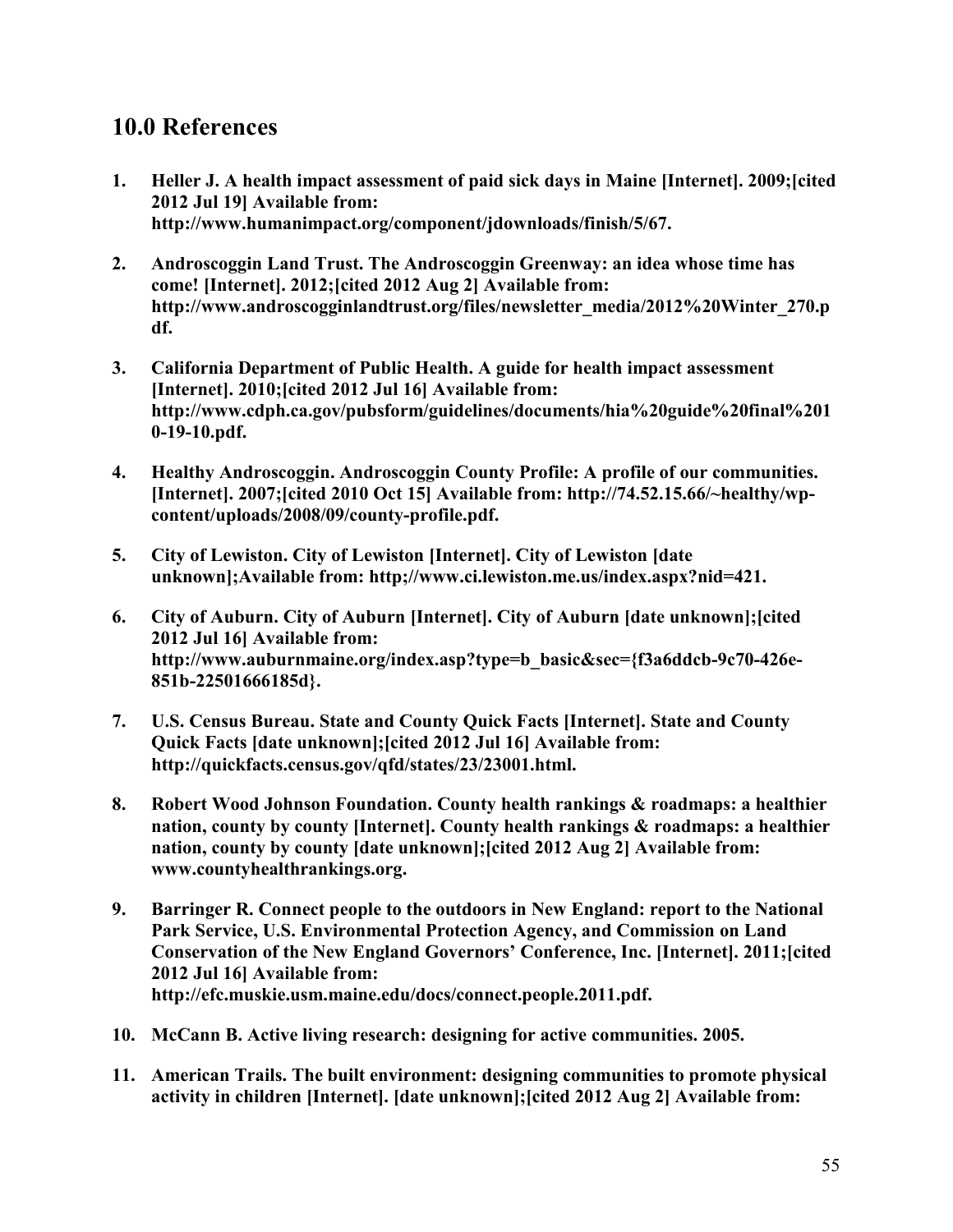**http://www.americantrails.org/resources/health/communities-promote-physicalactivity-children.html.** 

- **12. Androscoggin Greenway Study, Walking Audit. 2011.**
- **13. Androscoggin Greenway Study, Public Meeting Results Summary. 2012.**
- **14. U.S. Department of Health and Human Services. The guide to community preventive services: physical activity [Internet]. http://www.thecommunityguide.org/pa/index.html [date unknown];[cited 2012 Aug 2] Available from: http://www.thecommunityguide.org/pa/index.html.**
- **15. Heath G, Brownson R, Kruger J, et al. The effectiveness of urban design and land use and transport policies and practices to increase physical activity: a systemmatic review. Journal of Physical Activity and Health 2006;3(Suppl 1):S55–76.**
- **16. U.S. Department of. Physical activity guidelines for Americans [Internet]. 2008 physical activity guidelines for Americans 2008;[cited 2012 Aug 2] Available from: http://www.health.gov/paguidelines/.**
- **17. Huston S, Evenson K, Bors P, Gizlice Z. Neighborhood environment, access to places for activity, and leisure-time physical activity in a diverse North Carolina population. American Journal of Health Promotion 2003 Oct;18(1):58–69.**
- **18. Brownson R, Housemann R, Brown D, Jackson-Thompson J, King A, Malone B, Sallis J. Promoting physical activity in rural communities: walking trail access, use, and effects. American Journal of Preventive Medicine 2000 Apr;18(3):235–41.**
- **19. Wener R, Evans G. A morning stroll: levels of physical activity in car and mass transit commuting. Environment and Behavior 2007 Jan;39(1):62–74.**
- **20. Brownson R, Baker E, Housemann R, Brennan L, Bacak S. Environmental and policy determinants of physical activity in the United States. American Journal of Public Health 2001 Dec;91(12):1995–2003.**
- **21. Cohen D, Sehgal A, Williamson S, Sturm R, McKenzie T, Lara R, Lurie N. Park use and physical activity in a sample of public parks in the city of Los Angeles [Internet]. 2006;Available from: http://www.rand.org/pubs/technical\_reports/tr357.**
- **22. Frank L, Sallis J, Conway T, Chapman J, Saelens B, Bachman W. Many pathways from land use to health: associations between neighborhood walkability and active transportation, body mass incex, and air quality. Journal of the American Planning Association 2006;72(1):75–87.**
- **23. Berkman L, Glass T, Brissette I, Seeman T. From social integration to health: Durkheim in the new millennium. Social Science & Medicine 2000;51:843–57.**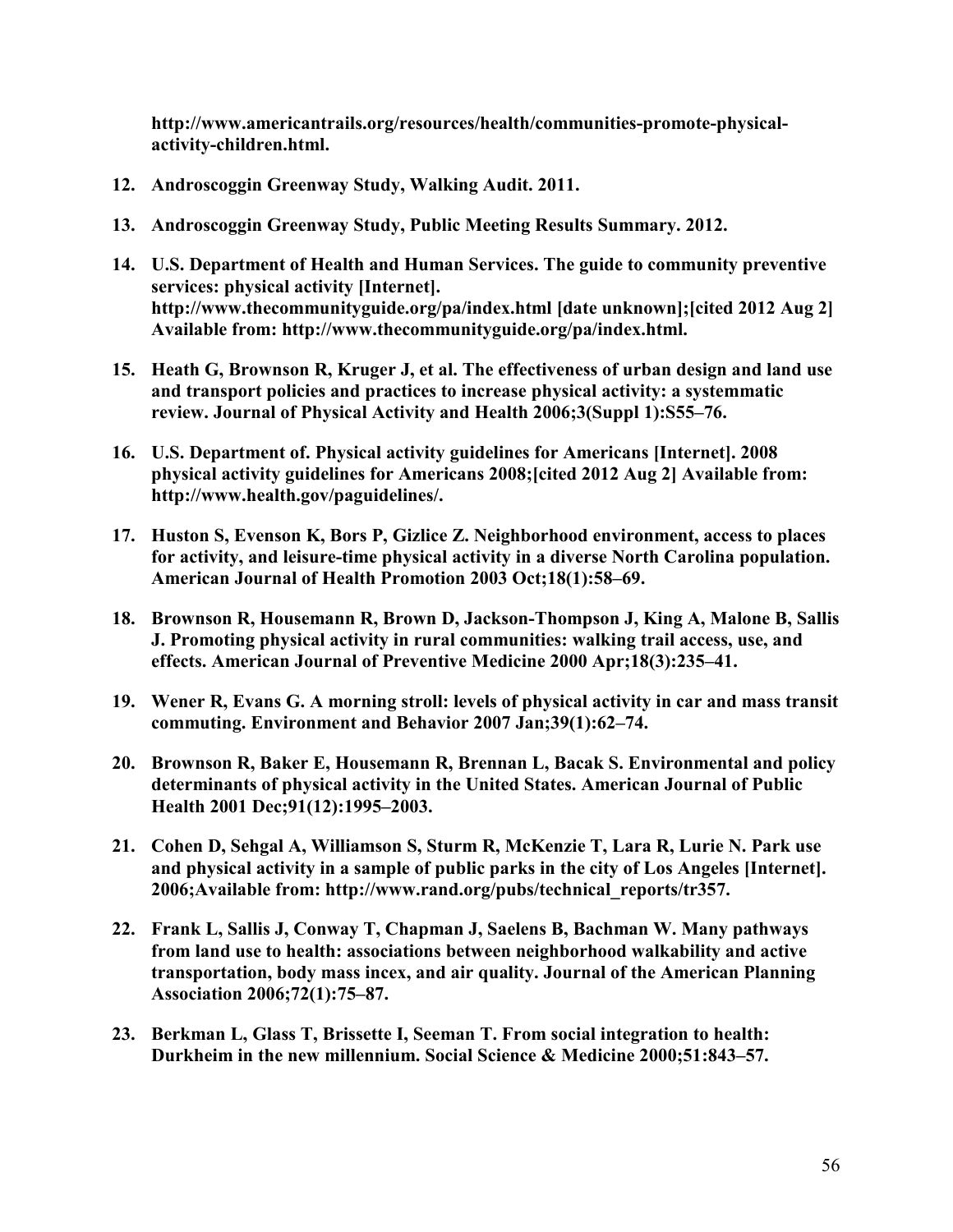- **24. Maas J, Verheij R. Green space, urbanity, and health: how strong is the reaction? Journal of Epidemiological Community Health 2006 Jul;60(7):587–92.**
- **25. Guite H, Clarck C, Ackrill G. The impact of the physical urban environment on mental well-being. Public Health 2006 Dec;120(12):1117–26.**
- **26. Maller C, Townsend M, Pryor A, Brown P, St. Leger L. Healthy nature healthy people: "contact with nature" as an upstream health promotion intervention for populations. Health Promotion International 2006 Mar;21(1):45–54.**
- **27. Loukaitou-Sideris A. Is is safe to walk? Neighborhood safety and security considerations and their effects on walking. Journal of Planning Literature 2006;20(3):369–379.**
- **28. Centers for Disease Control and Prevention. Neighborhood safety and the prevalence of physical inactivity--selected states, 1996. Morbidity and Mortality Weekly [date unknown];48(7):143–146.**
- **29. Bikes Belong. Statistics: safety statistics [Internet]. [date unknown];[cited 2012 Aug 2] Available from: http://www.bikesbelong.org/resources/stats-andresearch/statistics/safety-statistics/.**
- **30. Marshall W, Garrick N. Evidence on why bike-friendly cities are safer for all road users. Environmental Practice 2011 Mar;13(1).**
- **31. Retting R, Ferguson S, McCartt A. A review of evidence-based traffic engineering measures designed to reduce pedestrian-motor vehicle crashes. American Journal of Public Health 2003 Sep;93(9):1456–63.**
- **32. Pearce J, Hiscock R, Blakely T, Witten K. The contextual effects of neighborhood access to supermarkets and convenience stores on individual fruit and vegetable consumption. Journal of Epidemiology Community Health 2008 Mar;62(3):198–201.**
- **33. Hendrickson D, Smith C, Eikenberry N. Fruit and vegetable access in four low-income food deserts communities in Minnesota. Agriculture and Human Values 2006;23(3):371–83.**
- **34. Anderson J, Bybee D, Brown R, McLean D, Garcia E, Breer M, Schollo B. 5 A Day fruit and vegetable intervention improves consumption in a low income population. Journal of the Merican Dietetic Association 2001 Feb;101(2):195–202.**
- **35. Herman D, Harrison G, Afifi A, Jenks E. Effect of a targeted subsidy on intake of fruits and vegetables among low-income women in the Special Supplemental Nutrition Program for Women, INfants, and Children. American Journal of Public Health 2008 Jan;98(1):98–105.**
- **36. Stevens M. Redeveloping a vibrant riverfront in Washington, DC/ the Capitol Riverfront. Journal of Urban Regeneration and Renewal 2012 Spring;5(2):132–145.**